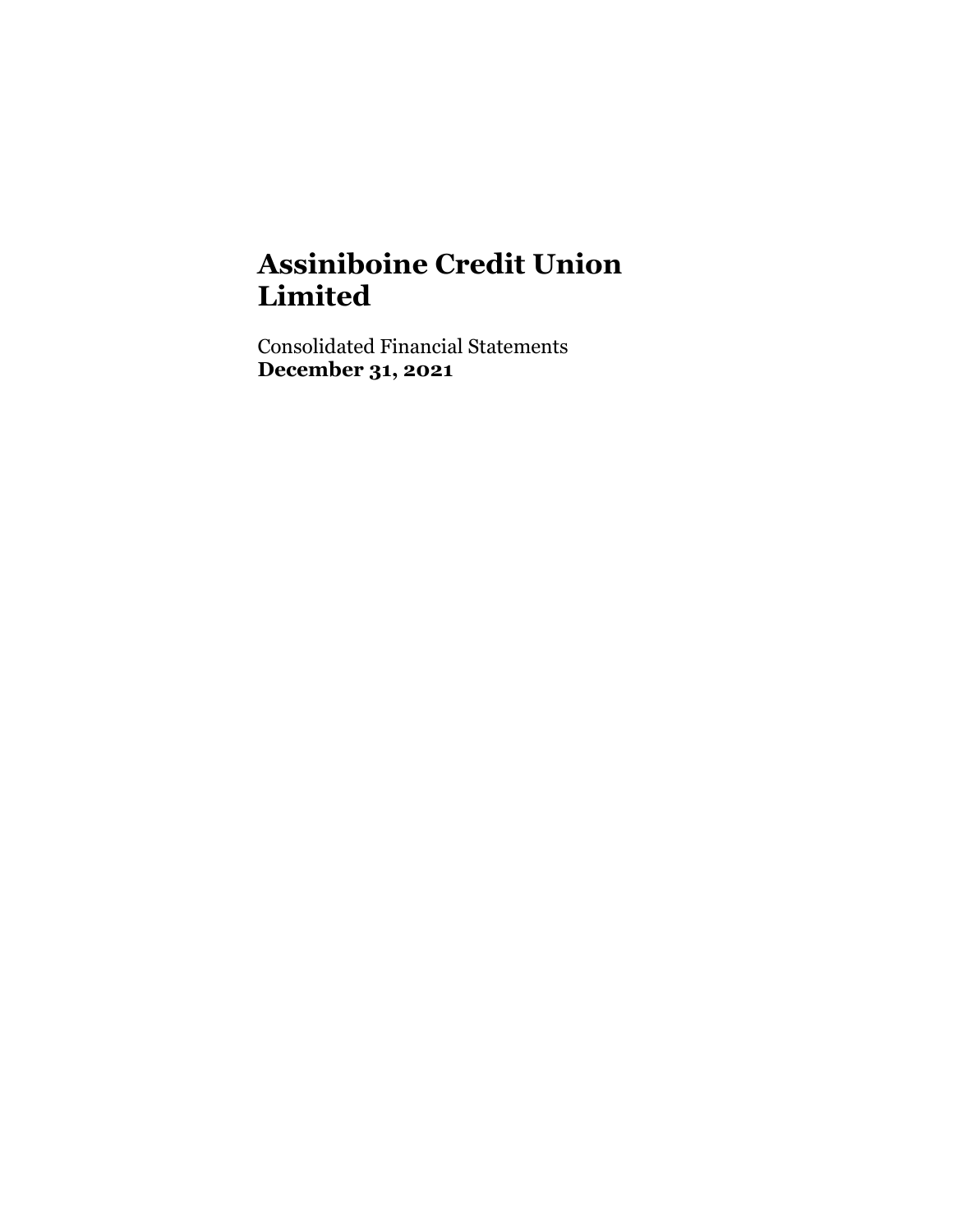

# Independent auditor's report

To the Members of Assiniboine Credit Union Limited

#### **Our opinion**

In our opinion, the accompanying consolidated financial statements present fairly, in all material respects, the financial position of Assiniboine Credit Union Limited and its subsidiary (together, the Credit Union) as at December 31, 2021 and its financial performance and its cash flows for the year then ended in accordance with International Financial Reporting Standards (IFRS).

#### **What we have audited**

The Credit Union's consolidated financial statements comprise:

- the consolidated statement of financial position as at December 31, 2021;
- the consolidated statement of net income and comprehensive income for the year then ended;
- the consolidated statement of changes in members' equity for the year then ended;
- the consolidated statement of cash flows for the year then ended; and
- the notes to the consolidated financial statements, which include significant accounting policies and other explanatory information.

#### **Basis for opinion**

We conducted our audit in accordance with Canadian generally accepted auditing standards. Our responsibilities under those standards are further described in the *Auditor's responsibilities for the audit of the consolidated financial statements* section of our report.

We believe that the audit evidence we have obtained is sufficient and appropriate to provide a basis for our opinion.

#### **Independence**

We are independent of the Credit Union in accordance with the ethical requirements that are relevant to our audit of the consolidated financial statements in Canada. We have fulfilled our other ethical responsibilities in accordance with these requirements.

### **Responsibilities of management and those charged with governance for the consolidated financial statements**

Management is responsible for the preparation and fair presentation of the consolidated financial statements in accordance with IFRS, and for such internal control as management determines is necessary to enable the preparation of consolidated financial statements that are free from material misstatement, whether due to fraud or error.

PricewaterhouseCoopers LLP Richardson Building, One Lombard Place, Suite 2300, Winnipeg, Manitoba, Canada R3B 0X6 T: +1 204 926 2400, F: +1 204 944 1020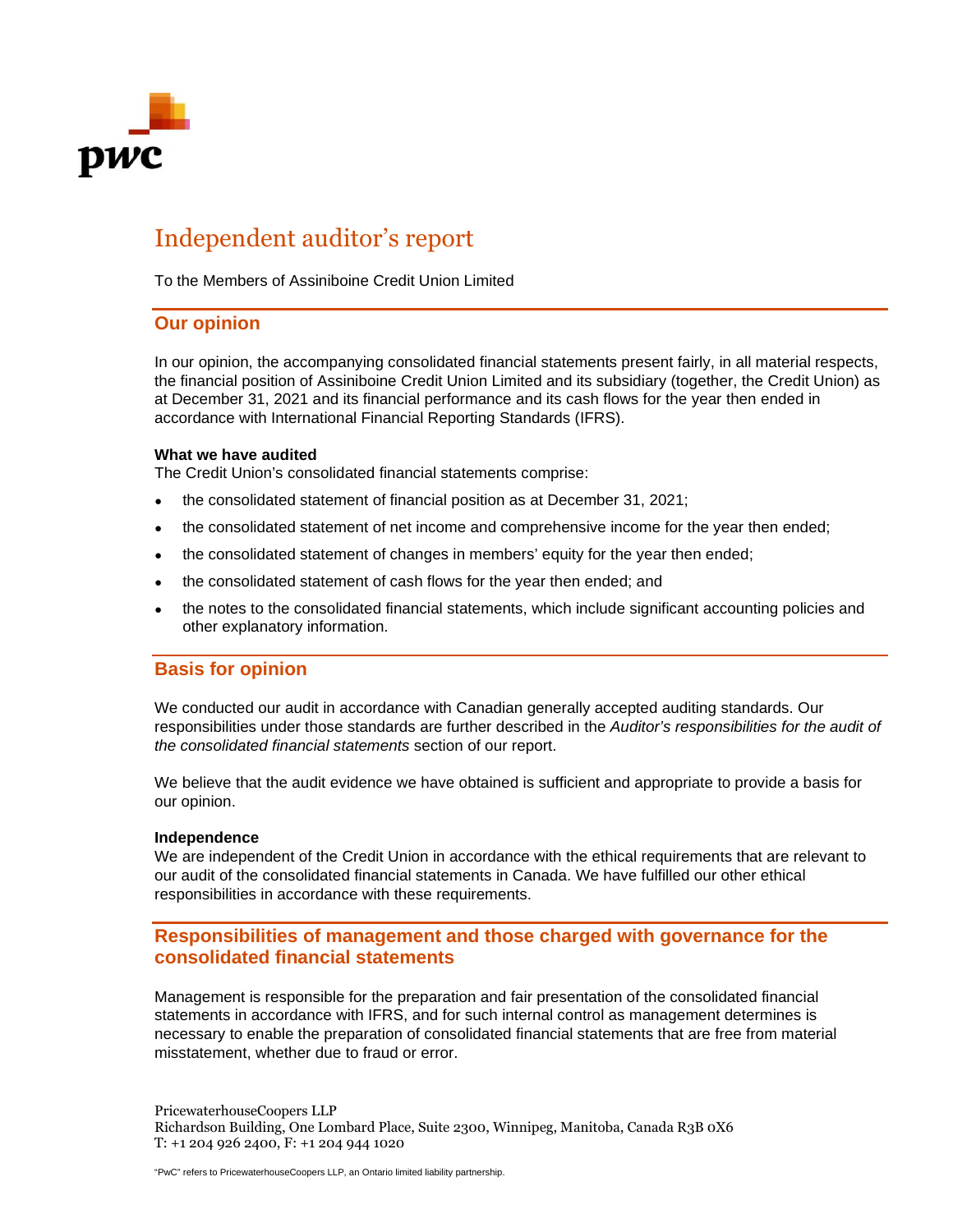

In preparing the consolidated financial statements, management is responsible for assessing the Credit Union's ability to continue as a going concern, disclosing, as applicable, matters related to going concern and using the going concern basis of accounting unless management either intends to liquidate the Credit Union or to cease operations, or has no realistic alternative but to do so.

Those charged with governance are responsible for overseeing the Credit Union's financial reporting process.

#### **Auditor's responsibilities for the audit of the consolidated financial statements**

Our objectives are to obtain reasonable assurance about whether the consolidated financial statements as a whole are free from material misstatement, whether due to fraud or error, and to issue an auditor's report that includes our opinion. Reasonable assurance is a high level of assurance, but is not a guarantee that an audit conducted in accordance with Canadian generally accepted auditing standards will always detect a material misstatement when it exists. Misstatements can arise from fraud or error and are considered material if, individually or in the aggregate, they could reasonably be expected to influence the economic decisions of users taken on the basis of these consolidated financial statements.

As part of an audit in accordance with Canadian generally accepted auditing standards, we exercise professional judgment and maintain professional skepticism throughout the audit. We also:

- Identify and assess the risks of material misstatement of the consolidated financial statements, whether due to fraud or error, design and perform audit procedures responsive to those risks, and obtain audit evidence that is sufficient and appropriate to provide a basis for our opinion. The risk of not detecting a material misstatement resulting from fraud is higher than for one resulting from error, as fraud may involve collusion, forgery, intentional omissions, misrepresentations, or the override of internal control.
- Obtain an understanding of internal control relevant to the audit in order to design audit procedures that are appropriate in the circumstances, but not for the purpose of expressing an opinion on the effectiveness of the Credit Union's internal control.
- Evaluate the appropriateness of accounting policies used and the reasonableness of accounting estimates and related disclosures made by management.
- Conclude on the appropriateness of management's use of the going concern basis of accounting and, based on the audit evidence obtained, whether a material uncertainty exists related to events or conditions that may cast significant doubt on the Credit Union's ability to continue as a going concern. If we conclude that a material uncertainty exists, we are required to draw attention in our auditor's report to the related disclosures in the consolidated financial statements or, if such disclosures are inadequate, to modify our opinion. Our conclusions are based on the audit evidence obtained up to the date of our auditor's report. However, future events or conditions may cause the Credit Union to cease to continue as a going concern.
- Evaluate the overall presentation, structure and content of the consolidated financial statements, including the disclosures, and whether the consolidated financial statements represent the underlying transactions and events in a manner that achieves fair presentation.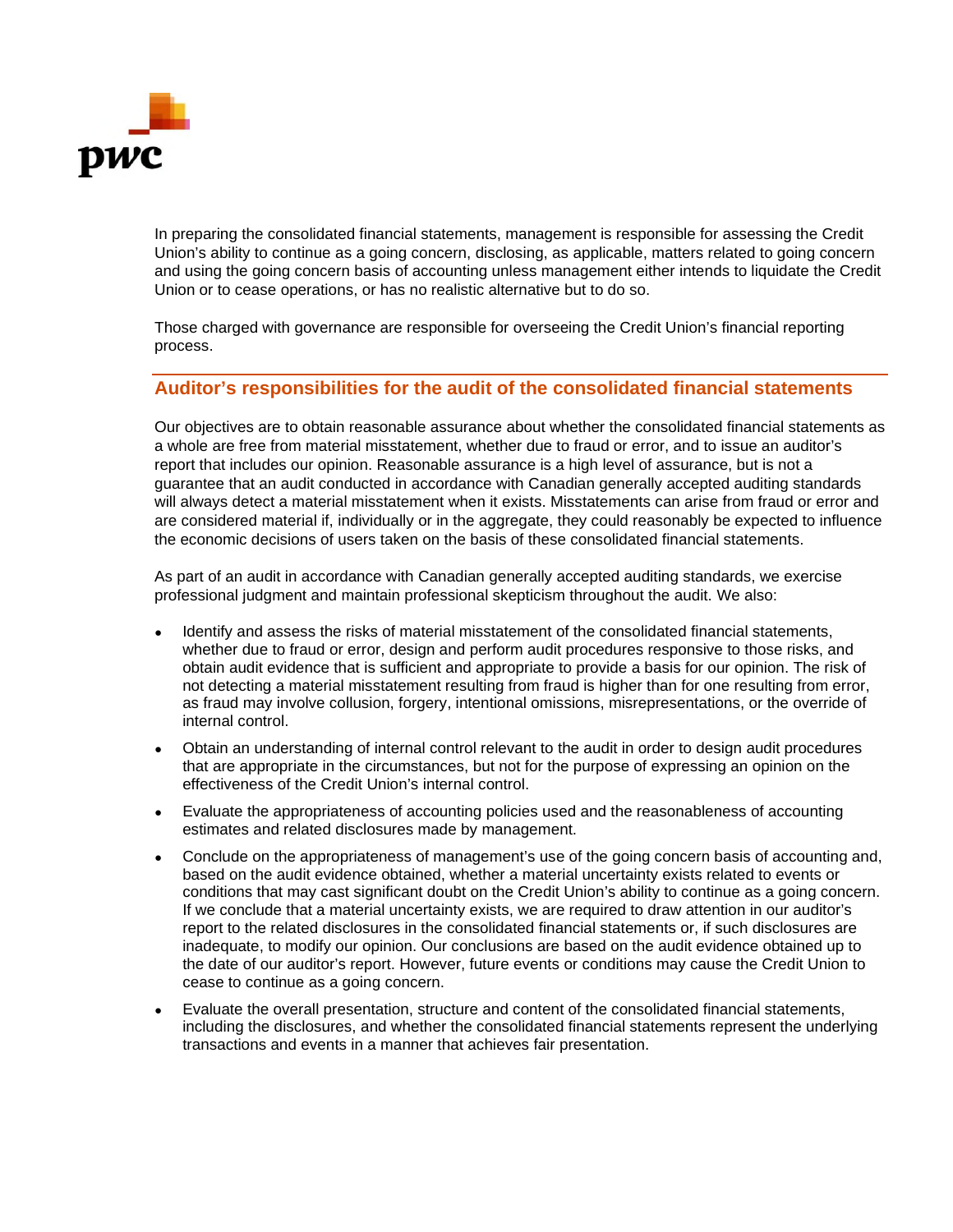

• Obtain sufficient appropriate audit evidence regarding the financial information of the entities or business activities within the Credit Union to express an opinion on the consolidated financial statements. We are responsible for the direction, supervision and performance of the group audit. We remain solely responsible for our audit opinion.

We communicate with those charged with governance regarding, among other matters, the planned scope and timing of the audit and significant audit findings, including any significant deficiencies in internal control that we identify during our audit.

Pricewaterhouse Coopers LLP

Chartered Professional Accountants

Winnipeg, Manitoba March 8, 2022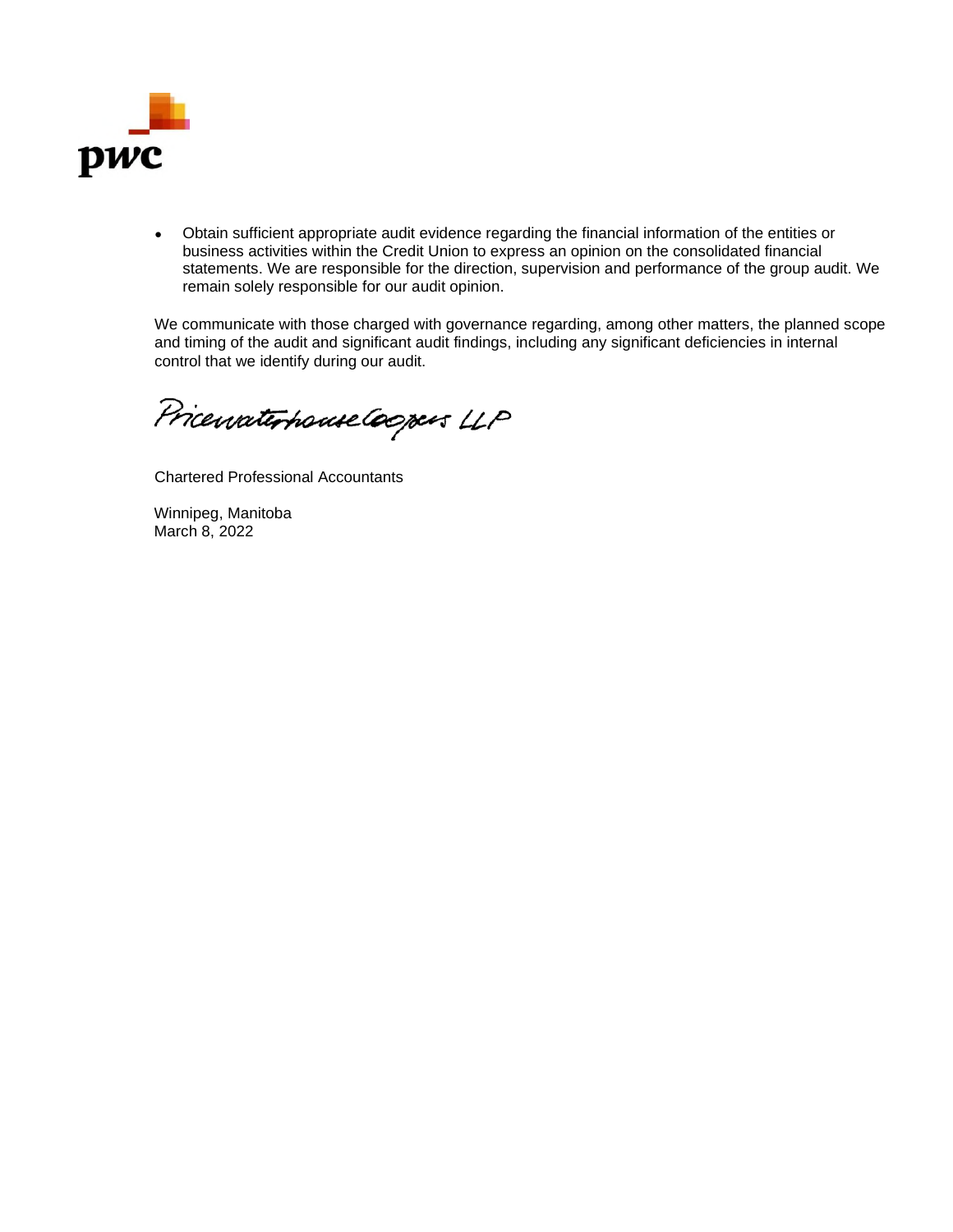Consolidated Statement of Financial Position

## **As at December 31, 2021**

(in thousands of dollars)

|                                                                                                                                                                                                                                                        | 2021                                                                     | 2020                                                                     |
|--------------------------------------------------------------------------------------------------------------------------------------------------------------------------------------------------------------------------------------------------------|--------------------------------------------------------------------------|--------------------------------------------------------------------------|
| <b>Assets</b>                                                                                                                                                                                                                                          |                                                                          |                                                                          |
| Cash on hand and on deposit<br>Investments (note 6)<br><b>Loans to members (note 7)</b><br><b>Other assets (note 8)</b><br>Property, equipment and intangible assets (note 9)<br>Right-of-use assets (note 10)<br>Deferred income tax assets (note 14) | 216,234<br>1,274,669<br>4,019,830<br>25,417<br>15,695<br>10,277<br>1,743 | 197,476<br>1,240,092<br>3,952,397<br>27,986<br>16,439<br>11,643<br>2,833 |
| <b>Total assets</b>                                                                                                                                                                                                                                    | 5,563,865                                                                | 5,448,866                                                                |
| <b>Liabilities</b>                                                                                                                                                                                                                                     |                                                                          |                                                                          |
| Members' deposits (note 11)<br><b>Accounts payable (note 12)</b><br>Lease liabilities (note 10)<br>Mortgage securitization liabilities (note 13)<br>Income tax payable<br>Members' shares (note 16)<br><b>Shares to be issued (note 17)</b>            | 4,964,532<br>19,411<br>10,745<br>187,178<br>2,311<br>9,526<br>84         | 4,783,039<br>25,636<br>11,946<br>273,496<br>9,796<br>110                 |
| <b>Total liabilities</b>                                                                                                                                                                                                                               | 5,193,787                                                                | 5,104,023                                                                |
| <b>Members' Equity</b>                                                                                                                                                                                                                                 |                                                                          |                                                                          |
| Members' shares (note 16)<br><b>Shares to be issued (note 17)</b><br><b>Contributed surplus</b><br><b>Retained surplus</b>                                                                                                                             | 14,878<br>446<br>35.633<br>319,121                                       | 15,481<br>503<br>35,633<br>293,226                                       |
| <b>Total equity</b>                                                                                                                                                                                                                                    | 370,078                                                                  | 344,843                                                                  |
| <b>Total liabilities and equity</b>                                                                                                                                                                                                                    | 5,563,865                                                                | 5,448,866                                                                |

**Approved by the Board of Directors** 

Slinflated

 $\mathcal{D}$ Director Director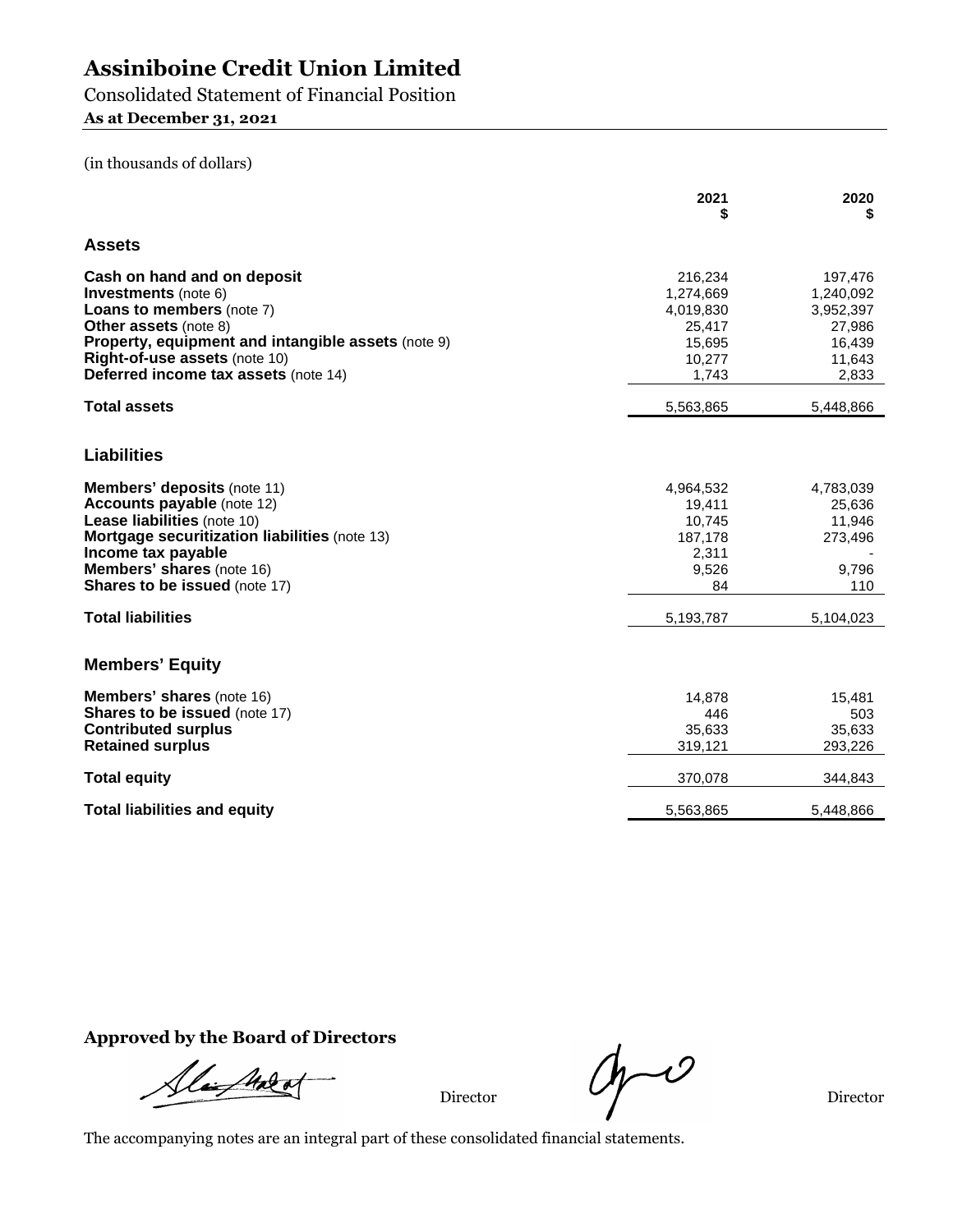Consolidated Statement of Net Income and Comprehensive Income

**For the year ended December 31, 2021** 

(in thousands of dollars)

|                                                                                                            | 2021                                                  | 2020<br>S                                             |
|------------------------------------------------------------------------------------------------------------|-------------------------------------------------------|-------------------------------------------------------|
| <b>Revenues</b><br>Interest from loans to members<br>Investment interest income                            | 117,561<br>19,378                                     | 133,136<br>19,142                                     |
|                                                                                                            | 136,939                                               | 152,278                                               |
| <b>Cost of funds</b><br>Interest paid to members and other                                                 | 67,340                                                | 80,409                                                |
| <b>Financial margin</b>                                                                                    | 69,599                                                | 71,869                                                |
| <b>Other income</b> (note 8)                                                                               | 34,023                                                | 35,434                                                |
| <b>Financial margin and other income</b>                                                                   | 103,622                                               | 107,303                                               |
| <b>Operating expenses</b><br>Administration<br>Member security<br>Occupancy<br>Organizational<br>Personnel | 18,410<br>4,226<br>7,738<br>2,138<br>34,877<br>67,389 | 18,587<br>3,922<br>8,545<br>2,104<br>33,512<br>66,670 |
| <b>Gross operating margin</b>                                                                              | 36,233                                                | 40,633                                                |
| <b>Allowance for loan loss (note 7)</b>                                                                    | (1,358)                                               | (13, 801)                                             |
| Dividends on surplus shares (note 17)                                                                      | (84)                                                  | (110)                                                 |
| Net income before income taxes                                                                             | 34,791                                                | 26,722                                                |
| Provision for (recovery of) income taxes (note 14)<br>Current<br>Deferred                                  | 7,360<br>1,090                                        | 5,594<br>(389)                                        |
|                                                                                                            | 8,450                                                 | 5,205                                                 |
| Net income and comprehensive income for the year                                                           | 26,341                                                | 21,517                                                |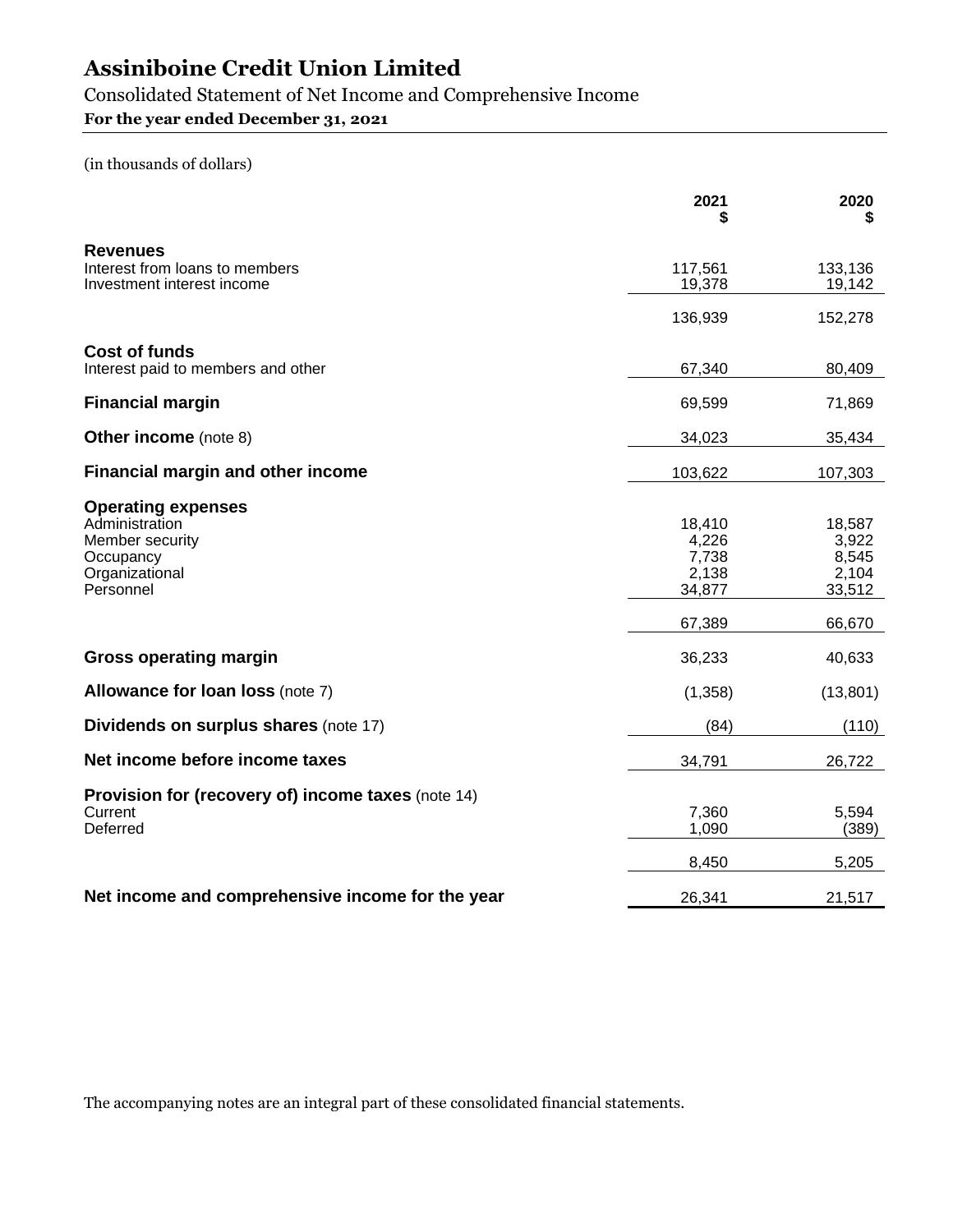# Consolidated Statement of Changes in Members' Equity

**For the year ended December 31, 2021** 

### (in thousands of dollars)

|                                                     | Members'<br>shares | <b>Shares to</b><br>be issued | <b>Contributed</b><br>surplus | <b>Retained</b><br>surplus      | <b>Total</b><br>members'<br>equity |
|-----------------------------------------------------|--------------------|-------------------------------|-------------------------------|---------------------------------|------------------------------------|
| <b>Balance at January 1, 2021</b>                   | 15,481             | 503                           | 35,633                        | 293,226                         | 344,843                            |
| Net income and comprehensive<br>income for the year |                    |                               |                               | 26,341                          | 26,341                             |
| Dividends on preference shares<br>(note 17)         |                    | 446                           |                               | (446)                           |                                    |
| Members' shares<br><b>Issued</b><br>Redeemed        | 503<br>(1,106)     | (503)                         |                               |                                 | (1, 106)                           |
| <b>Balance at December 31, 2021</b>                 | 14,878             | 446                           | 35,633                        | 319,121                         | 370,078                            |
|                                                     | Members'<br>shares | <b>Shares to</b><br>be issued | <b>Contributed</b><br>surplus | <b>Retained</b><br>surplus<br>Ъ | <b>Total</b><br>members'<br>equity |
| <b>Balance at January 1, 2020</b>                   | 15,616             | 625                           | 35,633                        | 272,212                         | 324,086                            |
| Net income and comprehensive<br>income for the year |                    |                               |                               | 21,517                          | 21,517                             |
|                                                     |                    |                               |                               |                                 |                                    |

| <b>Balance at December 31, 2020</b>         | 15.481 | 503   | 35.633 | 293.226 | 344.843 |
|---------------------------------------------|--------|-------|--------|---------|---------|
| Redeemed                                    | (760   | -     | ۰      | -       | (760)   |
| Members' shares<br><b>Issued</b>            | 625    | (625) | ٠      |         |         |
| Dividends on preference shares<br>(note 17) |        | 503   | ۰      | (503)   |         |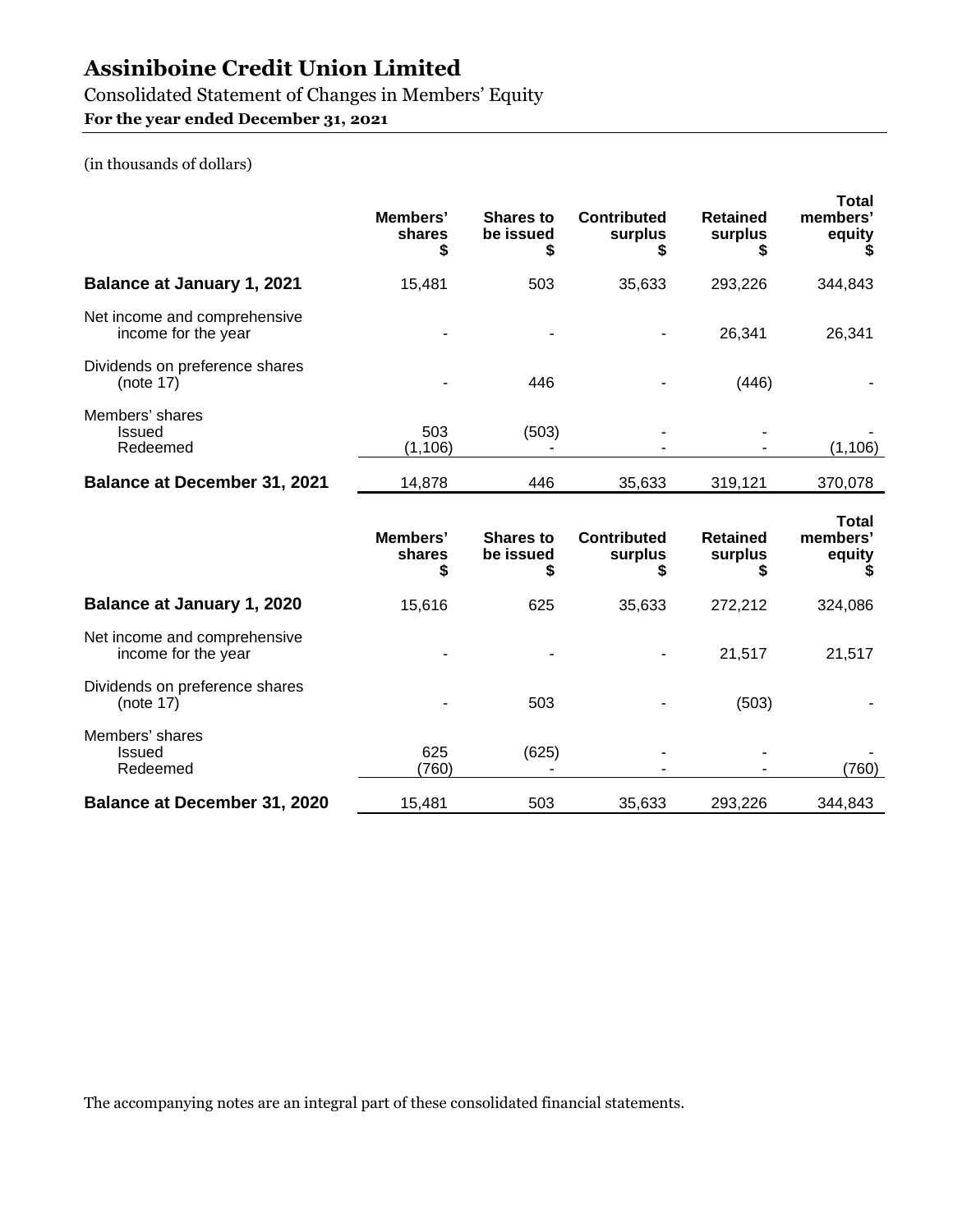Consolidated Statement of Cash Flows

**For the year ended December 31, 2021** 

(in thousands of dollars)

|                                                                                                                                                                                                                                                                                  | 2021                                                      | 2020                                                         |
|----------------------------------------------------------------------------------------------------------------------------------------------------------------------------------------------------------------------------------------------------------------------------------|-----------------------------------------------------------|--------------------------------------------------------------|
| Cash provided by (used in)                                                                                                                                                                                                                                                       |                                                           |                                                              |
| <b>Operating activities</b><br>Net income and comprehensive income for the year<br>Items not affecting cash                                                                                                                                                                      | 26,341                                                    | 21,517                                                       |
| Depreciation on property, equipment and intangible assets<br>Depreciation on right-of-use assets<br>Allowance for loan loss<br>Deferred income taxes<br>Dividends on surplus shares<br>Gain on disposal of property and equipment                                                | 2,508<br>2,081<br>1,358<br>1,090<br>84                    | 2,323<br>2,030<br>13,801<br>(389)<br>110<br>(2,007)          |
|                                                                                                                                                                                                                                                                                  | 33,462                                                    | 37,385                                                       |
| Net change in non-cash working capital items<br>Investments - accrued interest<br>Loans to members - accrued interest<br>Other assets<br>Income taxes<br>Members' deposits – accrued interest<br>Accounts payable                                                                | (124)<br>3,587<br>2,101<br>2,779<br>(5,818)<br>(6, 225)   | 1,317<br>(2, 323)<br>(8, 381)<br>(1,747)<br>(2,038)<br>8,206 |
|                                                                                                                                                                                                                                                                                  | (3,700)                                                   | (4,966)                                                      |
| Loans to members – net of repayments<br>Members' deposits - net of withdrawals<br>Net change in investments                                                                                                                                                                      | (72, 378)<br>187,311<br>(34, 453)                         | 110,579<br>413,924<br>(502, 586)                             |
|                                                                                                                                                                                                                                                                                  | 80,480                                                    | 21,917                                                       |
|                                                                                                                                                                                                                                                                                  | 110,242                                                   | 54,336                                                       |
| <b>Investing activities</b><br>Purchase of property, equipment and intangible assets<br>Proceeds on disposal of property and equipment                                                                                                                                           | (1,764)                                                   | (5,728)<br>2,879                                             |
|                                                                                                                                                                                                                                                                                  | (1,764)                                                   | (2,849)                                                      |
| <b>Financing activities</b><br>Principal payments of lease liabilities<br>Proceeds of issued mortgage securitization<br>Repayments of mortgage securitization<br>Net decrease in common shares<br>Redemption of surplus shares<br>Redemption of preference shares - net of taxes | (1,916)<br>9,971<br>(96, 289)<br>(4)<br>(376)<br>(1, 106) | (1,859)<br>118,230<br>(79, 073)<br>(8)<br>(365)<br>(760)     |
|                                                                                                                                                                                                                                                                                  | (89, 720)                                                 | 36,165                                                       |
| Net increase in cash on hand and on deposit                                                                                                                                                                                                                                      | 18,758                                                    | 87,652                                                       |
| Cash on hand and on deposit - Beginning of year                                                                                                                                                                                                                                  | 197,476                                                   | 109,824                                                      |
| Cash on hand and on deposit - End of year                                                                                                                                                                                                                                        | 216,234                                                   | 197,476                                                      |
| <b>Interest received</b><br>Interest paid<br>Income taxes paid                                                                                                                                                                                                                   | 142,423<br>67,935<br>4,581                                | 153,292<br>82,447<br>7,341                                   |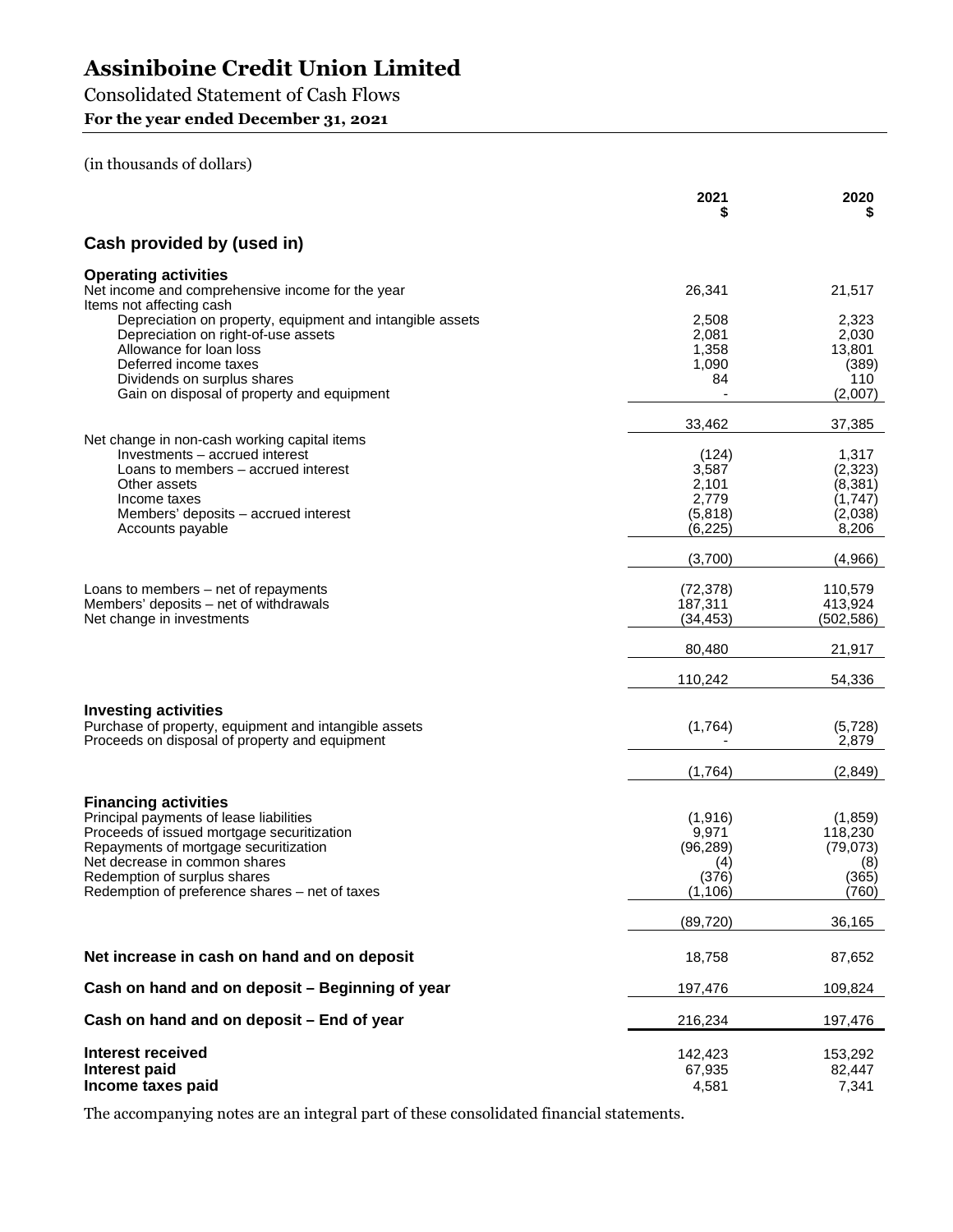Notes to Consolidated Financial Statements

# **December 31, 2021**

(in thousands of dollars)

#### **1 General information**

Assiniboine Credit Union Limited (the Credit Union) is incorporated under the Credit Union Incorporation Act of Manitoba and its operations are subject to the Credit Unions and Caisses Populaires Act (Manitoba) (the Act). The Credit Union serves members principally in Manitoba. Its wholly owned subsidiaries include Assiniboine Credit Union Limited Holdings, Winnipeg Insurance Brokers, 6173927 Manitoba Ltd. and 6169385 Manitoba Ltd. The Credit Union's registered office is 200 Main Street, Winnipeg, Manitoba, Canada, R3C 2G1.

These consolidated financial statements have been approved for issue by the Board of Directors (the Board) on March 7, 2022.

### **2 Basis of presentation and basis of measurement**

These consolidated financial statements have been prepared in accordance with International Financial Reporting Standards (IFRS) as issued by the International Accounting Standards Board. References to IFRS are based on Canadian generally accepted accounting principles (GAAP) as defined in Part 1 of the CPA Canada Handbook – Accounting (IFRS).

The consolidated financial statements have been prepared under the historical cost convention except for the revaluation of certain financial assets and liabilities (including derivative instruments) at fair value through profit or loss (FVTPL) and fair value through other comprehensive income (FVOCI).

The consolidated financial statements are presented in Canadian dollars, which is the functional and presentation currency of the Credit Union.

The Credit Union presents its consolidated statement of financial position on a non-classified basis in order of liquidity, with a distinction based on expectations regarding recovery or settlement within twelve months after the year-end date (current) and more than twelve months after the year-end date (non-current), presented in the notes. The Credit Union classifies its expenses by the nature of expenses method.

The preparation of consolidated financial statements in conformity with IFRS requires the use of certain critical accounting estimates. It also requires management to exercise its judgment in the process of applying the Credit Union's accounting policies. Changes in assumptions may have a significant impact on the consolidated financial statements in the period the assumptions changed. The areas involving a higher degree of judgment or complexity, where assumptions and estimates are significant to the consolidated financial statements, are disclosed in note 5.

### **3 Summary of significant accounting policies**

#### **Principles of consolidation**

The consolidated financial statements include the accounts of the Credit Union and its wholly owned and controlled subsidiaries. All intercompany transactions and balances have been eliminated.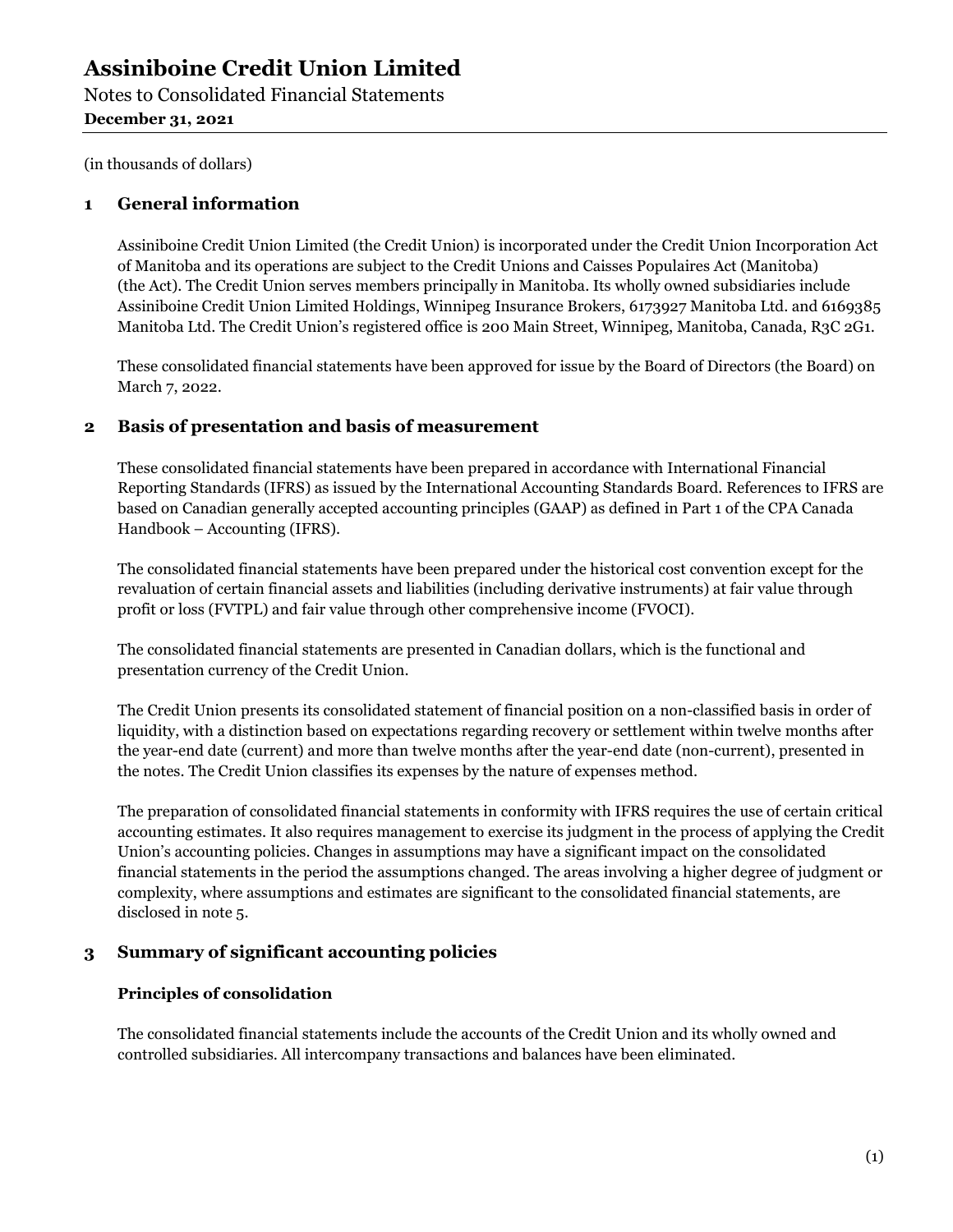### **December 31, 2021**

#### (in thousands of dollars)

The Credit Union controls an entity when it is exposed to, or has the rights to, variable returns from its investment with the entity and has the ability to affect those returns through its power over those entities.

Subsidiaries are fully consolidated from the date on which control is obtained by the Credit Union and are de-consolidated from the date that control ceases.

#### **Cash on hand and on deposit**

Cash consists of cash on hand and deposits with other financial institutions. Cash is carried at amortized cost.

#### **Financial instruments**

#### **Financial assets and liabilities**

The Credit Union applies IFRS 9, Financial Instruments (IFRS 9) and classifies its financial instruments in the following measurement categories: FVTPL, FVOCI or amortized cost. Management determines the classification of its financial instruments at initial recognition. The Credit Union uses trade date accounting for regular way contracts when recording financial asset transactions.

#### *Measurement methods*

#### *Amortized cost and effective interest rate*

The amortized cost is the amount at which the financial asset or financial liability is measured at initial recognition minus the principal repayments, plus or minus the cumulative amortization using the effective interest method of any difference between that initial amount and the maturity amount and, for financial assets, adjusted for any loss allowance.

The effective interest rate is the rate that exactly discounts estimated future cash payments or receipts through the expected life of the financial asset or financial liability to the gross carrying amount of a financial asset (i.e. its amortized cost before any loan loss allowance) or to the amortized cost of a financial liability. The calculation does not consider expected credit losses and includes transaction costs, premiums or discounts and fees and points paid or received that are integral to the effective interest rate, such as origination fees. When the Credit Union revises the estimates of future cash flows, the carrying amount of the respective financial assets or financial liability is adjusted to reflect the new estimate discounted using the original effective interest rate. Any changes are recognized in net income.

#### *Interest income*

Interest income is calculated by applying the effective interest rate to the gross carrying amount of financial assets, except for financial assets that have subsequently become credit-impaired (or Stage 3), for which interest income is calculated by applying the effective interest rate to their amortized cost (i.e. net of the expected credit loss (ECL) provision).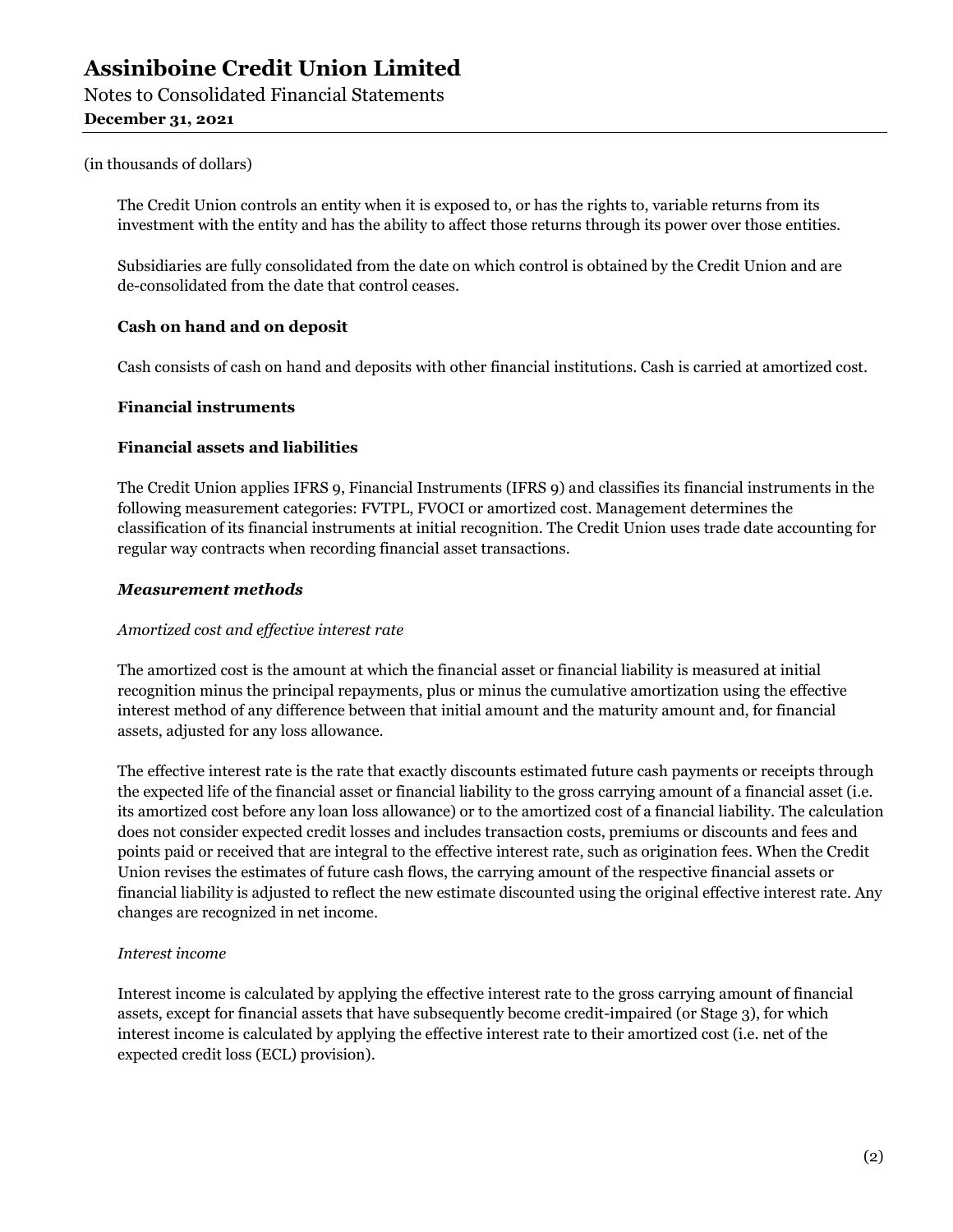Notes to Consolidated Financial Statements

**December 31, 2021** 

#### (in thousands of dollars)

#### *Initial recognition and measurement*

Financial assets and financial liabilities are recognized when the entity becomes a party to the contractual provisions of the instrument.

At initial recognition, the Credit Union measures a financial asset or financial liability at its fair value plus or minus, in the case of a financial asset or financial liability not at FVTPL, transaction costs that are incremental and directly attributable to the acquisition or issue of the financial asset or financial liability, such as fees and commissions. Transaction costs of financial assets and financial liabilities carried at FVTPL are expensed in net income. Immediately after initial recognition, an ECL allowance is recognized for financial assets measured at amortized cost and investments in debt instruments measured at FVOCI, which results in an accounting loss being recognized in net income when an asset is newly originated.

When the fair value of financial assets and liabilities differs from the transaction price on initial recognition, the difference is deferred and the timing of recognition of deferred day one profit or loss is determined individually. It is either amortized over the life of the instrument, deferred until the instrument's fair value can be determined using market observable inputs, or realized through settlement.

#### *Classification and subsequent measurement*

#### *Debt instruments*

Debt instruments are those instruments that meet the definition of a financial liability from the issuer's perspective and would include term deposits held by the Credit Union.

Classification and subsequent measurement of debt instruments depend on:

- The business model for managing the asset; and
- The cash flow characteristics of the asset.

Based on these factors, the Credit Union classifies its debt instruments into one of the following measurement categories:

 FVTPL: Assets that do not meet the criteria for amortized cost or FVOCI are measured at FVTPL. A gain or loss on a debt investment that is subsequently measured at FVTPL and is not part of a hedging relationship is recognized in net income and presented in the consolidated statement of net income and comprehensive income within "investment fair value gain (loss)" in the period in which it arises.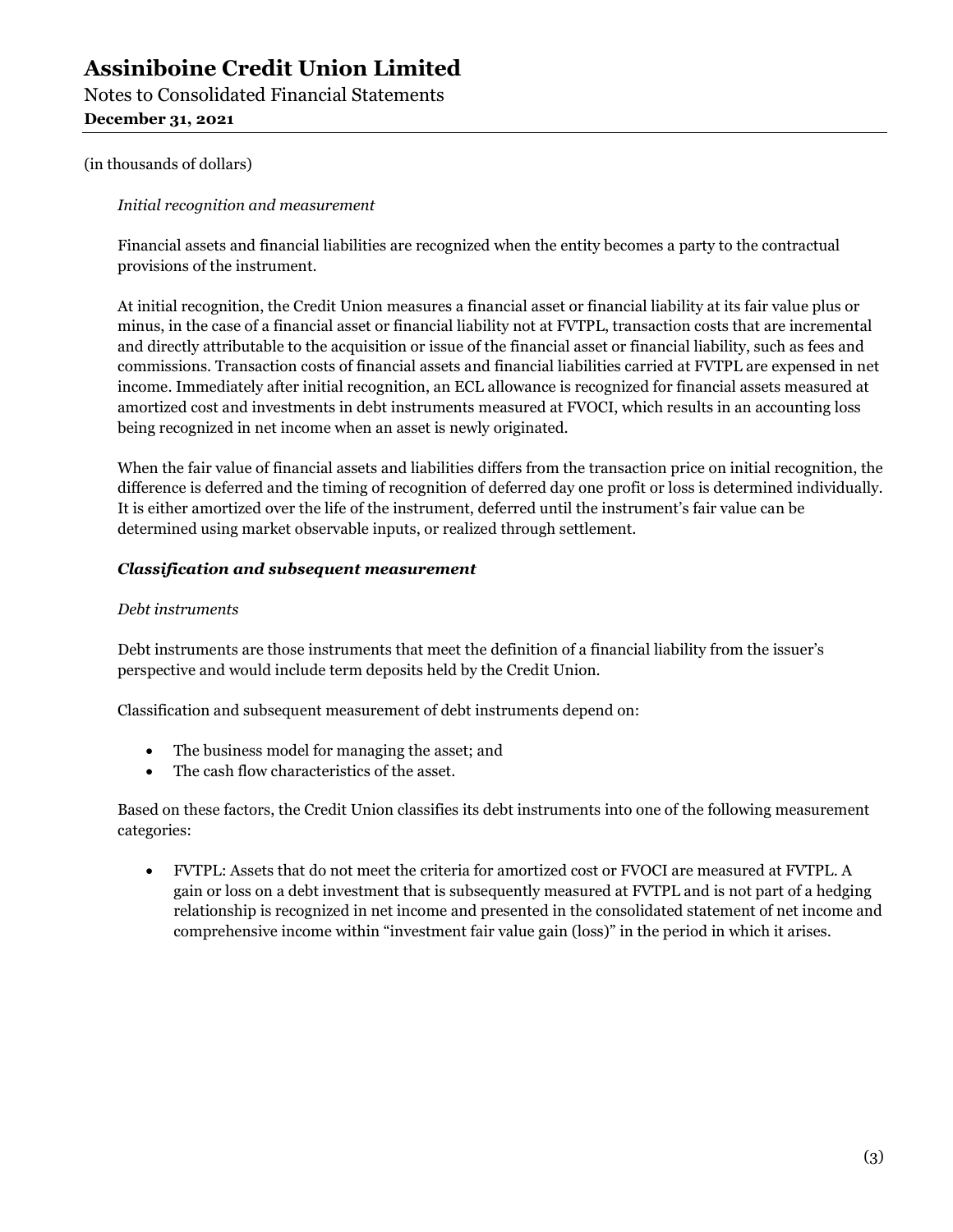(in thousands of dollars)

- FVOCI: Financial assets that are held for collection of contractual cash flows and for selling the assets, where the assets' cash flows represent solely payments of principal and interest (SPPI) and that are not designated at FVTPL, are measured at FVOCI. Movements in the carrying amount are taken through other comprehensive income (OCI), except for the recognition of impairment gains or losses, interest revenue and foreign exchange gains and losses on the instrument's amortized cost, which are recognized in net income. When the financial asset is derecognized, the cumulative gain or loss previously recognized in OCI is reclassified from equity to net income and recognized in "investment fair value gain (loss)".
- Amortized cost: Financial assets that are held in order to collect contractual cash flows, where the assets' cash flows represent SPPI and are not designated as FVTPL, are measured at amortized cost. Interest income on investments is presented in the consolidated statement of net income and comprehensive income within "investment interest income".

#### *Business model*

The business model reflects how the Credit Union manages the assets in order to generate cash flows. That is, whether the Credit Union's objective is solely to collect the contractual cash flows from the assets or is to collect both the contractual cash flows and cash flows arising from the sale of assets. If neither of these is applicable (e.g. financial assets are held for trading purposes), then the financial assets are classified as part of an 0ther business model and measured at FVTPL. Factors considered by the Credit Union in determining the business model for a group of assets include past experience on how the cash flows for these assets were collected, how the asset's performance is evaluated and reported to key management personnel and how risks are assessed and managed.

#### *Solely payments of principal and interest*

Where the business model is to hold assets to collect contractual cash flows or to collect contractual cash flows and sell, the Credit Union assesses whether the financial instruments' cash flows represent SPPI. In making this assessment, the Credit Union considers whether the contractual cash flows are consistent with a basic lending arrangement (i.e. interest includes only consideration for the time value of money, credit risk, other basic lending risks and a profit margin that is consistent with a basic lending arrangement). Where the contractual terms introduce exposure to risk or volatility that are inconsistent with a basic lending arrangement, the related financial asset is clasified and measured at FVTPL.

Financial assets with embedded derivatives are considered in their entirety when determining whether their cash flows are SPPI.

The Credit Union reclassifies debt instruments when and only when its business model for managing those assets changes. The reclassification takes place from the start of the first reporting period following the change. Such changes are expected to be very infrequent and none have occurred during the period.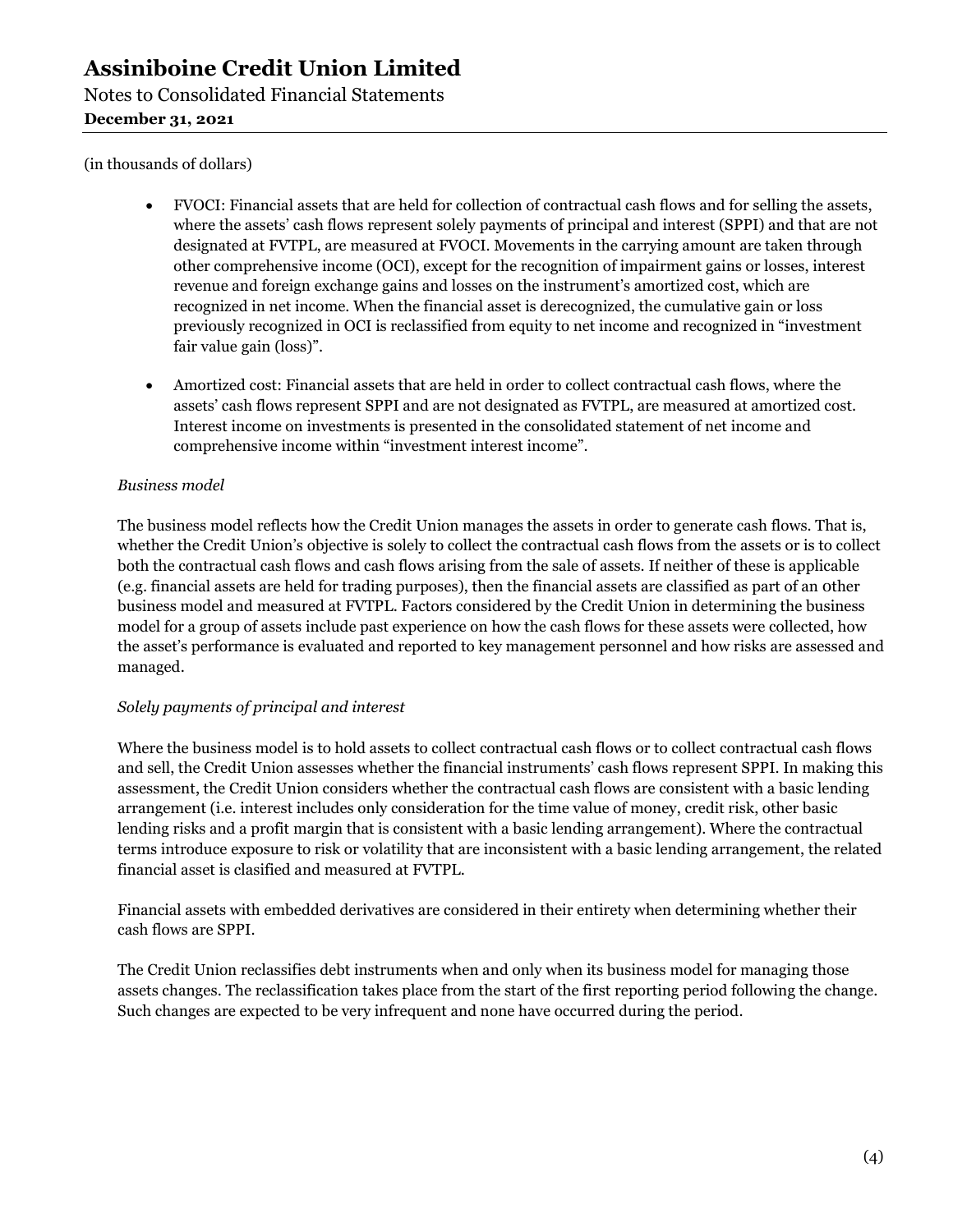Notes to Consolidated Financial Statements

# **December 31, 2021**

(in thousands of dollars)

*Equity instruments* 

Equity instruments are instruments that meet the definition of equity from the issuer's perspective; that is, instruments that do not contain a contractual obligation to pay and that evidence a residual interest in the issuer's net assets. An example of equity instruments includes the Credit Union's investment in shares of Credit Union Central of Manitoba (Central).

The Credit Union subsequently measures all equity investments at FVTPL, except where the Credit Union's management has elected, at initial recognition, to irrevocably designate an equity investment at FVOCI. When this election is used, fair value gains and losses are recognized in OCI and are not subsequently reclassified to net income, including on disposal. Impairment losses (and reversal of impairment losses) are not reported separately from other changes in fair value. Dividends, when representing a return on such investments, continue to be recognized in net income as investment income when the Credit Union's right to receive payments is established.

#### *Impairment*

The Credit Union assesses on a forward-looking basis ECL associated with its assets carried at amortized cost and FVOCI and with the exposure arising from loan commitments and financial guarantee contracts. The Credit Union recognizes a loss allowance for such losses at each reporting date. The measurement of ECL reflects:

- An unbiased and probability-weighted amount that is determined by evaluating a range of possible outcomes;
- The time value of money; and
- Reasonable and supportable information that is available without undue cost or effort at the reporting date about past events, current conditions and forecasts of future economic conditions.

Note 18 provides more detail of how the ECL allowance is measured.

#### *Modification of loans*

The Credit Union sometimes renegotiates or otherwise modifies the contractual cash flows of loans to members. When this happens, the Credit Union assesses whether or not the new terms are substantially different than the original terms. The Credit Union does this by considering, among others, the following factors:

- If the borrower is in financial difficulty, whether the modification merely reduces the contractual cash flows to amounts the borrower is expected to be able to pay;
- Significant extension of the loan term when the borrower is not in financial difficulty;
- Significant change in the interest rate;
- Change in the currency the loan is denominated in; or
- Insertion of collateral, other security or credit enhancements that significantly affect the credit risk associated with the loan.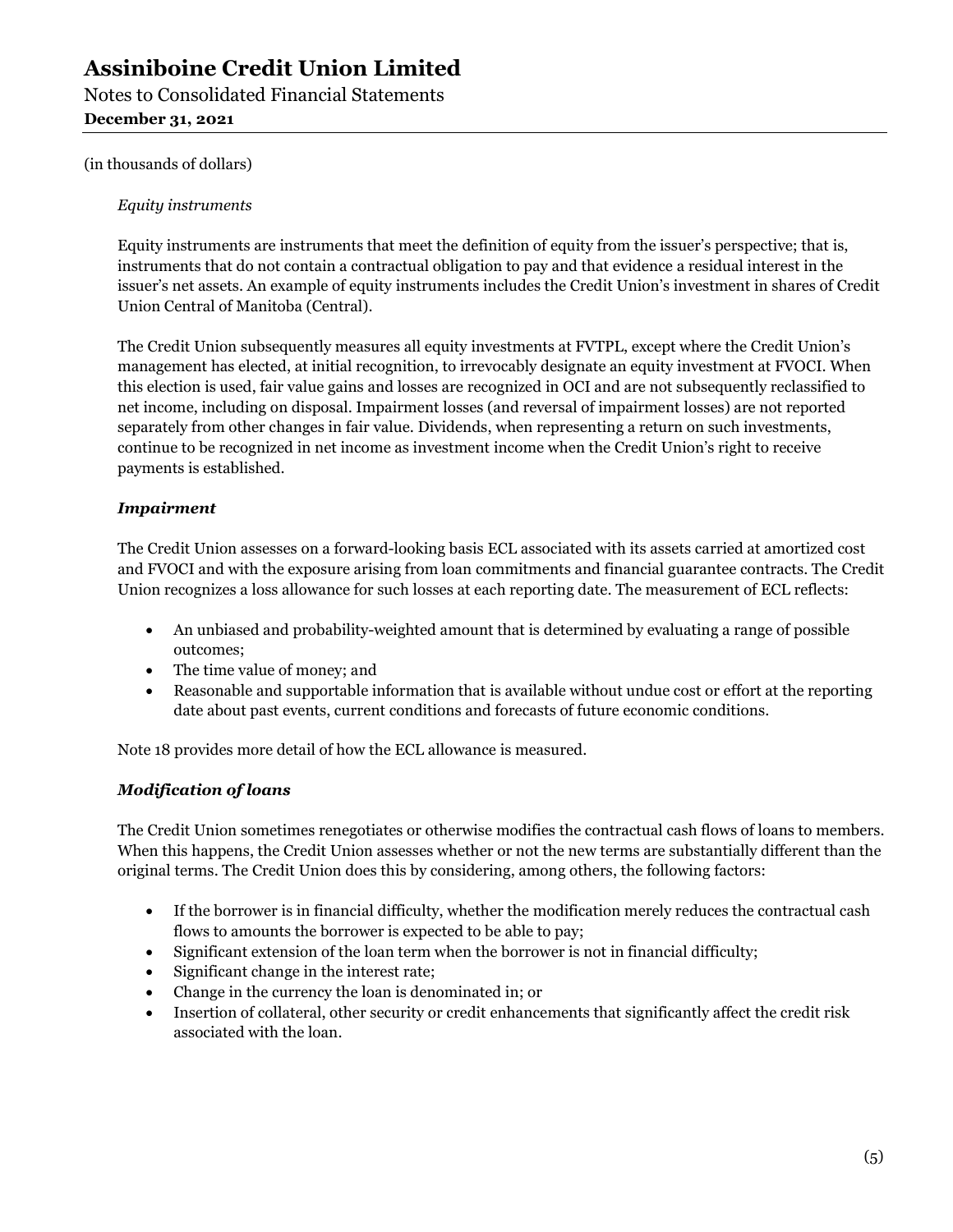Notes to Consolidated Financial Statements

### **December 31, 2021**

(in thousands of dollars)

If the terms are substantially different, the Credit Union derecognizes the original financial asset, recognizes a new asset at fair value, and recalculates a new effective interest rate for the asset. The date of renegotiation is consequently considered to be the date of initial recognition for impairment calculation purposes, including for the purpose of determining whether a significant increase in credit risk has occurred. However, the Credit Union also assesses whether the new financial asset recognized is deemed to be credit-impaired at initial recognition, especially in circumstances where the renegotiation was driven by the debtor being unable to make the originally agreed upon payments. Differences in the carrying amount are also recognized in net income as a gain or loss on derecognition.

If the terms are not substantially different, the renegotiation or modification does not result in derecognition, and the Credit Union recalculates the gross carrying amount based on the revised cash flows of the financial asset and recognizes a modification gain or loss in net income. The new gross carrying amount is recalculated by discounting the modified cash flows at the original effective interest rate (or credit-adjusted effective interest rate for purchased or originated credit-impaired financial assets).

#### *Derecognition other than on a modification*

Financial assets, or a portion thereof, are derecognized when the contractual rights to receive the cash flows from the assets have expired, or when they have been transferred and either (i) the Credit Union transfers substantially all the risks and rewards of ownership; or (ii) the Credit Union neither transfers nor retains substantially all the risks and rewards of ownership and the Credit Union has not retained control.

The Credit Union enters into transactions where it retains the contractual rights to receive cash flows from assets but assumes a contractual obligation to pay those cash flows to other entities and transfers substantially all of the risks and rewards. These transactions are accounted for as pass through transfers that result in derecognition if the Credit Union:

- Has no obligation to make payments unless it collects equivalent amounts from the assets;
- Is prohibited from selling or pledging the assets; and
- Has an obligation to remit any cash it collects from the assets without material delay.

#### **Financial liabilities**

The Credit Union designates members' deposits, accounts payable and secured borrowing as other financial liabilities. In both the current and prior period, other financial liabilities are initially recognized at fair value and subsequently measured at amortized cost using the effective interest rate method except for financial guarantee contracts and loan commitments (note 18).

### *Derecognition*

Financial liabilities are derecognized when they are extinguished (i.e. when the obligation specified in the contract is discharged, cancelled or expires).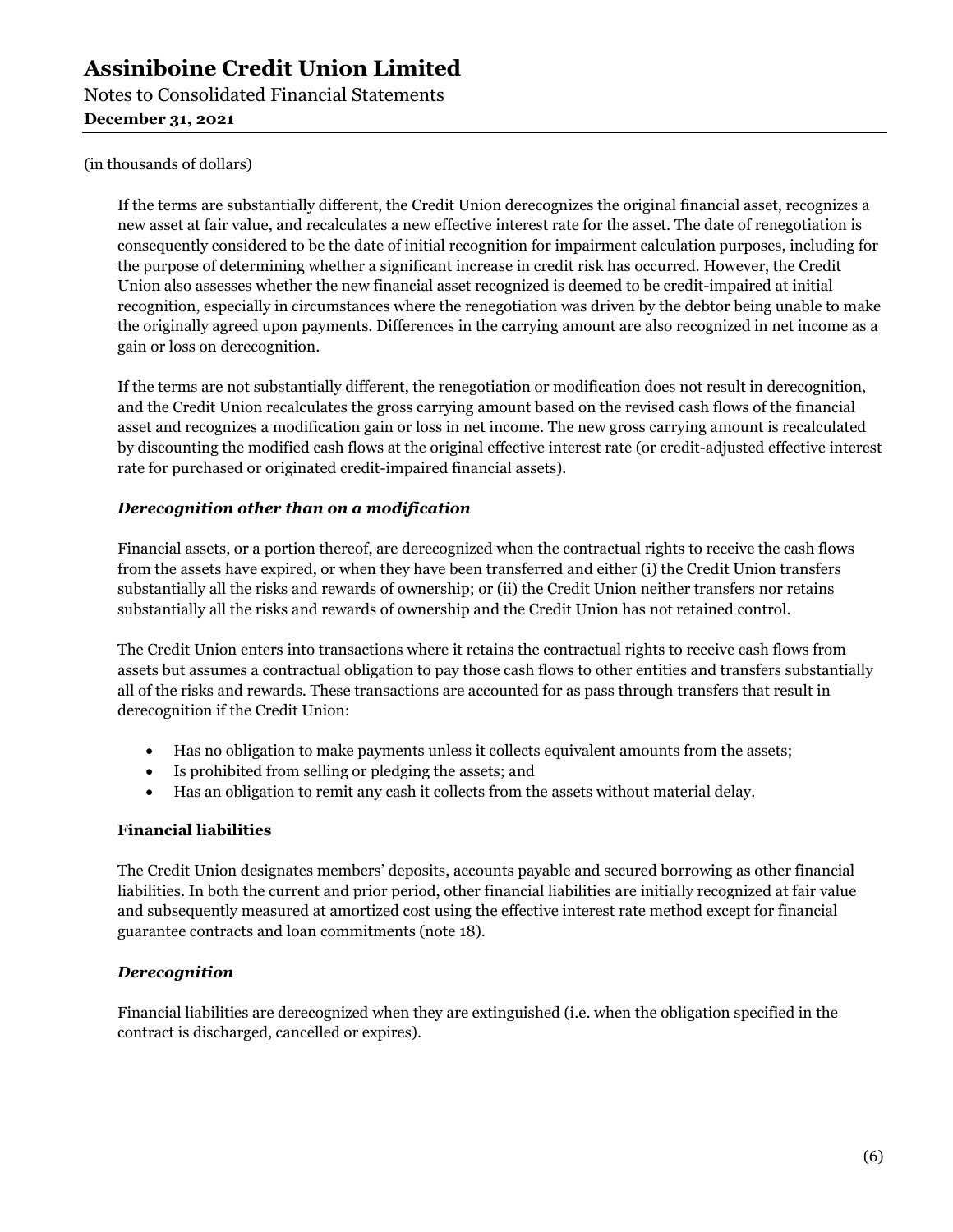### **December 31, 2021**

(in thousands of dollars)

#### **Financial guarantee contracts and loan commitments**

Financial guarantee contracts are contracts that require the issuer to make specified payments to reimburse the holder for a loss it incurs because a specified debtor fails to make payments when due, in accordance with the terms of a debt instrument. Such financial guarantees are given to banks, financial institutions and others on behalf of members to secure loans, overdrafts and other banking facilities.

Financial guarantee contracts are initially measured at fair value and subsequently measured at the higher of:

- The amount of the loss allowance; and
- The premium received on initial recognition less income recognized in accordance with the principles of IFRS 15, Revenue from Contracts with Customers.

Loan commitments provided by the Credit Union are measured as the amount of the loss allowance. The Credit Union has not provided any commitment to provide loans at a below-market interest rate, or that can be settled net in cash or by delivering or issuing another financial instrument.

For loan commitments and financial guarantee contracts, the loss allowance is recognized as a provision. However, for contracts that include both a loan and an undrawn commitment and the Credit Union cannot separately identify the ECLs on the undrawn commitment component from those on the loan component, the ECLs on the undrawn commitment are recognized together with the loss allowance for the loan. To the extent that the combined ECLs exceed the gross carrying amount of the loan, the ECLs are recognized as a provision.

#### **Derivatives and hedging activities**

The Credit Union enters into derivative transactions to hedge interest rate risk. Derivatives are initially recognized at fair value on the date on which the derivative contract is entered into and are subsequently remeasured at fair value. All derivatives are carried as assets when fair value is positive and as liabilities when fair value is negative.

The method of recognizing the resulting fair value gain or loss depends on whether the derivative is designated and qualifies as a hedging instrument and, if so, the nature of the item being hedged. The Credit Union designates certain derivatives as either:

- Hedges of the fair value of recognized assets or liabilities or firm commitments (fair value hedges); or
- Hedges of highly probable future cash flows attributable to a recognized asset or liability (cash flow hedges).

The Credit Union documents, at the inception of the hedge, the relationship between hedged items and hedging instruments, as well as its risk management objective and strategy for undertaking various hedge transactions. The Credit Union also documents its assessment, both at hedge inception and on an ongoing basis, of whether the derivatives' hedging relationship meets the hedge effectiveness requirements including the economic relationship, the conclusion that credit risk does not dominate the value changes from that economic relationship and the hedge ratio is appropriate.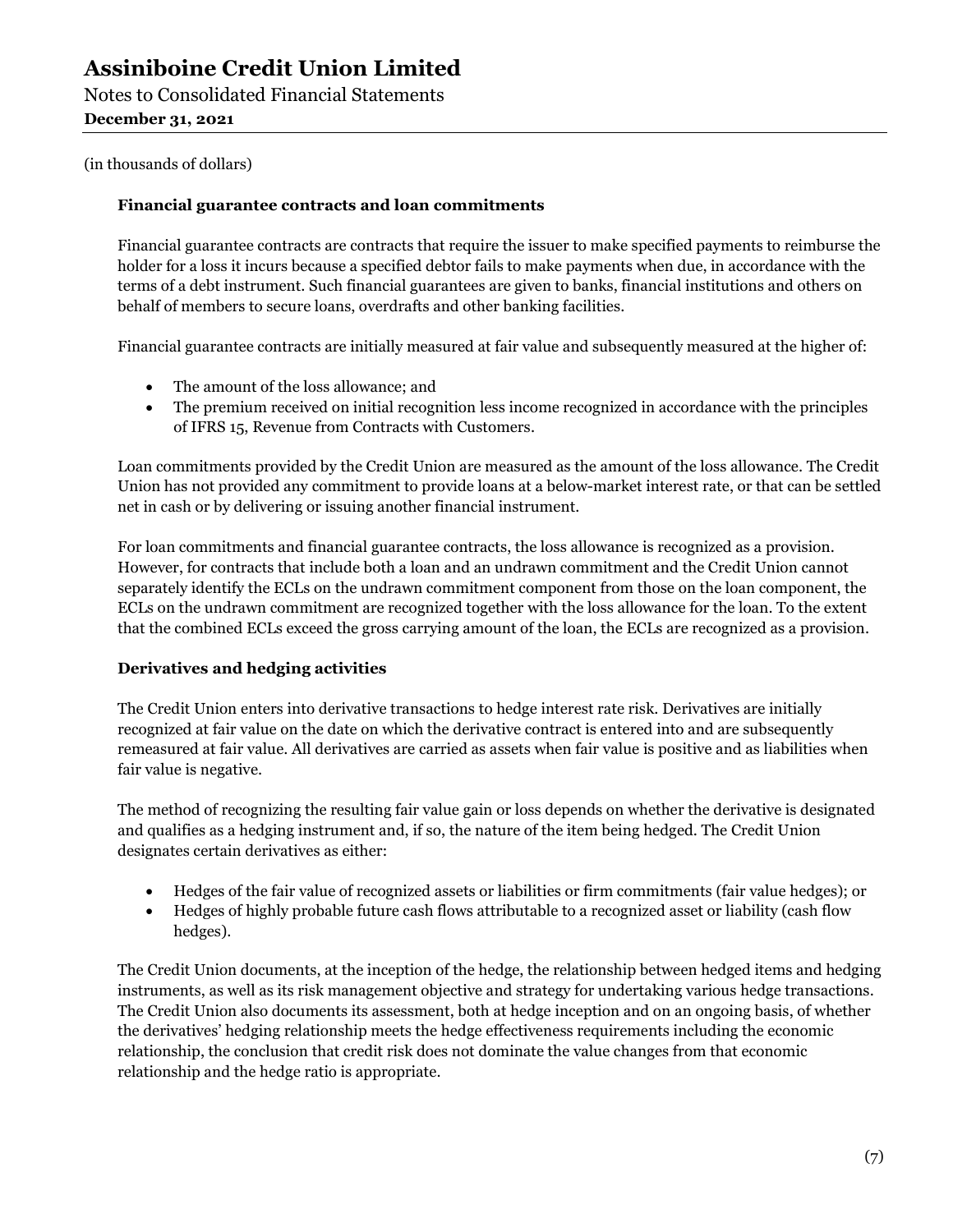Notes to Consolidated Financial Statements

# **December 31, 2021**

(in thousands of dollars)

#### *Fair value hedge*

Changes in the fair value of derivatives that are designated and qualify as fair value hedges are recorded in the consolidated statement of net income and comprehensive income, together with changes in the fair value of the hedged asset or liability that are attributable to the hedged risk.

If the hedge no longer meets the criteria for hedge accounting, the adjustment to the carrying amount of a hedged item for which the effective interest method is used is amortized to net income over the period to maturity and recorded as interest income.

#### *Cash flow hedge*

The effective portion of changes in fair value of derivatives that are designated and qualify as cash flow hedges is recognized in OCI. The gain or loss relating to the ineffective portion is recognized immediately in the consolidated statement of net income and comprehensive income.

Amounts accumulated in equity are recycled to the consolidated statement of net income and comprehensive income in the periods when the hedged item affects profit or loss. They are recorded in the income or expense lines in which the revenue or expense associated with the related hedged item is reported.

When a hedged instrument expires or is sold, or when a hedge no longer meets the criteria for hedge accounting, any cumulative gain or loss existing in equity at that time remains in equity and is recognized in the periods when the hedged item affects profit or loss. When a forecast transaction is no longer expected to occur (for example, the recognized hedged asset is disposed of), the cumulative gain or loss previously recognized in OCI is immediately reclassified to the consolidated statement of net income and comprehensive income.

#### **Loans to members**

Loans and receivables are initially recognized at fair value, which is the cash consideration to originate or purchase the loan including any transaction costs, and measured subsequently at amortized cost using the effective interest rate method. Interest on loans is included in the consolidated statement of net income and comprehensive income and is reported as "interest from loans to members". In the case of impairment, the impairment loss is reported as a deduction from the carrying value of the loan and recognized in the consolidated statement of net income and comprehensive income as "allowance for loan loss".

Property held for resale is valued at the lower of cost and estimated net realizable value.

The Credit Union writes off financial assets, in whole or in part, when it has exhausted all practical recovery efforts and has concluded there is no reasonable expectation of recovery. Indicators that there is no reasonable expectation of recovery include (i) ceasing enforcement activity; and (ii) where the Credit Union's recovery method is foreclosing on collateral and the value of the collateral is such that there is no reasonable expectation of recovering in full. Recoveries on loans previously written off are taken into income.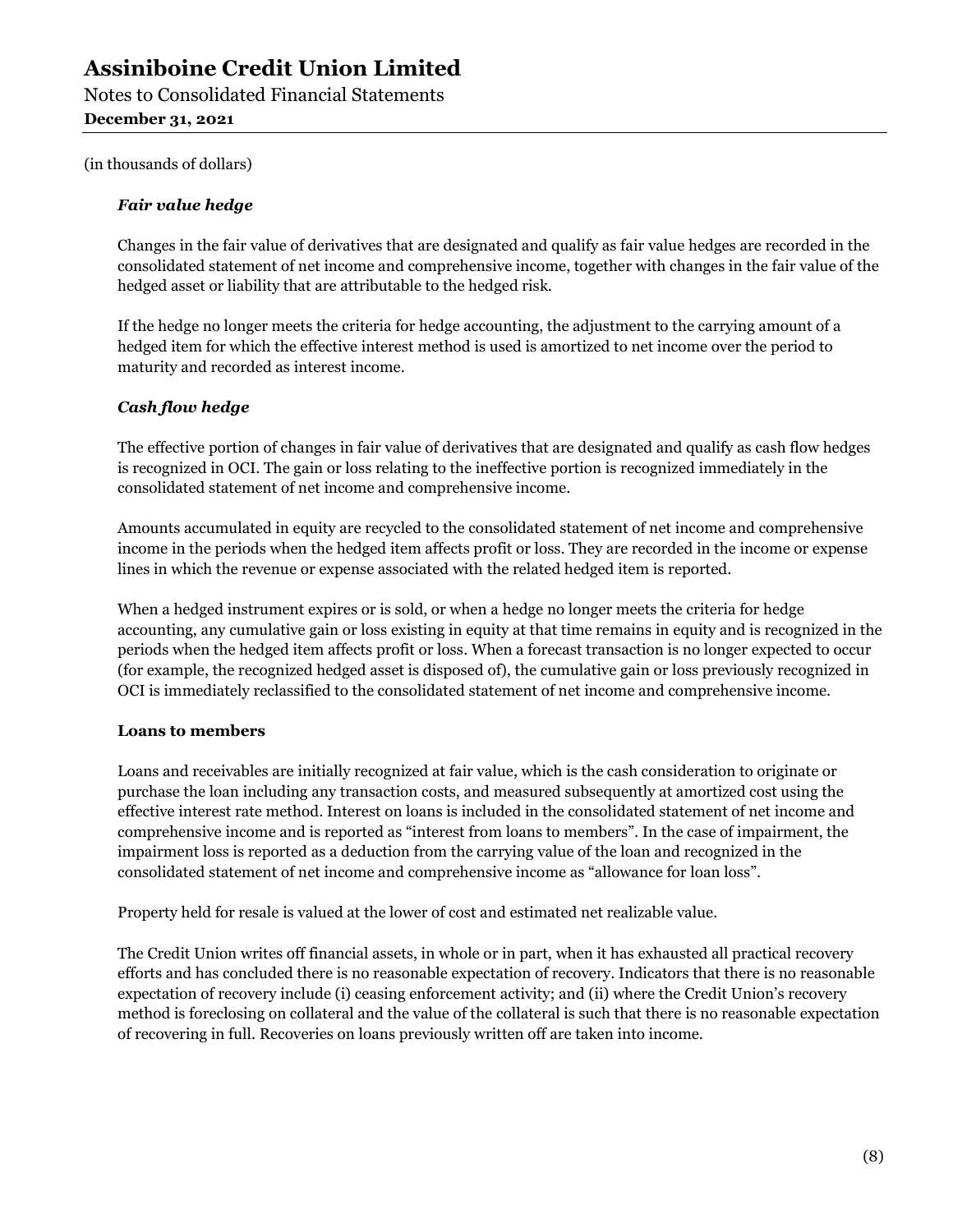**December 31, 2021** 

(in thousands of dollars)

#### **Government grants**

Government grants are recognized when there is reasonable assurance that the Credit Union has complied with the conditions associated with the relevant government program. These programs are recorded as other income in the consolidated statement of net income and comprehensive income. Government grants receivable are recorded in other assets in the consolidated statement of financial position.

### **Property and equipment**

Property and equipment are carried at acquisition cost, less accumulated depreciation and accumulated impairment losses, if any. Depreciation is provided on a straight-line basis over the estimated useful lives of the assets as follows:

| Buildings                      | 5% and 7%                                  |
|--------------------------------|--------------------------------------------|
| Furniture, equipment and signs | 20%                                        |
| Computers                      | $20\% - 33\%$                              |
| Leasehold improvements         | shorter of the remaining term of the lease |
|                                | or estimated useful life                   |

Land is not subject to depreciation and is carried at cost. Assets within construction-in-progress are not depreciated until available for use and at which time become subject to depreciation. The residual value, method of depreciation and useful lives of the assets are reviewed annually and adjusted if appropriate. Depreciation is recognized in the consolidated statement of net income and comprehensive income within administration and occupancy expenses.

Impairment reviews are performed when there are indicators that the recoverable amount of an asset may be less than the carrying value. The recoverable amount is determined as the higher of an asset's or cash generating unit's fair value less cost of disposal and value in use. Impairment is recognized in the consolidated statement of net income and comprehensive income, when there is an indication that an asset may be impaired. In the event that the value of previously impaired assets recovers, the previously recognized impairment loss is recovered in the consolidated statement of net income and comprehensive income at that time.

An item of property and equipment is derecognized on disposal or when no further economic benefits are expected from its use. Any gain or loss arising on derecognition of the asset (calculated as the difference between the net disposal proceeds and the carrying amount of the asset) is included in the consolidated statement of net income and comprehensive income in the period the asset is derecognized.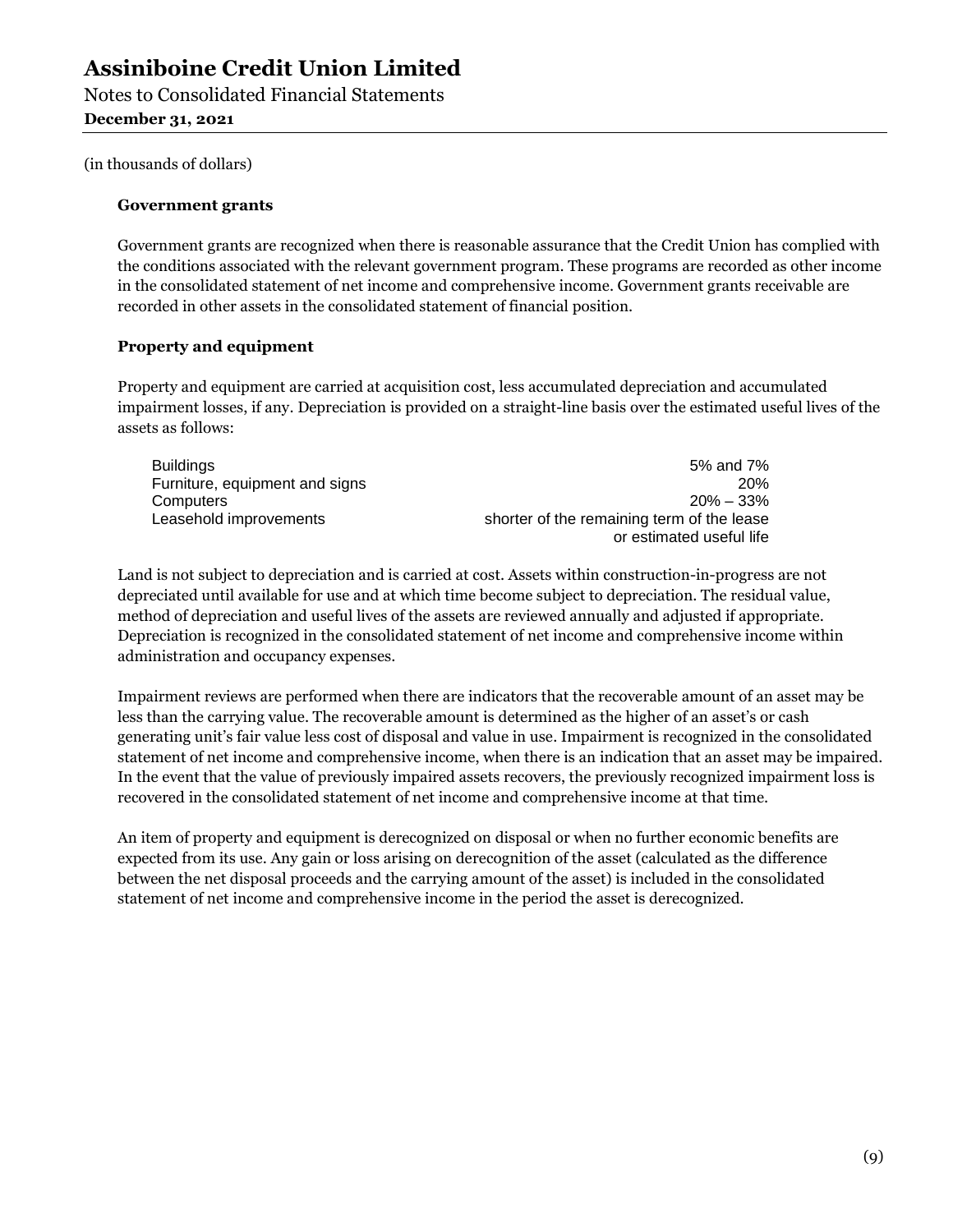Notes to Consolidated Financial Statements

## **December 31, 2021**

(in thousands of dollars)

#### **Intangible assets**

Intangible assets consist of certain acquired and internally developed computer systems and software. Intangible assets are carried at cost, less accumulated depreciation and accumulated impairment losses, if any. Input costs directly attributable to the development or implementation of the asset are capitalized if it is probable that future economic benefits associated with the expenditure will flow to the Credit Union and the cost can be measured reliably. Finite life intangible assets are tested for impairment when events or circumstances indicate that the carrying value may not be recoverable. The recoverable amount is determined as the higher of an asset's or cash generating unit's fair value less cost of disposal and value in use. When the recoverable amount is less than the net carrying value, an impairment loss is recognized.

Intangible assets available for use are amortized over their useful lives on a straight-line basis at a rate of 10% – 33%. The method of amortization and useful lives of the intangible assets are reviewed annually and adjusted if appropriate.

There are no indefinite-life intangible assets.

### **Goodwill**

Goodwill represents the excess of the purchase price of an acquired business unit over the amount allocated to assets acquired less liabilities assumed, based on their fair values. Assets are grouped at the lowest level for which there are separately identifiable cash inflows, cash generating units (CGUs). Goodwill is tested annually for impairment at the goodwill CGU level, which represents the lowest level at which management monitors goodwill; however, such level cannot be larger than an operating segment as defined by IFRS. Goodwill is determined to be impaired when the recoverable amount of the goodwill CGU is less than its carrying amount. The recoverable amount is determined as the higher of the goodwill CGU's fair value less cost of disposal and value in use. If impaired, the Credit Union would recognize an impairment loss in the consolidated statement of net income and comprehensive income.

#### **Leases and right-of-use assets**

The Credit Union applies IFRS 16 to its various building leases. Lease terms are negotiated on an individual basis and contain a wide range of different terms and conditions. Leases are recognized as a right-of-use asset and corresponding finance liability at the date of which the leased asset is available for use by the Credit Union.

Assets and liabilities arising from a lease are initially measured on a present value basis. Finance lease liabilities include the net present value of the following lease payments:

- Fixed payments (including in-substance fixed payments), less any lease incentives receivable;
- The exercise price of a purchase or extension option if the lessee is reasonably certain to exercise that option; and
- Payments of penalties for terminating the lease, if the lease term reflects the lessee exercising that option.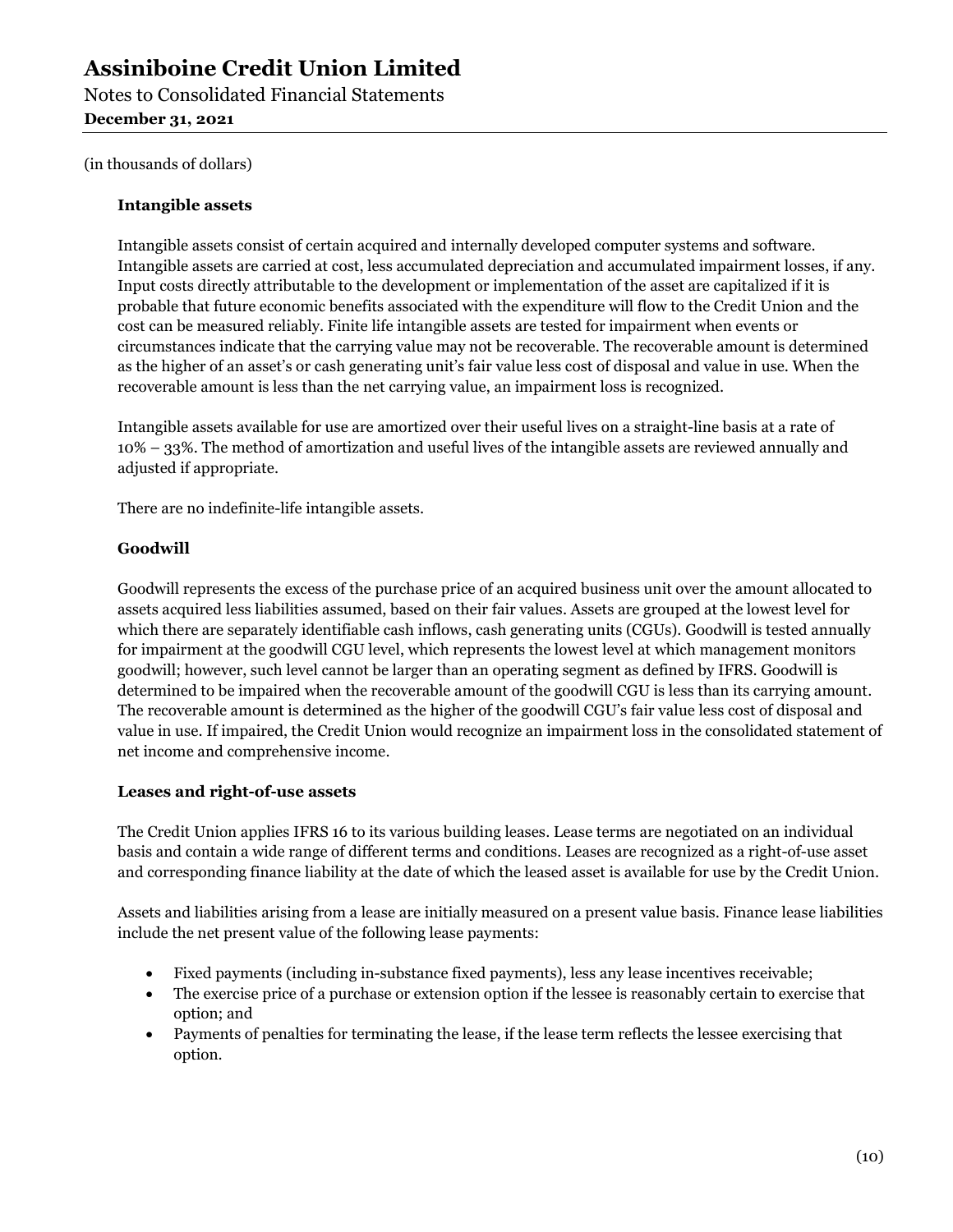Notes to Consolidated Financial Statements

### **December 31, 2021**

(in thousands of dollars)

Several of the Credit Union's agreements include extension options and the Credit Union reviews each option and includes the extension option in the calculation of the right-of-use liability when appropriate. If the Credit Union exercises an extension option in the future that was not assumed to be exercised on initiation, the Credit Union will record a right-of-use asset and right-of-use lease liability at that time. The lease agreements do not impose any covenants and leased assets may not be used as security for borrowing purposes. Each lease payment is allocated between the liability and interest expense. The interest cost is charged to the consolidated statement of net income and comprehensive income over the lease period to produce a constant rate of interest on the remaining balance of the liability for each period.

Right-of-use assets are accounted for under International Accounting Standard 16, Property, Plant and Equipment. Right-of-use assets have the same accounting policies as directly owned assets, meaning the rightof-use assets are depreciated over the lease term, as applicable.

#### **Provisions**

Provisions are recognized when the Credit Union has a present legal or constructive obligation as a result of a past event, it is probable that an outflow of resources embodying economic benefits will be required to settle the obligation and a reliable estimate can be made of the amount of the obligation. The expense of any provision is recognized in the consolidated statement of net income and comprehensive income. If the effect of the time value of money is material, provisions are discounted using a current pre-tax discount rate that reflects, where appropriate, the risks specific to the liability. Where discounting is used, the increase in the provision due to the passage of time is recognized as a borrowing cost.

#### **Mortgage securitization**

The Credit Union periodically securitizes mortgages by participating in the National Housing Authority Mortgage-Backed Securities (NHA MBS) program and the Canada Mortgage Bonds Program (CMB).

Participation in the CMB program involves the Credit Union packaging mortgage loan receivables into pools of NHA MBS mortgages and in turn selling the NHA MBS pools to Canada Housing Trust (CHT). The cash flows from the NHA MBS pools sold to CHT require reinvestment activities to meet the coupon requirements of the mortgage bond. As cash flows from the NHA MBS are variable, the Credit Union has engaged a chartered bank to act as a counterparty to interest rate swaps with CHT. The chartered bank assumes all reinvestment risk resulting from NHA MBS pools sold into the CMB program.

All costs incurred in the securitization of mortgages are amortized over the life of the issuance.

When assets have been transferred and substantially all of the risks and rewards of ownership of the assets have also been transferred to a third party during a securitization transaction, the transaction is recorded as a sale and the Credit Union removes the transferred assets from the consolidated statement of financial position. When the risks and rewards of ownership of the assets have not been transferred or sold, the assets are offset by mortgage securitization liabilities in the consolidated statement of financial position.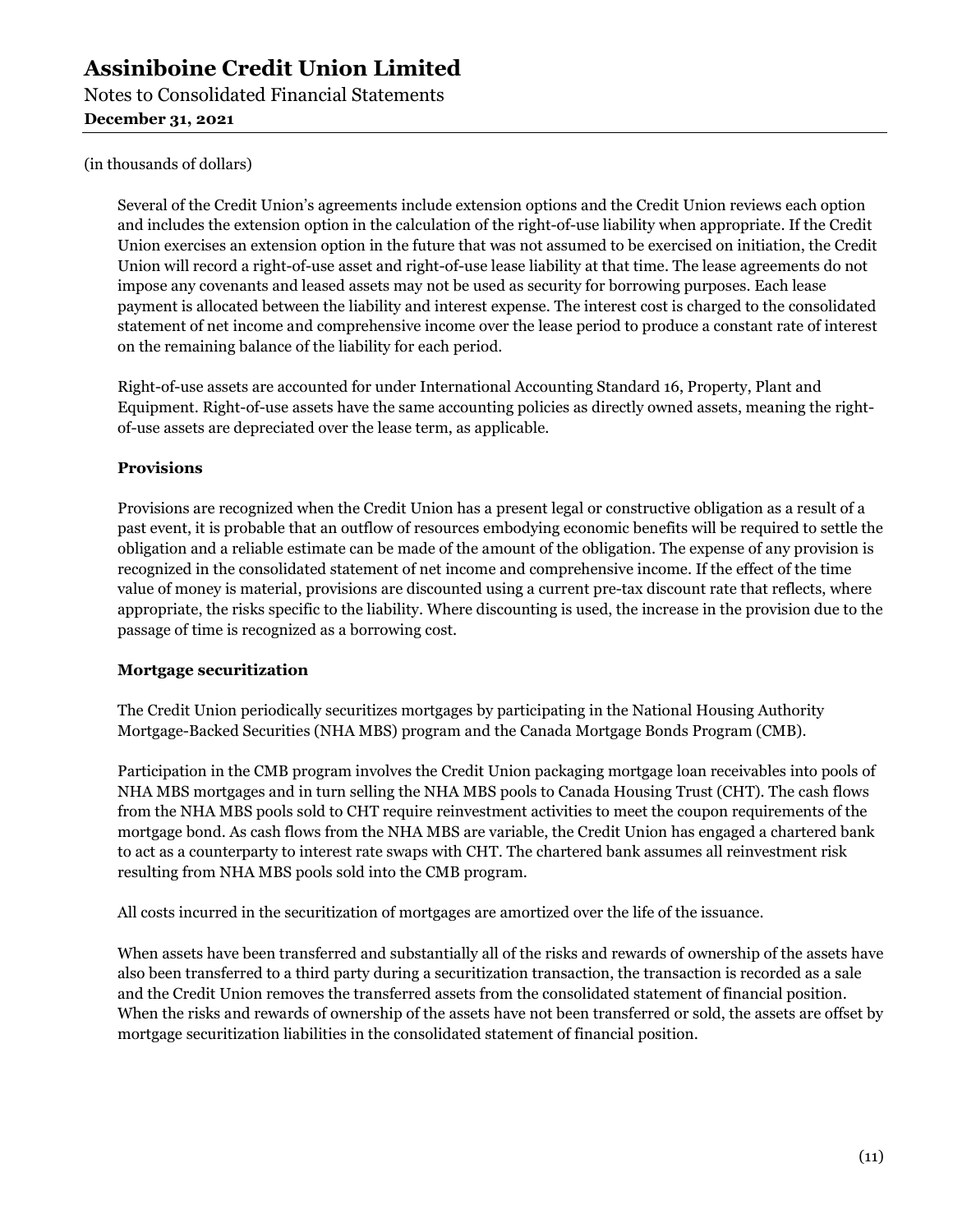Notes to Consolidated Financial Statements

### **December 31, 2021**

(in thousands of dollars)

#### **Members' shares**

Members' shares issued by the Credit Union are classified as equity only to the extent that they do not meet the definition of a financial liability.

Members' shares are accounted for in accordance with International Financial Reporting Interpretations Committee (IFRIC) 2 *Members' Shares in Co-operative Entities and Similar Instruments* (IFRIC 2). In accordance with IFRIC 2, dividends to holders of equity instruments are recognized directly in equity. Interest, dividends and other returns relating to financial instruments classified as financial liabilities are expenses, regardless of whether those amounts paid are legally characterized as dividends, interest or otherwise.

#### **Dividends**

Dividends are accounted for when they have been approved by the Board.

#### **Interest income and expense**

Interest income and expense for all interest bearing financial instruments is recognized using the effective interest rate method. Interest income is calculated by applying the effective interest rate to the gross carrying amount of financial assets, except for financial assets which have become credit impaired for which interest income is calculated by applying the effective interest rate to their amortized cost.

#### **Other income**

Fees and commissions are recognized when earned, specifically when amounts are fixed or can be determined and the ability to collect is reasonably assured.

#### **Income taxes**

Income tax expense for the period comprises current and deferred income tax.

Current income tax expense is calculated on the basis of the Canadian tax laws enacted or substantively enacted as at the date of the consolidated statement of financial position.

Deferred income taxes are provided for using the liability method. Under this method, temporary differences are recorded using tax rates that have been enacted or substantively enacted as at the date of the consolidated statement of financial position and are expected to apply when the corresponding taxes will be paid or refunded. Temporary differences primarily comprise differences between the carrying amounts and the income tax bases of the Credit Union's loans outstanding, property, equipment and intangible assets, and right-of-use assets. Deferred income tax assets are recognized to the extent that it is probable that future taxable profit will be available, against which the temporary differences can be utilized.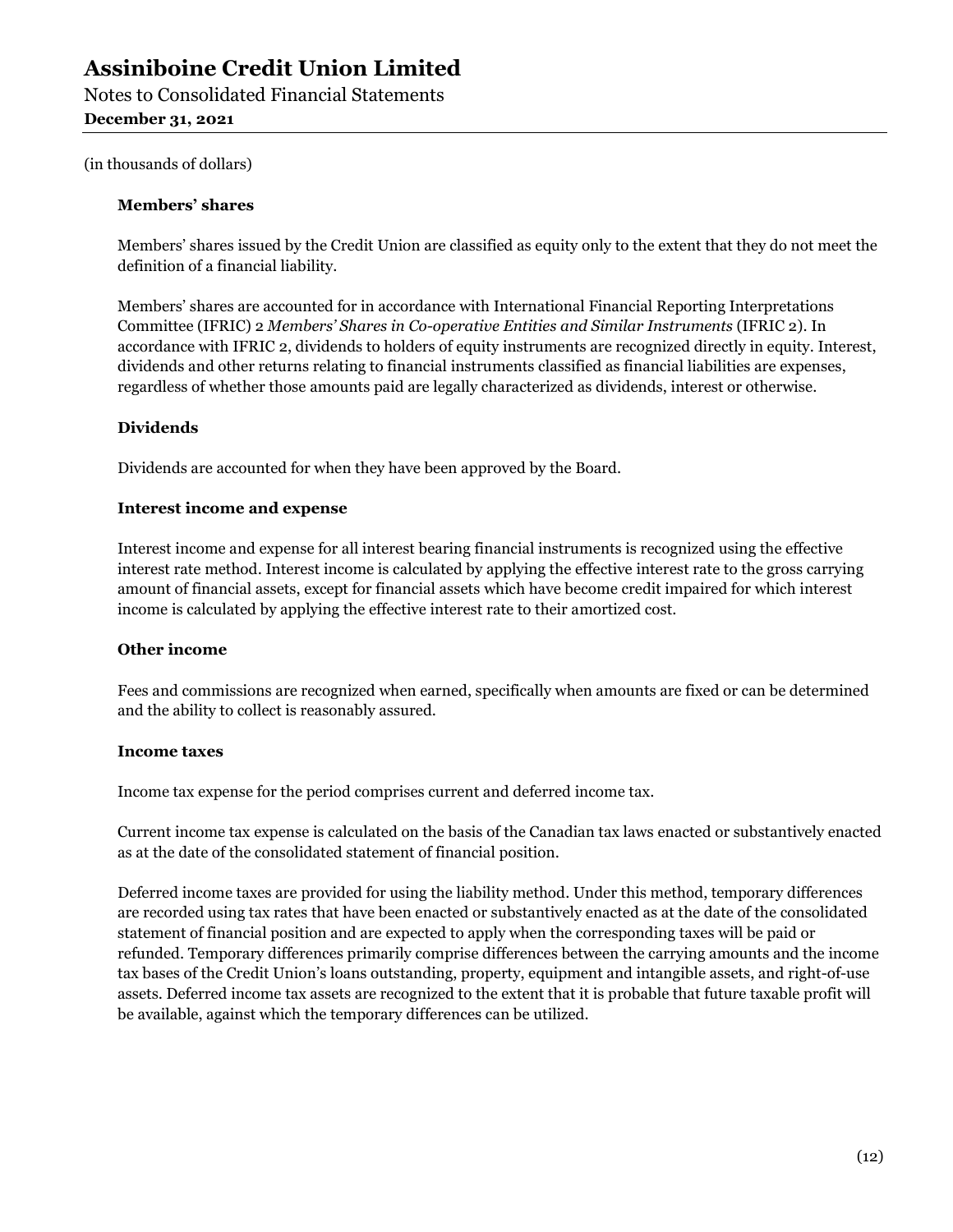**December 31, 2021** 

(in thousands of dollars)

#### **Translation of foreign currencies**

All balances denominated in foreign currencies are translated into Canadian dollars at the rates prevailing on the consolidated statement of financial position date. Foreign exchange gains and losses are recorded in other income at the rates prevailing at the time of the transaction.

### **4 Changes in accounting policies**

There were no changes in accounting policies applied to the Credit Union in the current year.

### **5 Critical accounting estimates and judgments**

The preparation of consolidated financial statements in conformity with IFRS requires the use of certain critical accounting estimates. It also requires management to exercise its judgment in the process of applying the Credit Union's accounting policies. Changes in assumptions may have a significant impact on the consolidated financial statements in the period the assumptions changed.

On March 11, 2020, the World Health Organization declared the outbreak of a strain of novel coronavirus disease, COVID-19, a global pandemic. The breadth and depth of the impact of COVID-19 on the global economy and financial markets have continued to evolve with disruptive effects, while also contributing to increased market volatility and changes to the macroeconomic environment. The COVID-19 pandemic continues to evolve and the economic environment in which the Credit Union operates could be subject to sustained volatility, which could continue to negatively impact the Credit Union's financial results, as the duration of the pandemic, including the possibility of subsequent waves, and the effectiveness of steps undertaken by governments and central banks in response to the pandemic remain uncertain. The current environment required particularly complex judgments and estimates, and the Credit Union closely monitors the changing conditions and their impact to the ECL estimates.

Significant estimates made in the preparation of these consolidated financial statements include, but are not limited to, the following areas, with further information contained in the applicable accounting policy note:

#### **Measurement of the ECL allowance**

The Credit Union reviews its loan portfolio to assess the ECL allowance for loans at least on a quarterly basis. The measurement of the ECL allowance for financial assets measured at amortized cost and FVOCI is an area that requires the use of complex models and significant assumptions about future economic conditions and credit behaviour (e.g. the likelihood of members defaulting and the resulting losses). Explanation of the inputs, assumptions and estimation techniques used in measuring ECL is further detailed in note 18.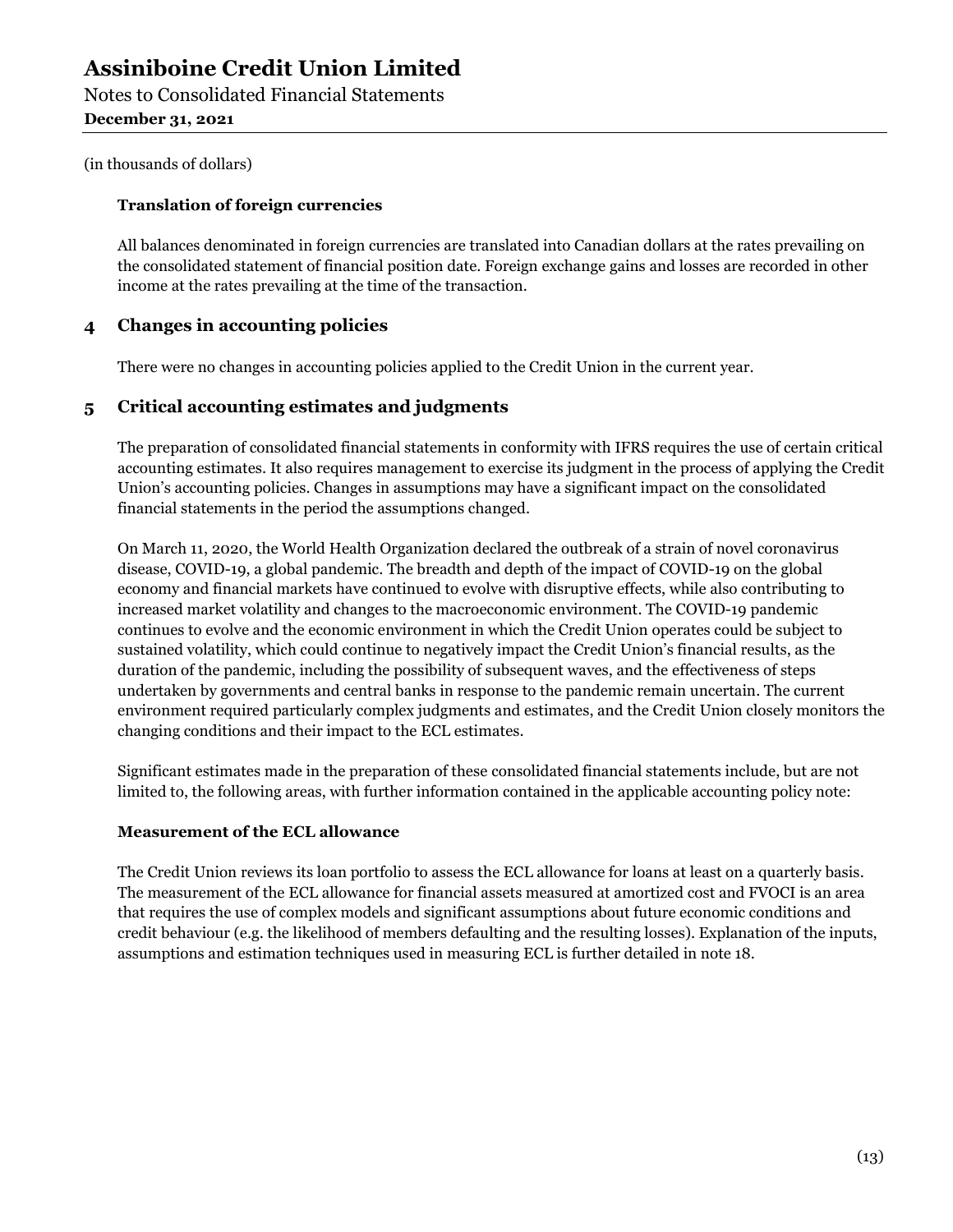#### **December 31, 2021**

#### (in thousands of dollars)

A number of significant judgments are also required in applying the accounting requirements for measuring ECL, such as:

- Determining criteria for significant increase in credit risk;
- Choosing appropriate models and assumptions for the measurement of ECL;
- Establishing the number and relative weightings of forward-looking scenarios for each type of product and the associated ECL; and
- Establishing groups of similar financial assets for the purposes of measuring ECL.

The judgments, inputs, methodology and assumptions used for estimating the ECL allowance are reviewed regularly to reduce any differences between loss estimates and actual loss experience.

#### **Derecognition of financial assets**

The Credit Union's securitization activities are complex arrangements that require the Credit Union to make significant judgments about the extent to which the rights to the cash flows of the transferred receivables and/or the obligation to pay cash flows have been transferred to third parties in order to determine whether the transfers should be accounted for as a sale for accounting purposes. In making such judgment, the Credit Union needs to assess the extent to which the exposure to the future variability of cash flows was transferred in assessing whether the risks and rewards of the financial assets have been substantially transferred or retained.

Depending on the nature of the transfer arrangements, the Credit Union may carry out quantitative as well as qualitative tests to support its conclusion as to whether the risks and rewards of a financial asset have been transferred to third parties.

The Credit Union determined that its current securitization activities did not meet the accounting requirements for derecognition and instead recorded a securitization liability for the initial consideration received (see note 13 for further details).

#### **6 Investments**

|                                                                                                                   |                    |                         | 2021                         |
|-------------------------------------------------------------------------------------------------------------------|--------------------|-------------------------|------------------------------|
|                                                                                                                   | <b>FVOCI</b><br>\$ | Amortized<br>cost<br>\$ | Total<br>\$                  |
| Credit Union Central of Manitoba<br><b>Shares</b><br>Contract deposits<br>Concentra Bank Class A preferred shares | 89,388<br>5,000    | 1,179,036               | 89,388<br>1,179,036<br>5,000 |
| Accrued interest receivable                                                                                       | 94,388<br>845      | 1,179,036<br>400        | 1,273,424<br>1,245           |
|                                                                                                                   | 95,233             | 1,179,436               | 1,274,669                    |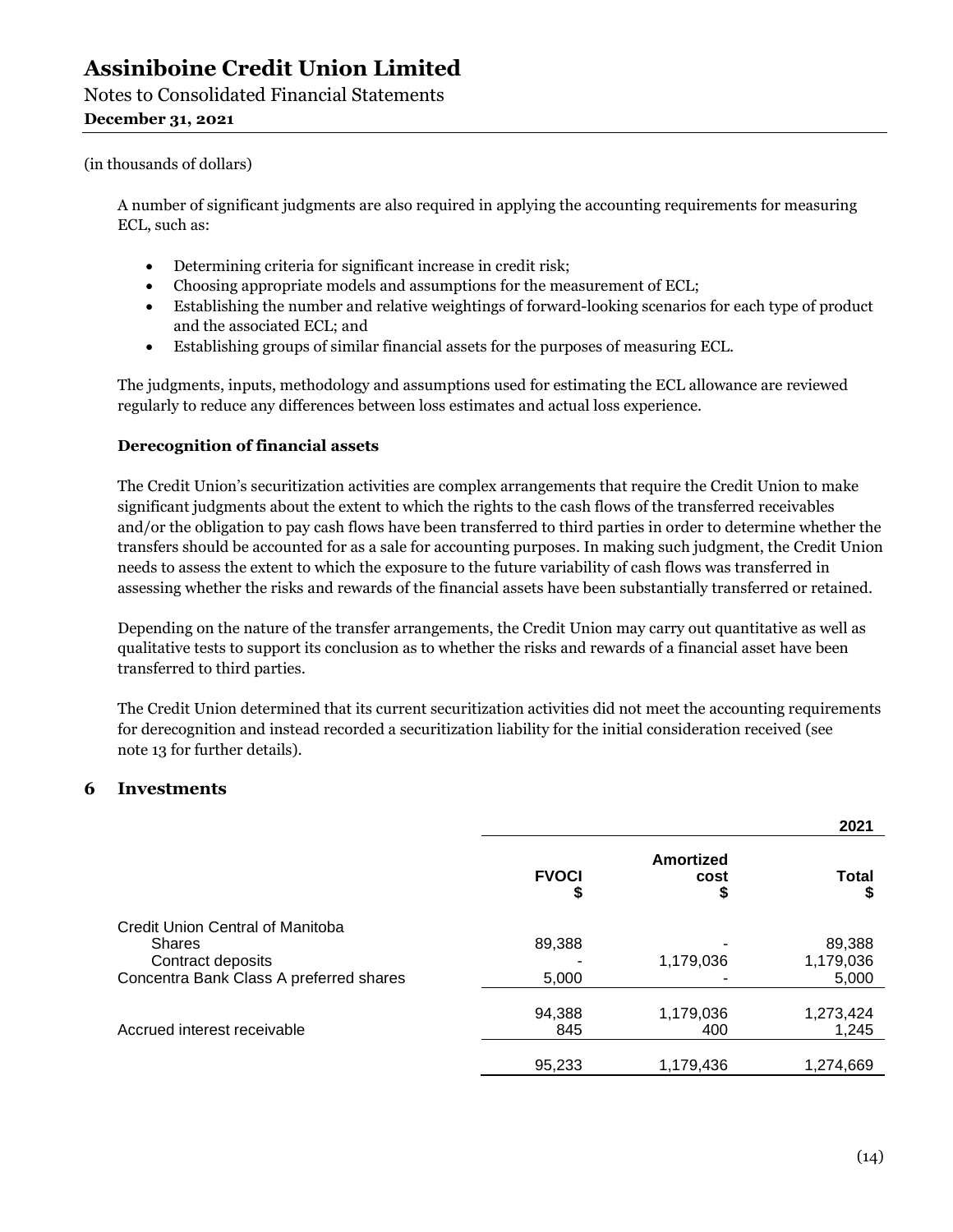Notes to Consolidated Financial Statements

### **December 31, 2021**

#### (in thousands of dollars)

|                                                                                                                   |                   |                        | 2020                         |
|-------------------------------------------------------------------------------------------------------------------|-------------------|------------------------|------------------------------|
|                                                                                                                   | <b>FVOCI</b><br>S | Amortized<br>cost<br>S | Total<br>S                   |
| Credit Union Central of Manitoba<br><b>Shares</b><br>Contract deposits<br>Concentra Bank Class A preferred shares | 81,254<br>5,000   | 1,152,717              | 81,254<br>1,152,717<br>5,000 |
| Accrued interest receivable                                                                                       | 86,254<br>744     | 1,152,717<br>377       | 1,238,971<br>1,121           |
|                                                                                                                   | 86,998            | 1,153,094              | 1,240,092                    |

The above contract deposits bear interest at rates ranging from 0.10% to 0.27% with maturity dates ranging from January 2022 to March 2022.

#### **7 Loans to members**

As at December 31, 2021, loans to members are presented net of allowances for ECLs totalling \$18,482 (2020 – \$20,313). The following tables contain an analysis of the credit risk exposure of financial instruments for which an ECL allowance is recognized. The gross carrying amount of financial assets below also represents the Credit Union's maximum exposure to credit risk on these assets.

|                       |               |               |               | 2021               |
|-----------------------|---------------|---------------|---------------|--------------------|
|                       | Stage 1<br>\$ | Stage 2<br>\$ | Stage 3<br>\$ | <b>Total</b><br>\$ |
| Consumer              |               |               |               |                    |
| Loan                  | 109,882       | 7,684         | 136           | 117,702            |
| Mortgage              | 2,344,550     | 87,471        | 1,100         | 2,433,121          |
| Line of credit        | 127,122       | 4,319         | 159           | 131,600            |
| Commercial            |               |               |               |                    |
| Loan                  | 31,046        |               | 8,293         | 39,339             |
| Mortgage              | 1,263,766     | 15,606        | 8,204         | 1,287,576          |
| Line of credit        | 10,100        | 4,888         | 7,742         | 22,730             |
| Accrued interest      | 4,823         | 181           | 1,240         | 6,244              |
| Gross carrying amount | 3,891,289     | 120,149       | 26,874        | 4,038,312          |
| Loss allowance        | (1, 110)      | (799)         | (16,573)      | (18,482)           |
| Carrying amount       | 3,890,179     | 119,350       | 10,301        | 4,019,830          |
| Current               |               |               |               | 970,081            |
| Non-current           |               |               |               | 3,049,749          |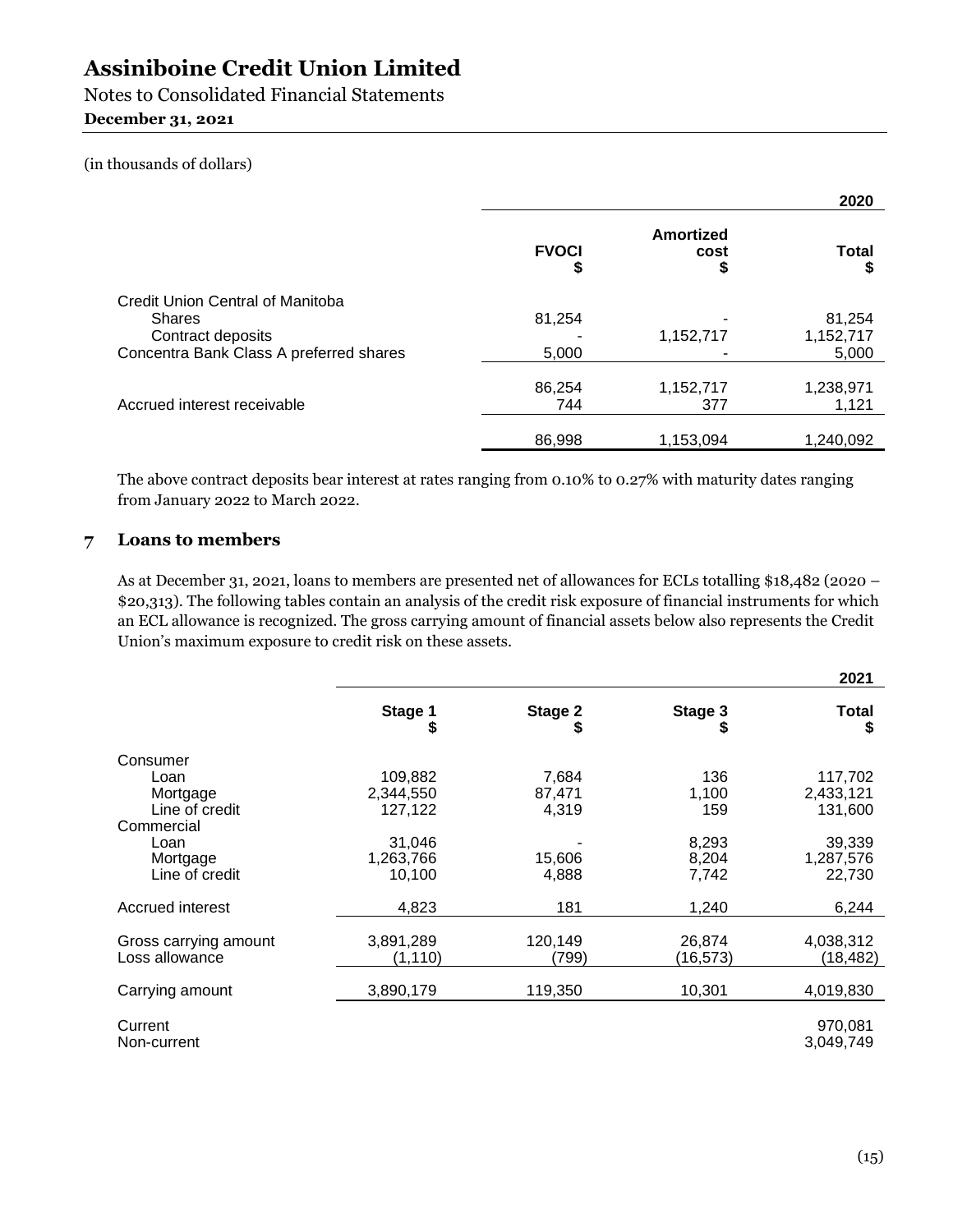# Notes to Consolidated Financial Statements

### **December 31, 2021**

#### (in thousands of dollars)

|                       |               |              |               | 2020               |
|-----------------------|---------------|--------------|---------------|--------------------|
|                       | Stage 1<br>\$ | Stage 2<br>S | Stage 3<br>\$ | <b>Total</b><br>\$ |
| Consumer              |               |              |               |                    |
| Loan                  | 143,603       | 9,799        | 334           | 153,736            |
| Mortgage              | 2,282,401     | 111,582      | 4,829         | 2,398,812          |
| Line of credit        | 138,867       | 4,696        | 344           | 143,907            |
| Commercial            |               |              |               |                    |
| Loan                  | 27,440        | 243          | 8,327         | 36,010             |
| Mortgage              | 1,132,519     | 56,062       | 15,301        | 1,203,882          |
| Line of credit        | 16,403        | 4,171        | 5,958         | 26,532             |
| Accrued interest      | 7,864         | 570          | 1,397         | 9,831              |
| Gross carrying amount | 3,749,097     | 187,123      | 36,490        | 3,972,710          |
| Loss allowance        | (3,657)       | (1,731)      | (14,925)      | (20, 313)          |
| Carrying amount       | 3,745,440     | 185,392      | 21,565        | 3,952,397          |
| Current               |               |              |               | 1,187,924          |
| Non-current           |               |              |               | 2,764,473          |
|                       |               |              |               |                    |

#### *Loss allowance*

The loss allowance recognized in the period is impacted by a variety of factors, such as:

- Transfers between Stage 1 and Stages 2 or 3 due to financial instruments experiencing significant increases (or decreases) of credit risk or becoming credit-impaired in the period, and the consequent "step up" (or "step down") between 12-month and Lifetime ECL;
- Additional allowances for new financial instruments recognized during the period, as well as releases for financial instruments derecognized in the period;
- Impact on the measurement of ECL due to changes in probability of default (PD), exposure at default (EAD) and loss given default (LGD) in the period, arising from regular refreshing of inputs to models;
- Impacts on the measurement of ECL due to changes made to models and assumptions;
- Discount unwind within ECL due to the passage of time, as ECL is measured on a present value basis; and
- Financial assets derecognized during the period and writeoffs of allowances related to assets that were written off during the period.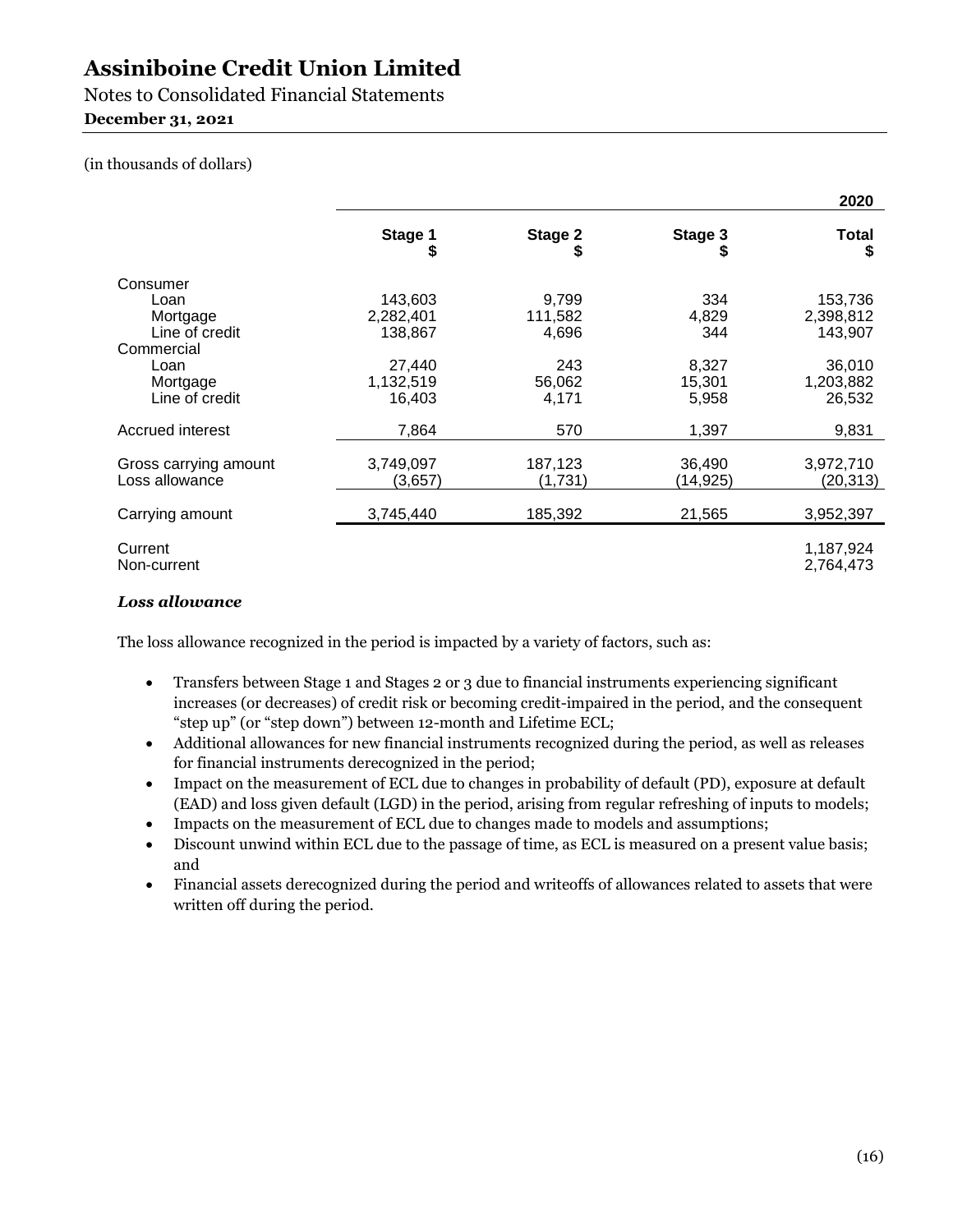# Notes to Consolidated Financial Statements

### **December 31, 2021**

#### (in thousands of dollars)

The following tables explain the changes in the loss allowance between the beginning and the end of the annual period due to these factors:

|                         |          |            |            | 2021  |
|-------------------------|----------|------------|------------|-------|
| <b>Consumer</b>         | Stage 1  | Stage 2    | Stage 3    | Total |
|                         | 12-month | Lifetime   | Lifetime   |       |
|                         | ECL      | <b>ECL</b> | <b>ECL</b> |       |
|                         | \$       | \$         | \$         | \$    |
| Loss allowance as at    |          |            |            |       |
| <b>January 1, 2021</b>  | 762      | 811        | 984        | 2,557 |
| Transfers               | 317      | (258)      | (59)       |       |
| Net remeasurement of    |          |            |            |       |
| loss allowance          | (270)    | 246        | 748        | 724   |
| New financial assets    |          |            |            |       |
| originated              | 147      | 79         | 8          | 234   |
| <b>Financial assets</b> |          |            |            |       |
| derecognized            | (119)    | (117)      | (609)      | (845) |
| <b>Writeoffs</b>        | (232)    | (136)      | (574)      | (942) |
| Loss allowance as at    |          |            |            |       |
| December 31, 2021       | 605      | 625        | 498        | 1,728 |

|                         |            |            |            | 2021     |
|-------------------------|------------|------------|------------|----------|
| Commercial              | Stage 1    | Stage 2    | Stage 3    | Total    |
|                         | 12-month   | Lifetime   | Lifetime   |          |
|                         | <b>ECL</b> | <b>ECL</b> | <b>ECL</b> |          |
|                         | \$         | \$         | \$         | \$       |
| Loss allowance as at    |            |            |            |          |
| January 1, 2021         | 2,895      | 920        | 13,941     | 17,756   |
| Transfers               | 522        | (524)      | 2          |          |
| Net remeasurement of    |            |            |            |          |
| loss allowance          | (2,631)    | (206)      | 6,759      | 3,922    |
| New financial assets    |            |            |            |          |
| originated              | 111        |            | 12         | 123      |
| <b>Financial assets</b> |            |            |            |          |
| derecognized            | (388)      | (16)       | (2,396)    | (2,800)  |
| Writeoffs               | (4)        |            | (2, 243)   | (2, 247) |
| Loss allowance as at    |            |            |            |          |
| December 31, 2021       | 505        | 174        | 16,075     | 16,754   |

During the years ended December 31, 2020 and 2021, the Credit Union did not acquire any assets in respect of delinquent loans.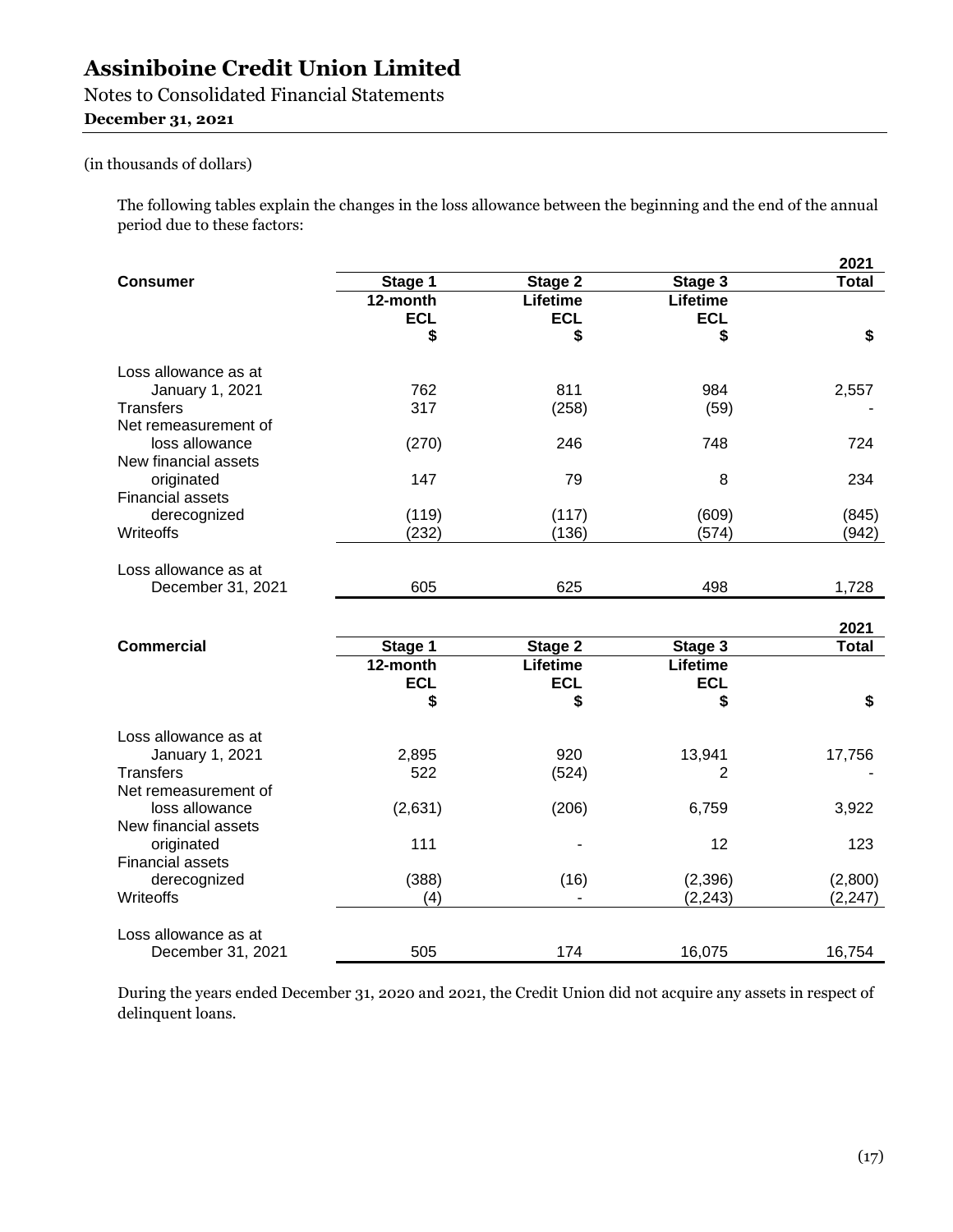Notes to Consolidated Financial Statements

# **December 31, 2021**

### (in thousands of dollars)

|                         |            |                          |            | 2020         |
|-------------------------|------------|--------------------------|------------|--------------|
| <b>Consumer</b>         | Stage 1    | Stage 2                  | Stage 3    | <b>Total</b> |
|                         | 12-month   | Lifetime                 | Lifetime   |              |
|                         | <b>ECL</b> | <b>ECL</b>               | <b>ECL</b> |              |
|                         | \$         | \$                       | \$         | \$           |
| Loss allowance as at    |            |                          |            |              |
| January 1, 2020         | 858        | 915                      | 1,861      | 3,634        |
| <b>Transfers</b>        | 358        | (265)                    | (93)       |              |
| Net remeasurement of    |            |                          |            |              |
| loss allowance          | (27)       | 462                      | 1,316      | 1,751        |
| New financial assets    |            |                          |            |              |
| originated              | 160        | 95                       | 5          | 260          |
| <b>Financial assets</b> |            |                          |            |              |
| derecognized            | (118)      | (113)                    | (1,054)    | (1, 285)     |
| Writeoffs               | (469)      | (283)                    | (1,051)    | (1,803)      |
| Loss allowance as at    |            |                          |            |              |
| December 31, 2020       | 762        | 811                      | 984        | 2,557        |
|                         |            |                          |            | 2020         |
| <b>Commercial</b>       | Stage 1    | Stage 2                  | Stage 3    | <b>Total</b> |
|                         | 12-month   | Lifetime                 | Lifetime   |              |
|                         | <b>ECL</b> | <b>ECL</b>               | <b>ECL</b> |              |
|                         | \$         | \$                       | \$         | \$           |
| Loss allowance as at    |            |                          |            |              |
| January 1, 2020         | 614        | 260                      | 4,083      | 4,957        |
| <b>Transfers</b>        | (15)       | (78)                     | 93         |              |
| Net remeasurement of    |            |                          |            |              |
| loss allowance          | 1,784      | 767                      | 9,016      | 11,567       |
| New financial assets    |            |                          |            |              |
| originated              | 608        | $\overline{\phantom{a}}$ | 1,261      | 1,869        |
| Financial assets        |            |                          |            |              |
| derecognized            | (74)       | (29)                     | (258)      | (361)        |
| Writeoffs               | (22)       |                          | (254)      | (276)        |
| Loss allowance as at    |            |                          |            |              |
| December 31, 2020       | 2,895      | 920                      | 13,941     | 17,756       |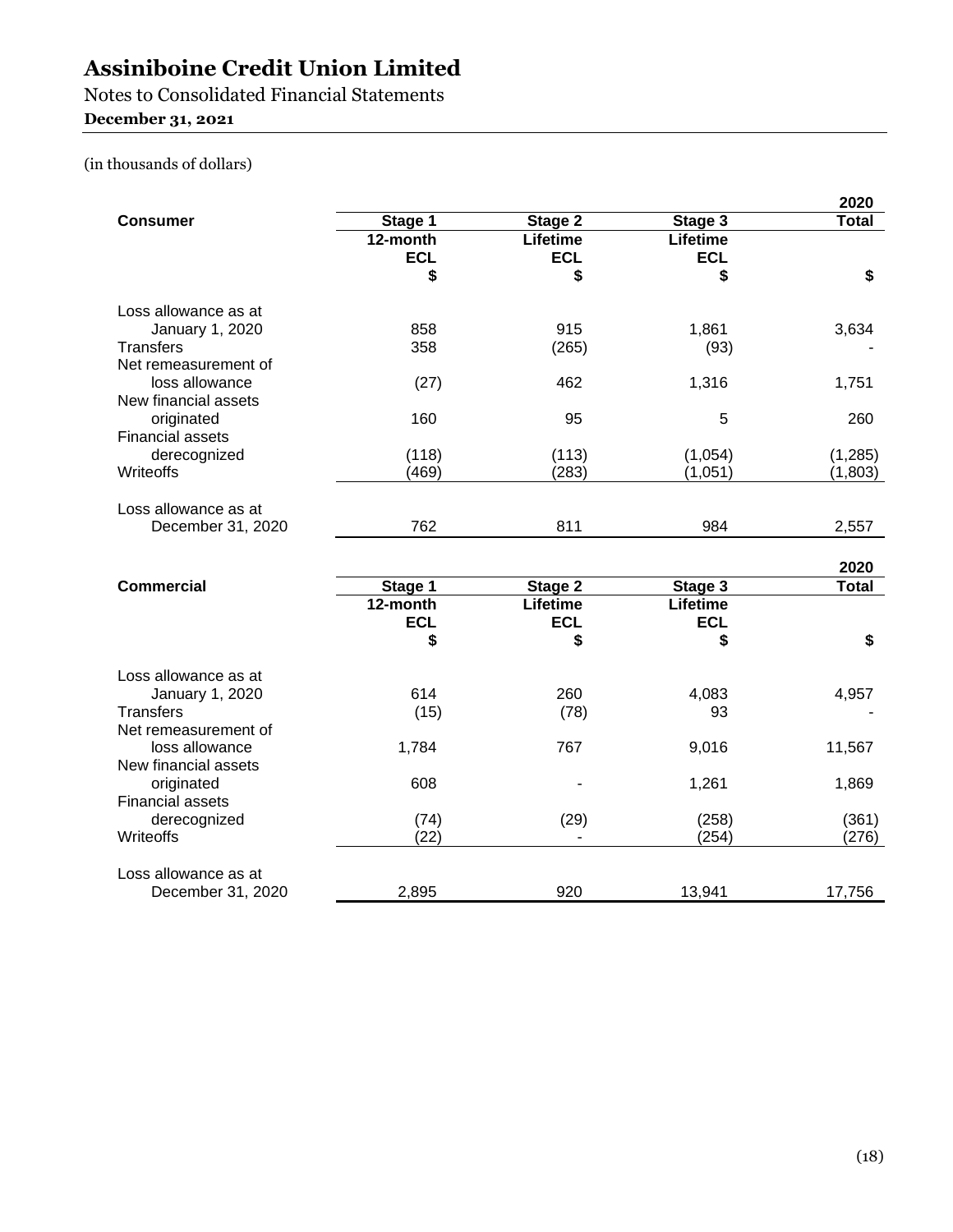Notes to Consolidated Financial Statements **December 31, 2021** 

(in thousands of dollars)

#### **8 Other assets**

|                                                                              | 2021<br>\$              | 2020                            |
|------------------------------------------------------------------------------|-------------------------|---------------------------------|
| Accounts receivable<br>Income tax receivable<br>Prepaid expenses<br>Goodwill | 9,397<br>8,397<br>7,623 | 14,646<br>468<br>5,249<br>7,623 |
|                                                                              | 25,417                  | 27,986                          |
| Current<br>Non-current                                                       | 16,337<br>9,080         | 17,273<br>10,713                |

The Credit Union completed its annual impairment testing for goodwill as at December 31, 2021 using a valuein-use model, which applies forecasts based on management's best estimate considering historical and expected operating plans. No impairment charges have arisen as a result of the assessment performed. Reasonably possible changes in key assumptions would not cause the recoverable amount of goodwill to fall below the carrying value.

#### **Government grants**

On April 11, 2020, the government of Canada passed the Canada Emergency Wage Subsidy (CEWS) to support employers facing financial hardship as measured by certain revenue declines as a result of the COVID-19 pandemic. On September 27, 2020, the government of Canada passed the Canada Emergency Rent Subsidy (CERS) to support businesses during the COVID-19 pandemic with a subsidy to cover commercial rent or property expenses. During the year ended December 31, 2021, the Credit Union recorded other income of \$4,410 (2020 – \$6,900) from the CEWS and CERS programs. As at December 31, 2021, the Credit Union had an amount receivable related to CEWS of \$245, included in other assets on the consolidated statement of financial position.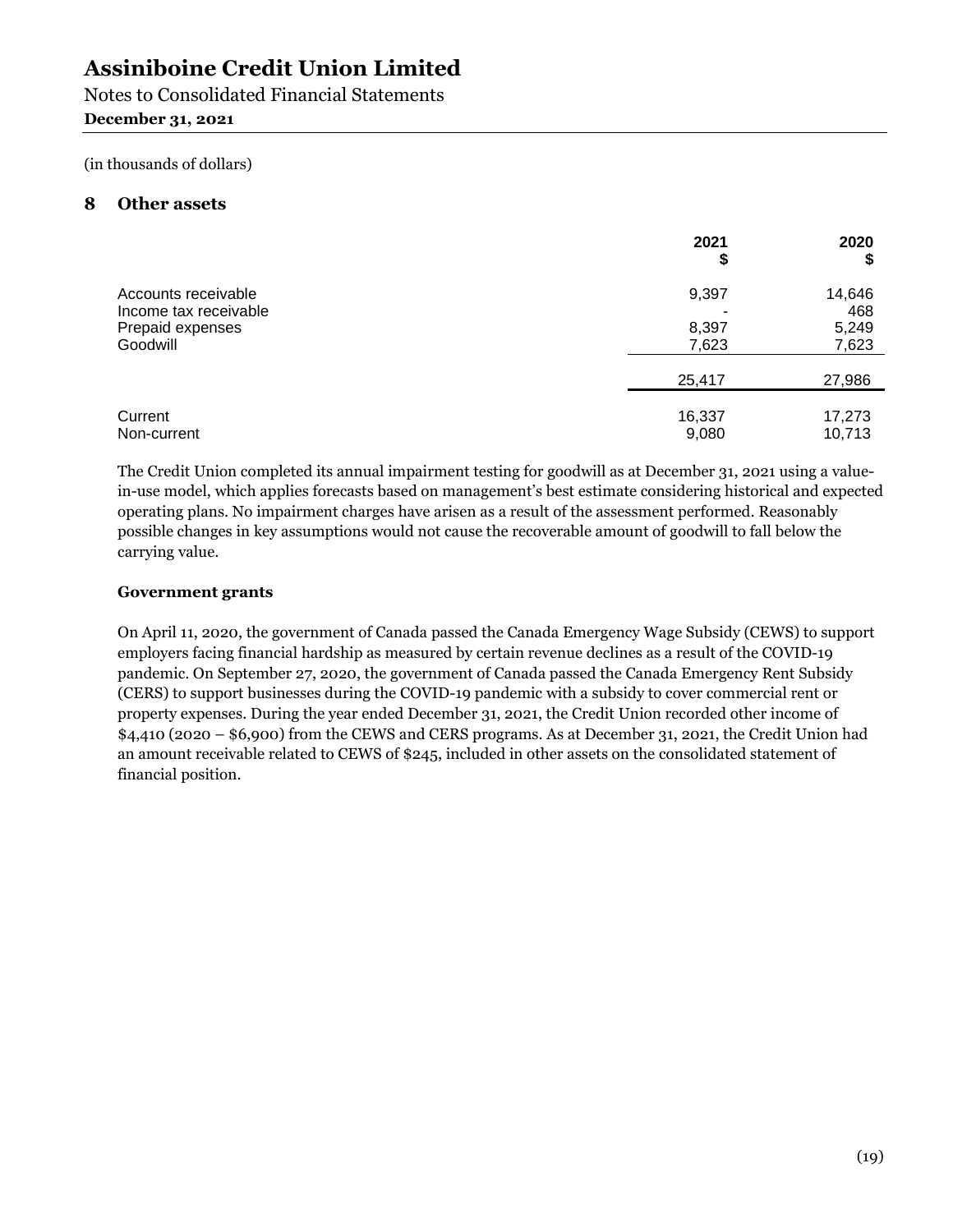Notes to Consolidated Financial Statements

**December 31, 2021** 

(in thousands of dollars)

## **9 Property, equipment and intangible assets**

|                          |            |                        |                                            |                        | <b>Property and equipment</b> | Intangible<br>assets  | Total              |
|--------------------------|------------|------------------------|--------------------------------------------|------------------------|-------------------------------|-----------------------|--------------------|
|                          | Land<br>\$ | <b>Buildings</b><br>\$ | Furniture,<br>equipment<br>and signs<br>\$ | <b>Computers</b><br>\$ | Leaseholds<br>\$              | <b>Software</b><br>\$ | <b>Total</b><br>\$ |
| <b>January 1, 2020</b>   |            |                        |                                            |                        |                               |                       |                    |
| Opening net book value   | 2,344      | 4,290                  | 1,143                                      | 869                    | 4,787                         | 473                   | 13,906             |
| <b>Additions</b>         |            | 368                    | 1,097                                      | 500                    | 2,405                         | 1,358                 | 5,728              |
| <b>Disposals</b>         | (442)      | (382)                  | (44)                                       | (4)                    |                               |                       | (872)              |
| Depreciation             |            | (420)                  | (430)                                      | (337)                  | (844)                         | (292)                 | (2, 323)           |
| Net book value           | 1,902      | 3,856                  | 1,766                                      | 1,028                  | 6,348                         | 1,539                 | 16,439             |
| December 31, 2020        |            |                        |                                            |                        |                               |                       |                    |
| Cost                     | 1,902      | 8,737                  | 9,653                                      | 3,432                  | 15,888                        | 8,385                 | 47,997             |
| Accumulated depreciation |            | (4,881)                | (7, 887)                                   | (2, 404)               | (9,540)                       | (6, 846)              | (31, 558)          |
|                          |            |                        |                                            |                        |                               |                       |                    |
| Net book value           | 1,902      | 3,856                  | 1,766                                      | 1,028                  | 6,348                         | 1,539                 | 16,439             |
| <b>January 1, 2021</b>   |            |                        |                                            |                        |                               |                       |                    |
| Opening net book value   | 1,902      | 3,856                  | 1,766                                      | 1,028                  | 6,348                         | 1,539                 | 16,439             |
| <b>Additions</b>         |            |                        | 797                                        | 421                    | 145                           | 401                   | 1,764              |
| Depreciation             |            | (404)                  | (523)                                      | (404)                  | (703)                         | (474)                 | (2,508)            |
| Net book value           | 1,902      | 3,452                  | 2,040                                      | 1,045                  | 5,790                         | 1,466                 | 15,695             |
|                          |            |                        |                                            |                        |                               |                       |                    |
| December 31, 2021        |            |                        |                                            |                        |                               |                       |                    |
| Cost                     | 1,902      | 8,737                  | 9,054                                      | 3,421                  | 16,016                        | 8,564                 | 47,694             |
| Accumulated depreciation |            | (5, 285)               | (7,014)                                    | (2,376)                | (10, 226)                     | (7,098)               | (31, 999)          |
| Net book value           | 1,902      | 3,452                  | 2,040                                      | 1,045                  | 5,790                         | 1,466                 | 15,695             |

During the year, fully depreciated furniture, equipment and signs, computers, leaseholds and software with an initial cost of \$1,396, \$432, \$17, \$222 (2020 – \$1,439, \$45, \$204, \$19), respectively, were disposed of for no consideration.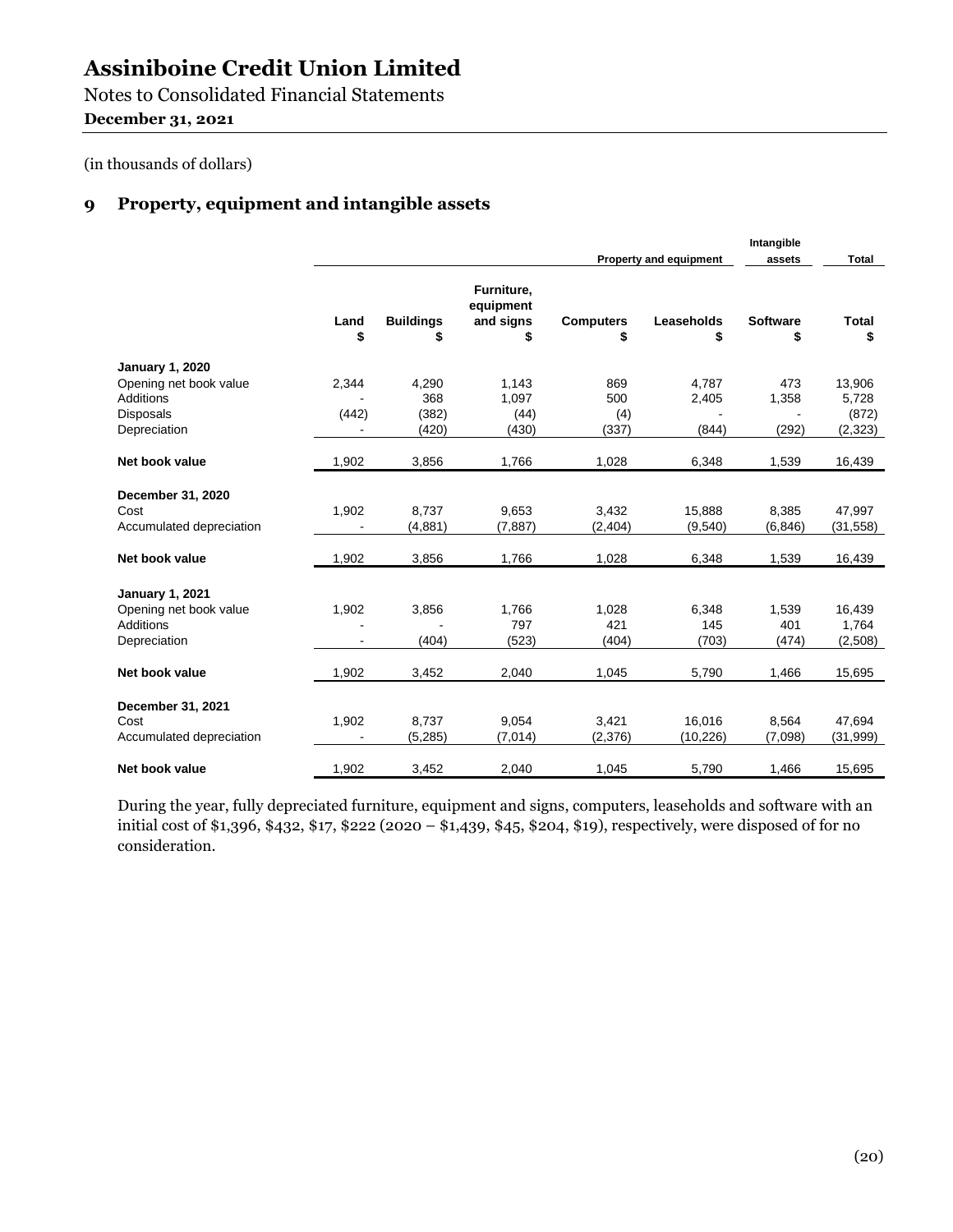Notes to Consolidated Financial Statements

# **December 31, 2021**

(in thousands of dollars)

#### **10 Leases**

#### **Right-of-use asset**

|                                                                                     | 2021                     | 2020                                |
|-------------------------------------------------------------------------------------|--------------------------|-------------------------------------|
| Right-of-use asset, beginning of year<br>Additions<br>Depreciation<br>Remeasurement | 11,643<br>(2,081)<br>715 | 12,283<br>2,130<br>(2,030)<br>(740) |
| Right-of-use asset, end of year                                                     | 10.277                   | 11,643                              |

#### **Lease liabilities**

|                                                                                                    | 2021           | 2020            |
|----------------------------------------------------------------------------------------------------|----------------|-----------------|
| Lease liabilities, beginning of year<br>Additions                                                  | 11.946         | 12.415<br>2.130 |
| Payments of lease liabilities<br>Interest expense (included in interest paid to members and other) | (2,270)<br>354 | (2,266)<br>407  |
| Remeasurement                                                                                      | 715            | (740)           |
| Lease liabilities, end of year                                                                     | 10.745         | 11,946          |

Contractual maturities of lease liabilities the Credit Union is committed to and future aggregate lease payments are as follows:

|                                                                                                                    | 2021<br>\$              | 2020<br>S               |
|--------------------------------------------------------------------------------------------------------------------|-------------------------|-------------------------|
| Less than 1 year<br>Between 1 year and 5 years<br>More than 5 years                                                | 2,029<br>6,246<br>3,924 | 2,271<br>6,753<br>4,677 |
| Total operating lease commitments<br>Less: Impact of discounting at weighted average incremental<br>borrowing rate | 12,199<br>(1, 454)      | 13,701<br>(1,755)       |
| Lease liabilities, end of year                                                                                     | 10,745                  | 11,946                  |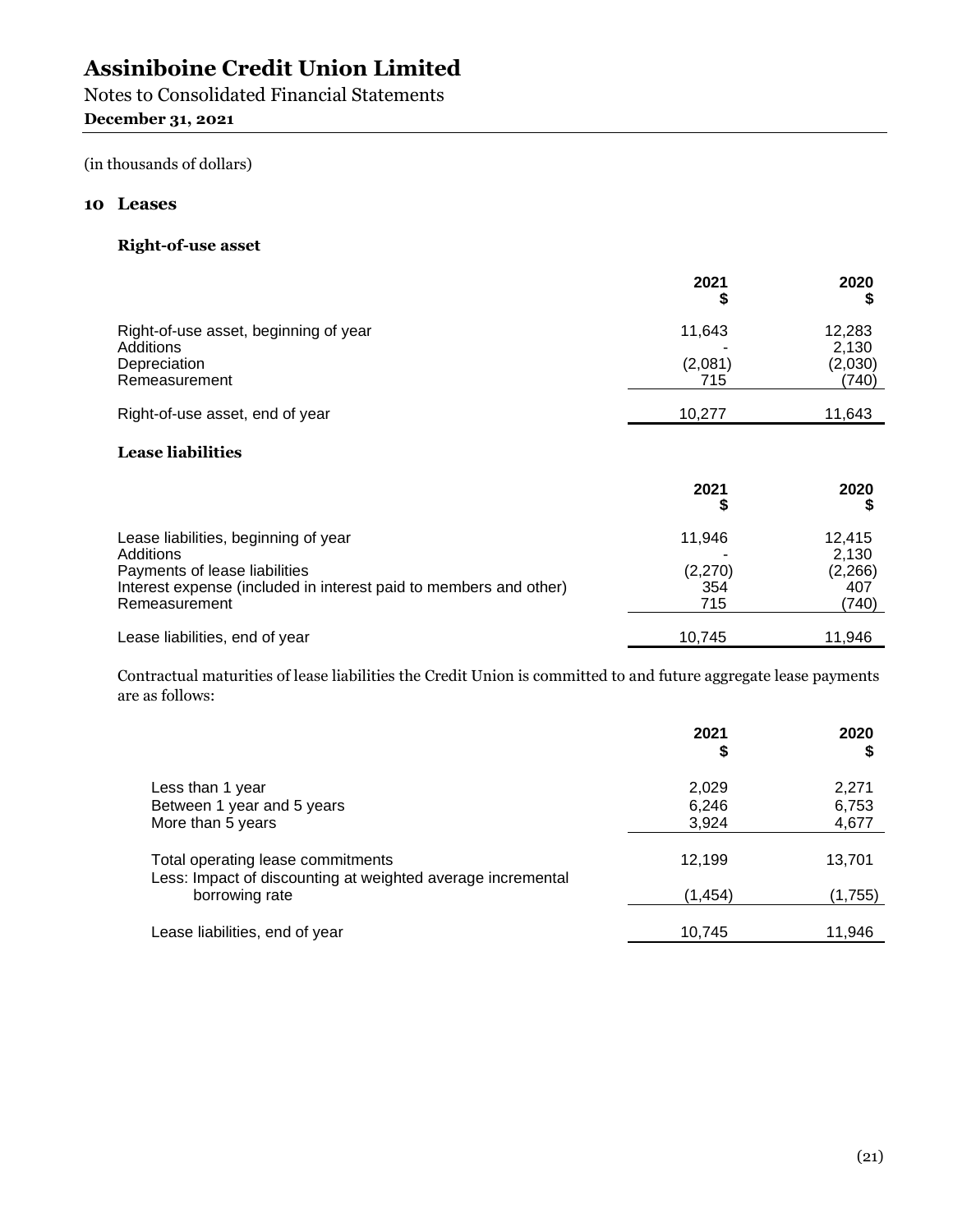Notes to Consolidated Financial Statements

### **December 31, 2021**

#### (in thousands of dollars)

#### **11 Members' deposits**

|                                          | 2021<br>S            | 2020<br>S            |
|------------------------------------------|----------------------|----------------------|
| Savings                                  | 1,932,945            | 1,760,230            |
| Chequing<br>Term deposits                | 849,922<br>1,360,022 | 765,741<br>1,409,648 |
| Registered deposits                      | 798,392              | 818,342              |
| Inactive accounts                        | 218                  | 227                  |
| Accrued interest payable                 | 23,033               | 28,851               |
|                                          | 4,964,532            | 4,783,039            |
| Current                                  | 4,015,991            | 3,719,255            |
| Non-current                              | 948,541              | 1,063,784            |
| <b>Accounts payable</b><br>12            |                      |                      |
|                                          | 2021                 | 2020                 |
|                                          | \$                   | S                    |
| Accounts payable and accrued liabilities | 19,411               | 25,636               |
| Current                                  | 17,306               | 21,637               |

Non-current 2,105 3,999

#### **13 Mortgage securitization liabilities**

#### **Transfers of financial assets under MBS program**

#### a) Securitized loans to members

The Credit Union securitizes insured residential mortgage loans by participating in the NHA MBS and CMB programs. Through the programs, the Credit Union issues securities backed by residential mortgage loans that are insured against the borrowers' default. Once the mortgage loans are securitized, the Credit Union assigns the underlying mortgages and/or related securities to the Canada Mortgage and Housing Corporation (CMHC). As an issuer of mortgage-backed securities (MBS), the Credit Union is responsible for advancing all scheduled principal and interest payments to CMHC, irrespective of whether the amounts have been collected on the underlying transferred mortgages.

In these securitizations, the Credit Union retains certain prepayment risk, timely payment guarantee risk and interest rate risk related to the transferred mortgages. Due to the retention of these risks, transferred mortgages are not derecognized and the securitization proceeds are accounted for as secured borrowings. There are generally no ECLs on the securitized mortgage assets, as the mortgages are insured against default. Further, the investors and CMHC have no recourse to other assets of the Credit Union in the event of failure of mortgages to be paid when due.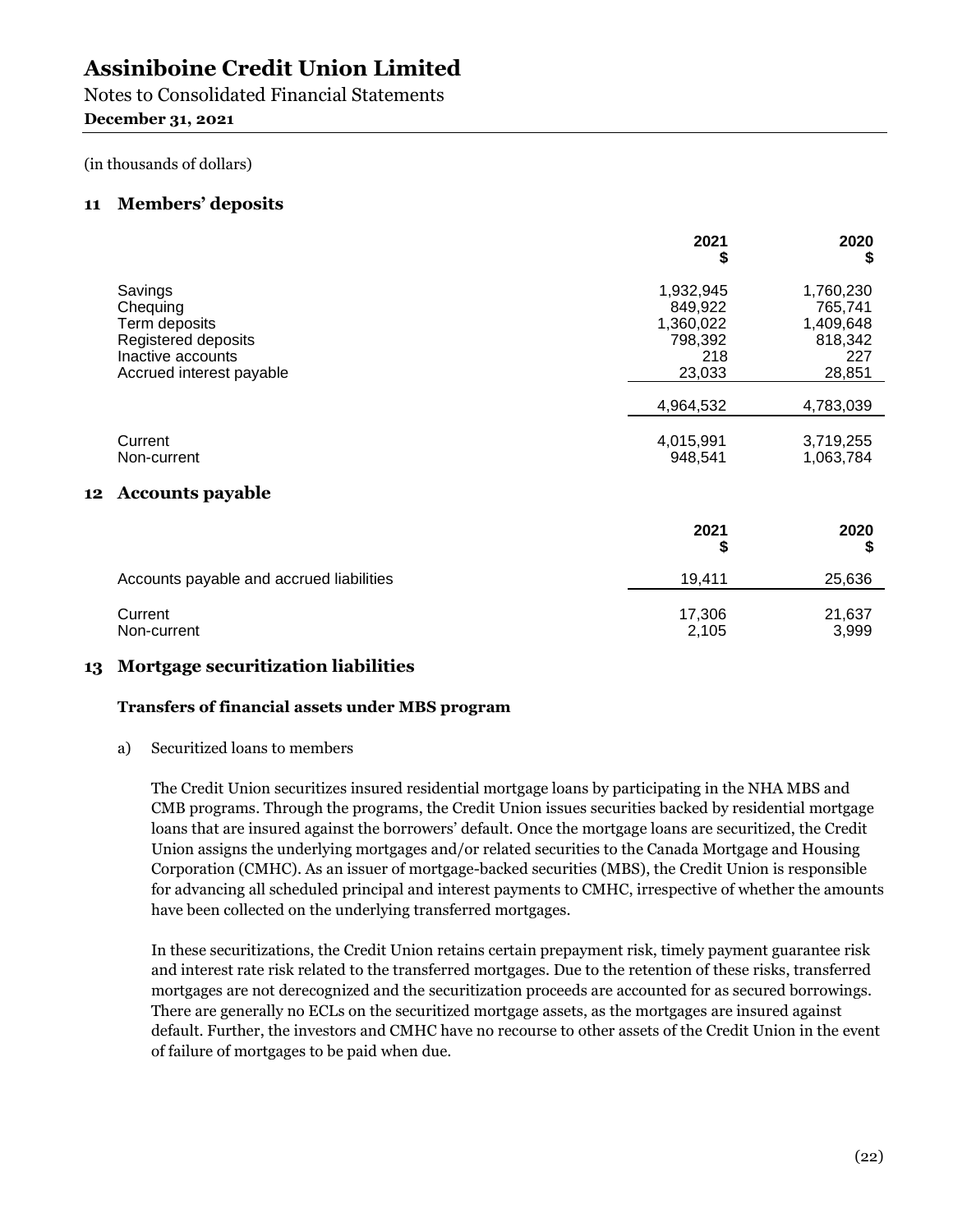### **December 31, 2021**

#### (in thousands of dollars)

The following is the Credit Union's net positions on its securitized assets and liabilities:

|                                                                       | 2021               | 2020               |
|-----------------------------------------------------------------------|--------------------|--------------------|
| Securitized consumer mortgages<br>Mortgage securitization liabilities | 187,751<br>187.178 | 274,424<br>273,496 |
| Net positions                                                         | 573                | 928                |

#### b) Assets pledged as collateral

Mortgage loans are pledged against the MBS issuances. As a requirement of the NHA MBS and CMB programs, the Credit Union assigns and transfers to CMHC all of its rights, title and interest in mortgages included in all mortgage pools. If the Credit Union fails to make timely payment under an NHA MBS security, CMHC may enforce the assignment to CMHC of the mortgages backing the securities issued. If CMHC enforces the assignments, all authority and power of the Credit Union under the terms of the NHA MBS guide, whether with respect to securities issued or mortgages pooled in the contract, shall pass to and be vested with CMHC.

#### c) Securitization liabilities

Securitization liabilities represent the funding secured by insured mortgages assigned under the NHA MBS and CMB programs. As the securitization of mortgages does not lead to derecognition of the mortgages under accounting standards, proceeds received through securitization of these mortgages are recorded as securitization liabilities on the consolidated statement of financial position.

The breakdown of the securitization liabilities is as follows:

|                                                        | 2021<br>\$ | 2020      |
|--------------------------------------------------------|------------|-----------|
| Mortgage securitization liabilities, beginning of year | 273,496    | 234,339   |
| Issued securitization                                  | 9.971      | 118,230   |
| Repayment of securitization                            | (96, 289)  | (79, 073) |
| Mortgage securitization liabilities, end of year       | 187.178    | 273,496   |
| Current                                                | 18.201     | 46,607    |
| Non-current                                            | 168,977    | 226,889   |

MBS securitization liabilities are reduced on a monthly basis based on principal repayments collected from securitized assets during the month. Interest accrued on MBS liabilities is based on the MBS coupon and is paid monthly to MBS investors.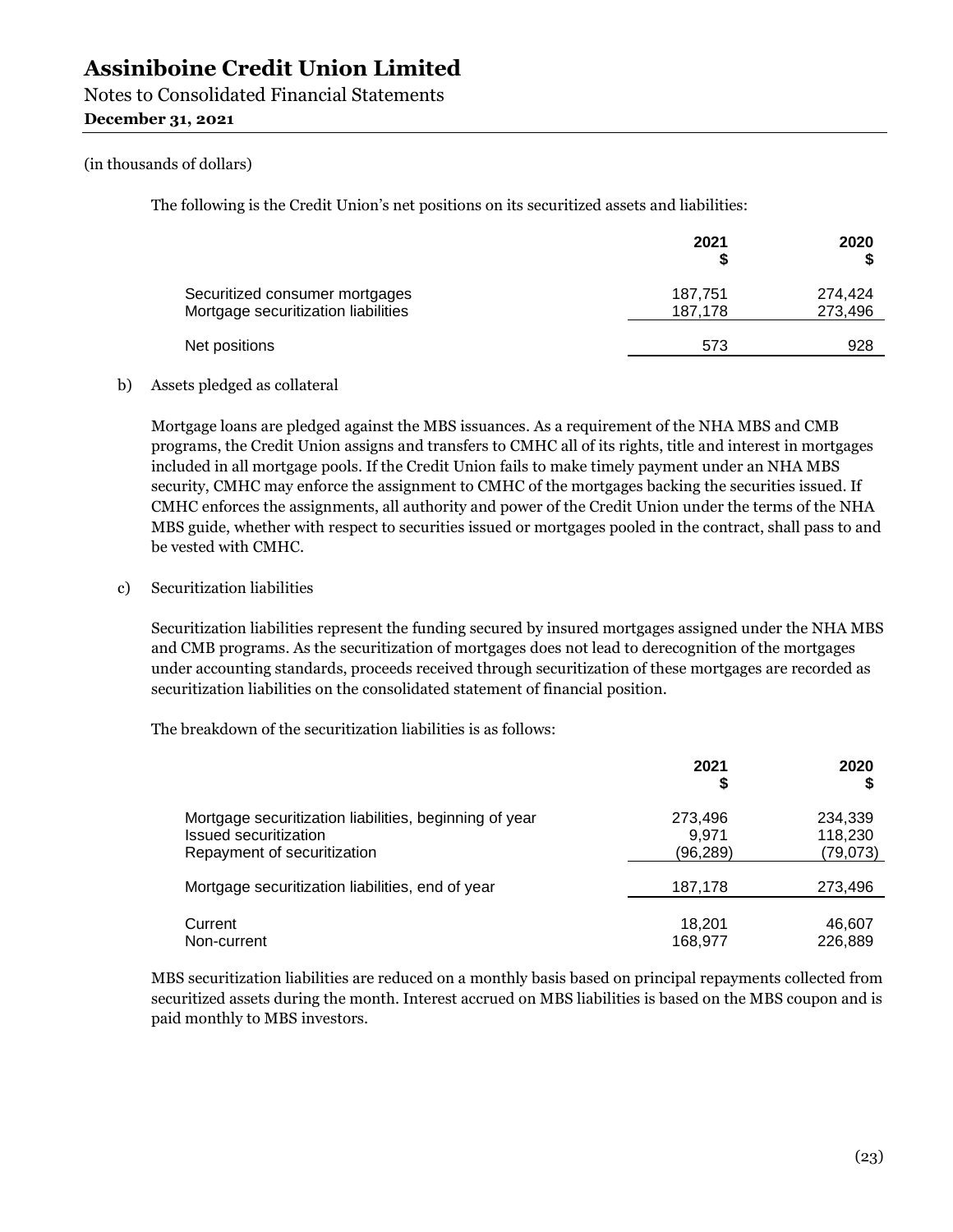Notes to Consolidated Financial Statements

# **December 31, 2021**

(in thousands of dollars)

#### **14 Income taxes**

The significant components of the provision for income taxes included in the consolidated statement of net income and comprehensive income comprise the following:

|                                                                            | 2021<br>\$ | 2020  |
|----------------------------------------------------------------------------|------------|-------|
| Current income taxes<br>Based on current year taxable income               | 7,360      | 5,594 |
|                                                                            | 2021       | 2020  |
| Deferred income taxes<br>Origination and reversal of temporary differences | 1,090      | (389) |

The Credit Union provides for income taxes at statutory rates as determined below:

|                                                                  | 2021<br>$\%$                | 2020<br>%                   |
|------------------------------------------------------------------|-----------------------------|-----------------------------|
| Federal base rate<br>Federal abatement<br>General rate reduction | 38.00<br>(10.00)<br>(13.00) | 38.00<br>(10.00)<br>(13.00) |
| Net federal tax rate                                             | 15.00                       | 15.00                       |
| Provincial tax rate<br>Credit union preferred rate reduction     | 12.00<br>(2.04)             | 12.00<br>(7.20)             |
| Net provincial tax rate                                          | 9.96                        | 4.80                        |
|                                                                  | 24.96                       | 19.80                       |

The province has introduced a five-year phase-out of the special tax deduction that allows the Credit Union to pay a lower rate of tax on its income, effective January 1, 2019.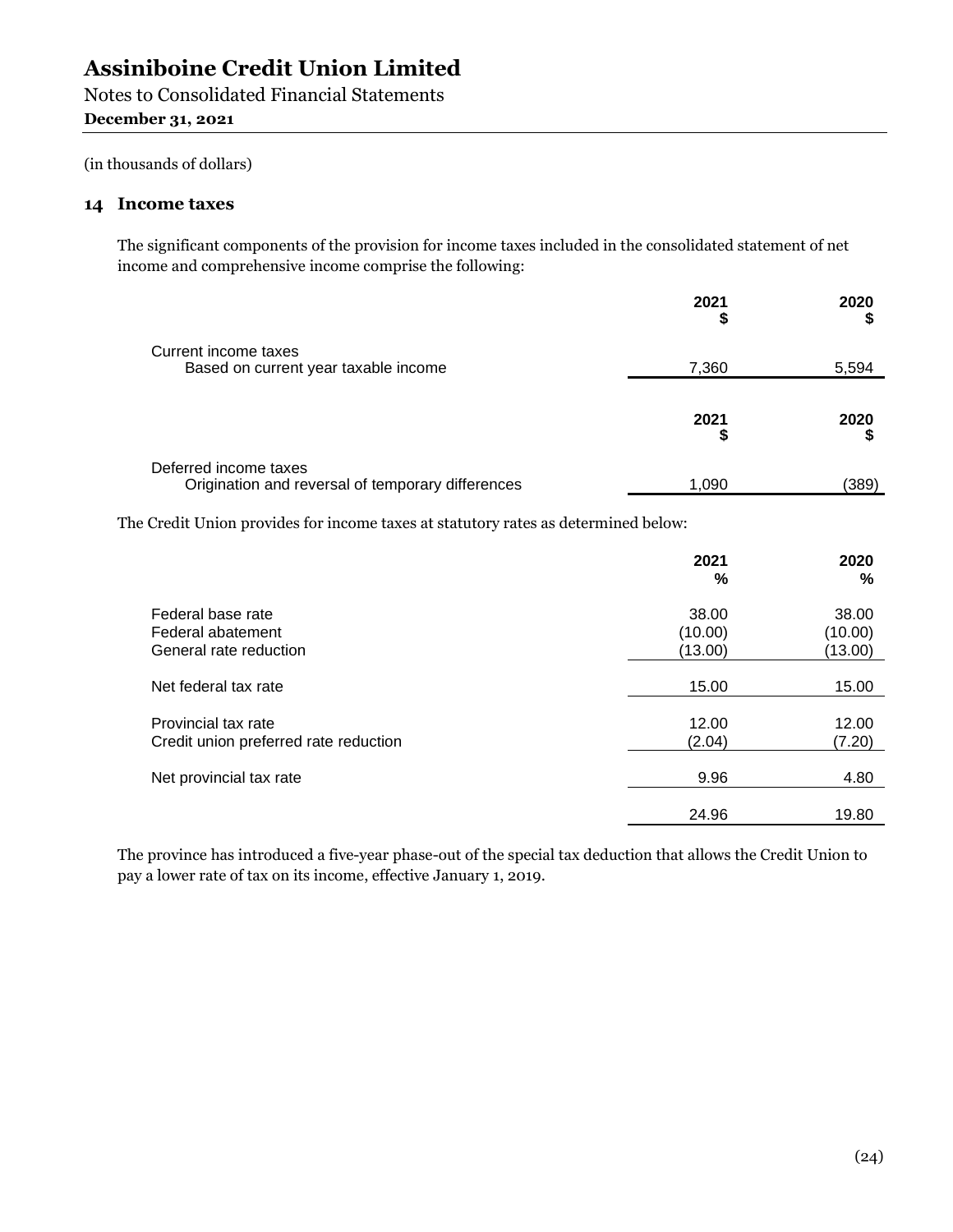Notes to Consolidated Financial Statements

# **December 31, 2021**

(in thousands of dollars)

The Manitoba small business deduction available to credit unions is impacted by the growth of members' deposits and members' share balances. The November 8, 2018 legislation eliminates the Manitoba small business deduction available to credit unions over a period of five years beginning January 1, 2019. The proportion of small business deduction otherwise calculated is as follows for each of the following calendar years:

|                  | %   |
|------------------|-----|
| 2018 and earlier | 100 |
| 2019             | 80  |
| 2020             | 60  |
| 2021             | 40  |
| 2022             | 20  |
| 2023 and later   | ۰   |

Reasons for the difference between income tax expense for the year and the expected income taxes based on the statutory rate of 24.96% (2020 – 19.80%) are as follows:

|                                                                                                                                                                          | 2021                              | 2020                              |
|--------------------------------------------------------------------------------------------------------------------------------------------------------------------------|-----------------------------------|-----------------------------------|
| Net income before income taxes for the year                                                                                                                              | 34,791                            | 26,722                            |
| Expected provision for income taxes at statutory rates<br>Higher tax rate applicable to subsidiary<br>Non-deductible portion of expenses<br>Change in tax rates<br>Other | 8,684<br>27<br>25<br>132<br>(418) | 5,291<br>126<br>19<br>(257)<br>26 |
| Total provision for income taxes                                                                                                                                         | 8,450                             | 5,205                             |

Per the Income Tax Act (Canada), credit unions are entitled to a deduction from taxable income related to payments in respect of shares and therefore any dividends paid or payable by the Credit Union would result in tax savings of 24.96% (2020 – 19.80%).

Tax savings on preference share dividends are \$111 (2020 – \$100).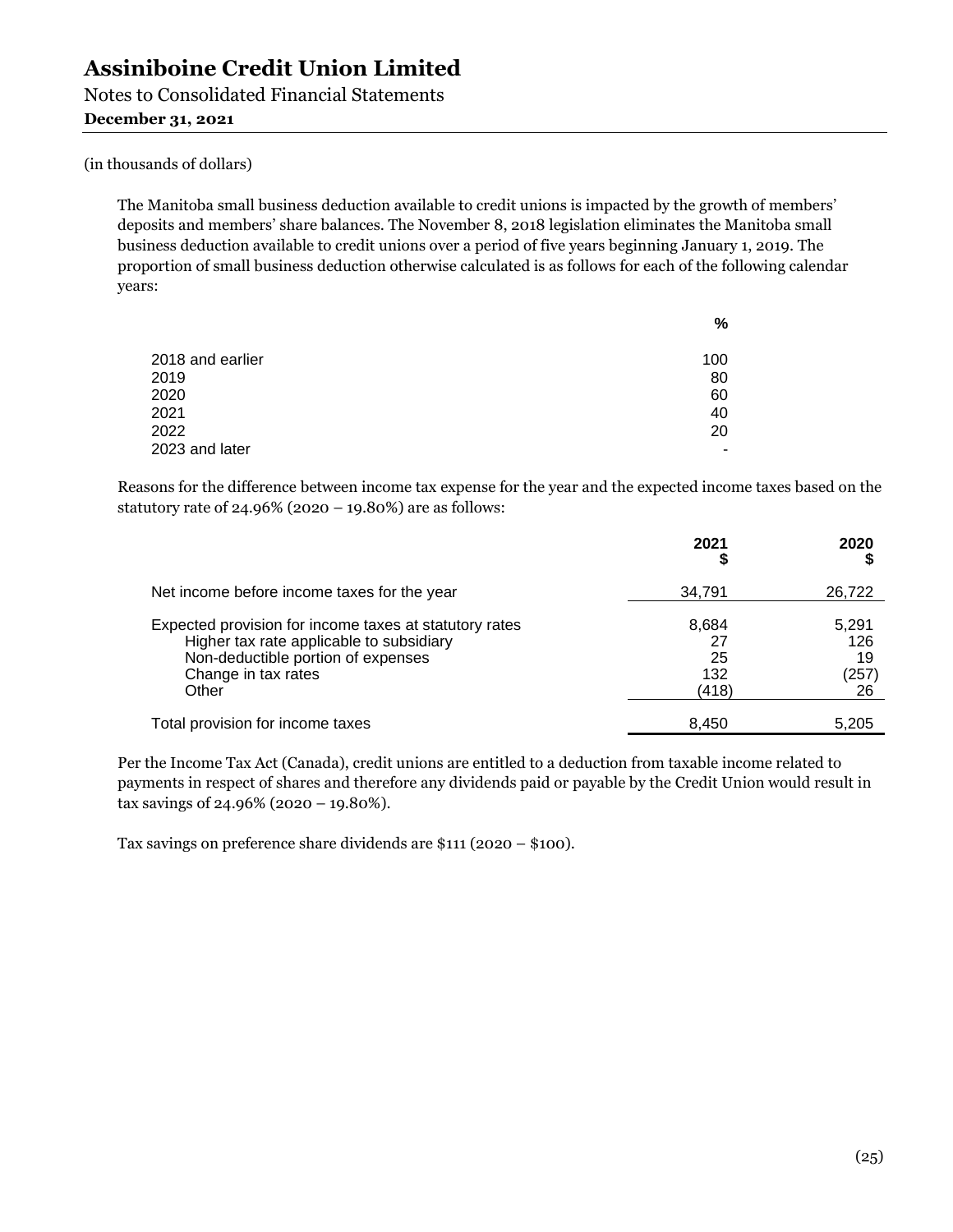### **December 31, 2021**

#### (in thousands of dollars)

Components of the deferred tax assets and liabilities are as follows:

|                                                                                                                                          | 2021<br>\$               | 2020<br>S                  |
|------------------------------------------------------------------------------------------------------------------------------------------|--------------------------|----------------------------|
| Deferred tax assets<br>Loss allowance<br>Tax deduction on goodwill acquired<br>Depreciation in excess of capital cost allowance<br>Other | 963<br>204<br>320<br>256 | 1,861<br>219<br>559<br>194 |
| Total deferred taxes                                                                                                                     | 1,743                    | 2,833                      |
| Current<br>Non-current                                                                                                                   | 366<br>1,377             | 101<br>2,732               |

### **15 Regulatory requirements**

Capital is managed in accordance with policies established by the Board. Management regards a strong capital base as an integral part of the Credit Union's strategy. The Credit Union has a capital plan to provide a longterm forecast of capital requirements. Capital is defined within the Act as members' equity, which includes members' shares, the provision for the issuance of preference shares and surplus shares, contributed surplus and retained surplus. All of the elements of capital are monitored throughout the year, and modifications of capital management strategies are made as appropriate. The Board determines annually the extent of any dividend payments on eligible member shares, within the context of its overall capital management plan.

Regulations to the Act establish the following requirements with respect to capital and liquidity reserves:

#### **Capital requirements**

For regulatory purposes, members' equity is defined as all issued capital of the Credit Union regardless of classification on the consolidated statement of financial position, contributed surplus and retained surplus.

The Credit Union shall maintain a level of capital as follows:

- a) Members' equity not less than 5% of assets;
- b) Surplus not less than 3% of assets; and
- c) Capital as defined in the Regulations not less than 8% of the risk-weighted value of assets as defined in the Regulations.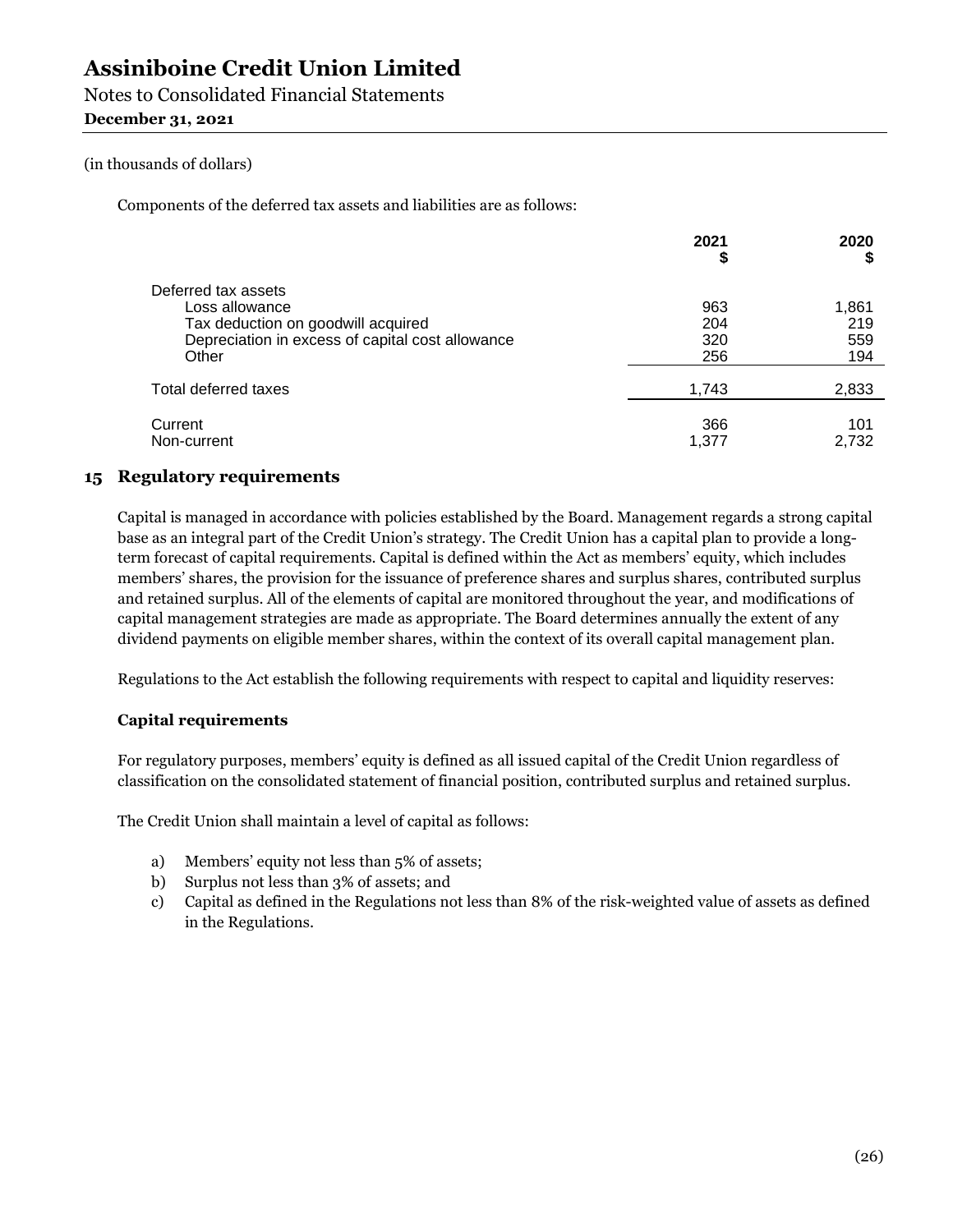### **December 31, 2021**

#### (in thousands of dollars)

The Credit Union has met these requirements as at December 31 as follows:

|                       | 2021  | 2020  |
|-----------------------|-------|-------|
|                       | %     | %     |
| Members' equity       | 6.82  | 6.51  |
| Surplus               | 6.38  | 6.04  |
| Risk-weighted capital | 16.01 | 15.64 |

#### **Liquidity reserve**

The Credit Union shall maintain cash on hand and on deposit and investments offered by Central not less than 8% of its total members' deposits.

The Credit Union has met this requirement as at December 31 as follows:

|                   | 2021<br>$\frac{0}{0}$ | 2020<br>% |
|-------------------|-----------------------|-----------|
| Liquidity reserve | 28.13                 | 28.25     |

#### **16 Members' shares**

Each member must purchase one common share. No member may hold more than 10% of the issued shares of any class. Each member of the Credit Union has one vote, regardless of the number of shares that a member holds.

#### **Authorized shares**

#### *Common shares*

Authorized common share capital consists of an unlimited number of common shares, issued and redeemable at \$5 each. The total amount of common shares purchased or redeemed by the Credit Union in a fiscal year shall not exceed the total amount of common shares issued in that year if the Credit Union's equity is, or would by such purchase or redemption be, less than the level of capital as prescribed by the Act as defined in note 15. Common shares are redeemable at the request of the member upon closing their accounts. All common shares are classified as a liability.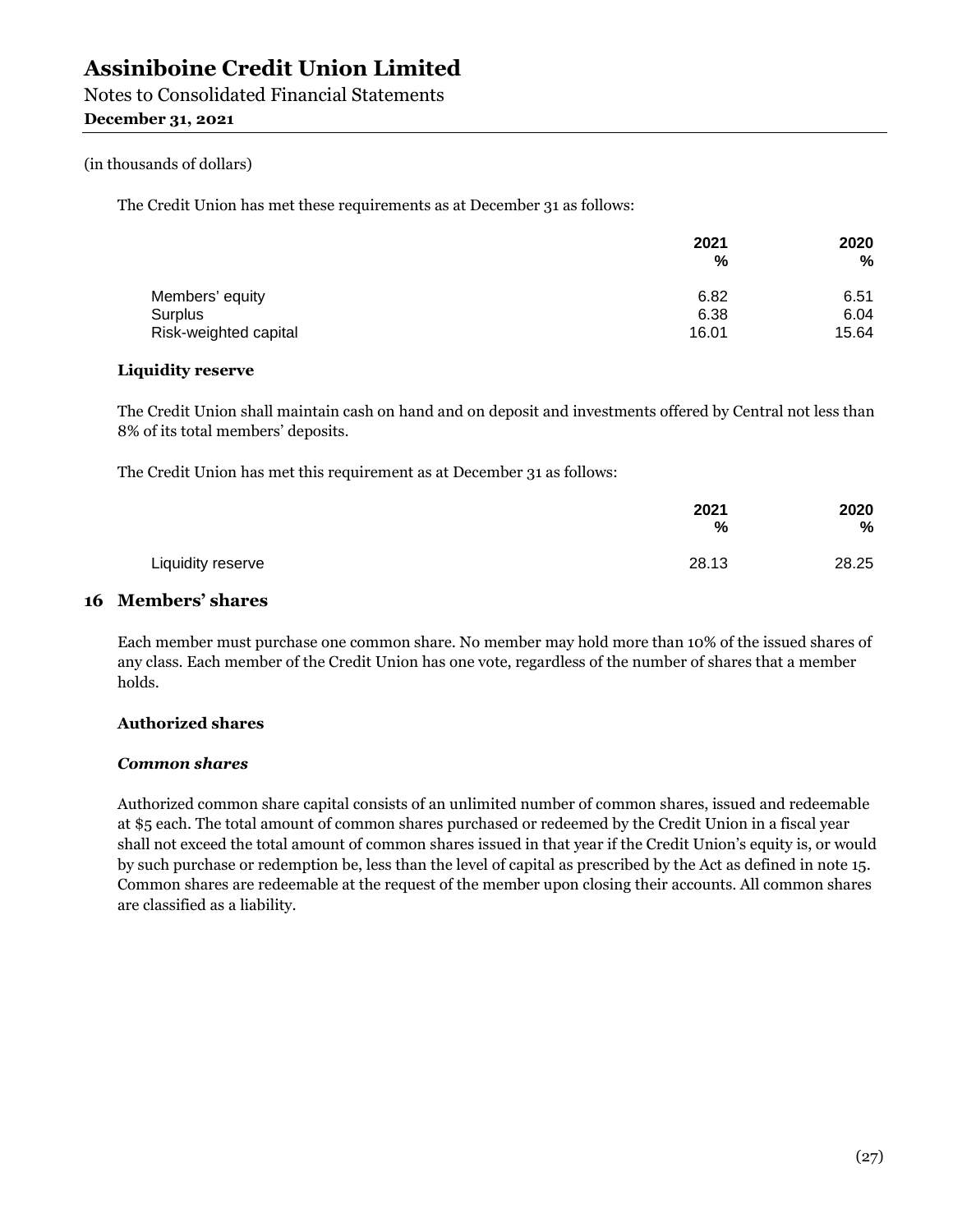Notes to Consolidated Financial Statements

### **December 31, 2021**

(in thousands of dollars)

#### *Surplus shares*

Authorized surplus share capital consists of an unlimited number of surplus shares, issued and redeemable at \$1 each. Dividends are payable at the discretion of the Board. The total amount of surplus shares purchased or redeemed by the Credit Union in a fiscal year shall not exceed 5% of the amount of surplus shares outstanding at the last fiscal year-end of the Credit Union if the Credit Union's equity is, or would by such purchase or redemption be, less than the level of capital as prescribed by the Act as defined in note 15. The Board has approved in specific instances the redemption of surplus shares at the request of the member or upon closing their accounts. All surplus shares are classified as a liability.

#### *Preference shares*

Authorized Class Assiniboine preference share capital consists of 3,000,000 non-voting Class Assiniboine preference shares, having a cumulative dividend rate, if and when declared, of not less than the first-year rate of the latest issue of Canada Savings Bonds, issued and redeemable at \$10 each.

Authorized Class Astra preference share capital consists of 1,000,000 non-voting Class Astra preference shares, having a non-cumulative dividend rate, if and when declared, of not less than the annual interest rate of a oneyear guaranteed investment certificate as offered by the five largest Canadian banks, issued and redeemable at \$5 each.

Dividends are payable at the discretion of the Board. The total amount of preference shares purchased or redeemed by the Credit Union in a fiscal year shall not exceed 20% of the amount of preference shares outstanding at the last fiscal year-end of the Credit Union if the Credit Union's equity is, or would by such purchase or redemption be, less-than the level of capital as prescribed by the Act as defined in note 15. Preference shares are redeemable at the discretion of the Board. All preference shares are classified as equity.

#### **Members' shares – classified as liabilities**

|                                                                                                                              | 2021<br>\$            | 2020                  |
|------------------------------------------------------------------------------------------------------------------------------|-----------------------|-----------------------|
| Surplus shares<br>Surplus shares, beginning of year<br>Issued during the year from dividends<br>Redemption of surplus shares | 9.173<br>110<br>(376) | 9.379<br>159<br>(365) |
| Surplus shares, end of year                                                                                                  | 8.907                 | 9,173                 |
| Common shares<br>Common shares, beginning of year<br>Issued on application for membership<br>Redemption of common shares     | 623<br>20<br>(24)     | 631<br>20<br>(28)     |
| Common shares, end of year                                                                                                   | 619                   | 623                   |
| Total members' shares – classified as liabilities                                                                            | 9,526                 | 9,796                 |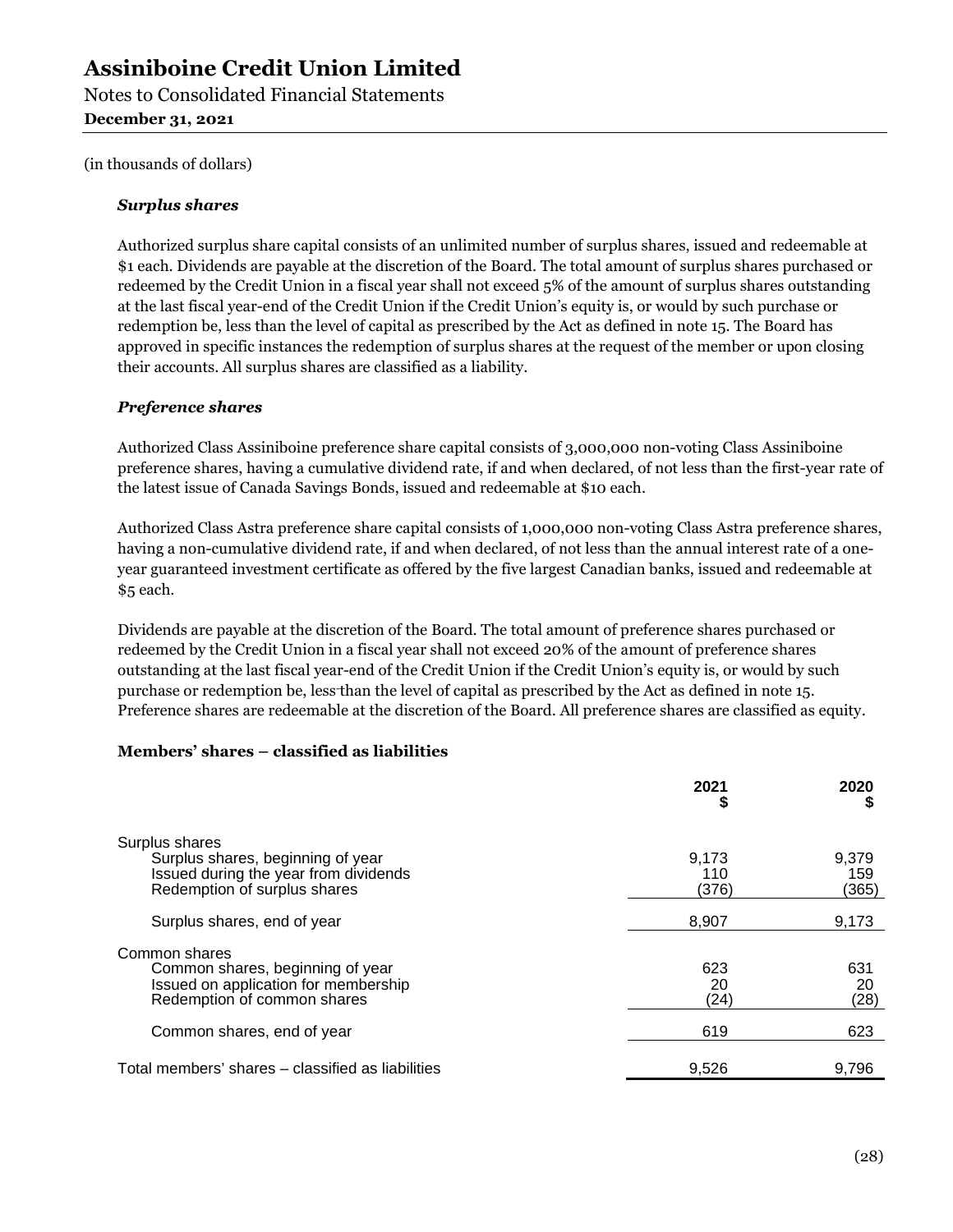Notes to Consolidated Financial Statements

### **December 31, 2021**

#### (in thousands of dollars)

#### **Members' shares – classified as equity**

|                                                                               |                                          |                             | 2021        |                                          |                             | 2020   |
|-------------------------------------------------------------------------------|------------------------------------------|-----------------------------|-------------|------------------------------------------|-----------------------------|--------|
|                                                                               | <b>Class</b><br><b>Assiniboine</b><br>\$ | <b>Class</b><br>Astra<br>\$ | Total<br>\$ | <b>Class</b><br><b>Assiniboine</b><br>\$ | <b>Class</b><br>Astra<br>\$ | Total  |
| Preference share capital,<br>beginning of year<br>Issued during the year from | 13,490                                   | 1,991                       | 15.481      | 13,623                                   | 1,993                       | 15,616 |
| dividends<br>Redemption of preference                                         | 438                                      | 65                          | 503         | 545                                      | 80                          | 625    |
| shares                                                                        | (916)                                    | (190)                       | (1, 106)    | (678)                                    | (82)                        | (760)  |
| Total members' shares -<br>classified as equity                               | 13,012                                   | 1,866                       | 14,878      | 13,490                                   | 1.991                       | 15,481 |

#### **17 Dividends on surplus and preference shares**

The Board has declared, and the Credit Union has accrued, a 1.00% dividend totalling \$84 (2020 – \$110) on surplus shares. The dividends accrued on surplus shares have been included in the consolidated statement of net income and comprehensive income.

The Board also declared, and the Credit Union has accrued, a 3.00% dividend totalling \$446 (2020 – \$503) on Class Assiniboine and Class Astra preference shares. The dividends accrued on preference shares have been reflected as a charge to retained surplus.

#### **18 Risk management**

The Credit Union's risk management policies are designed to identify and analyze risks, to set appropriate risk limits and controls, and to monitor the risks and adherence to limits by means of reliable and up-to-date information systems. The Credit Union follows an enterprise risk management framework with an overall objective of managing risk within acceptable thresholds. The Credit Union regularly reviews its risk management policies and systems to take account of changes in markets, products and emerging best practice.

Responsibility for monitoring the Credit Union's overall enterprise risk management framework is delegated by the Board to the Audit and Risk Committee. Oversight and monitoring of risk management is carried out by a number of delegated committees reporting to the Board. The Board provides written principles for risk tolerance and overall risk management, and management reports to the committees and the Board on compliance with the risk management policies of the Credit Union. In addition, the Credit Union maintains an Internal Audit function, which is responsible for independent review of risk management and the Credit Union's control environment.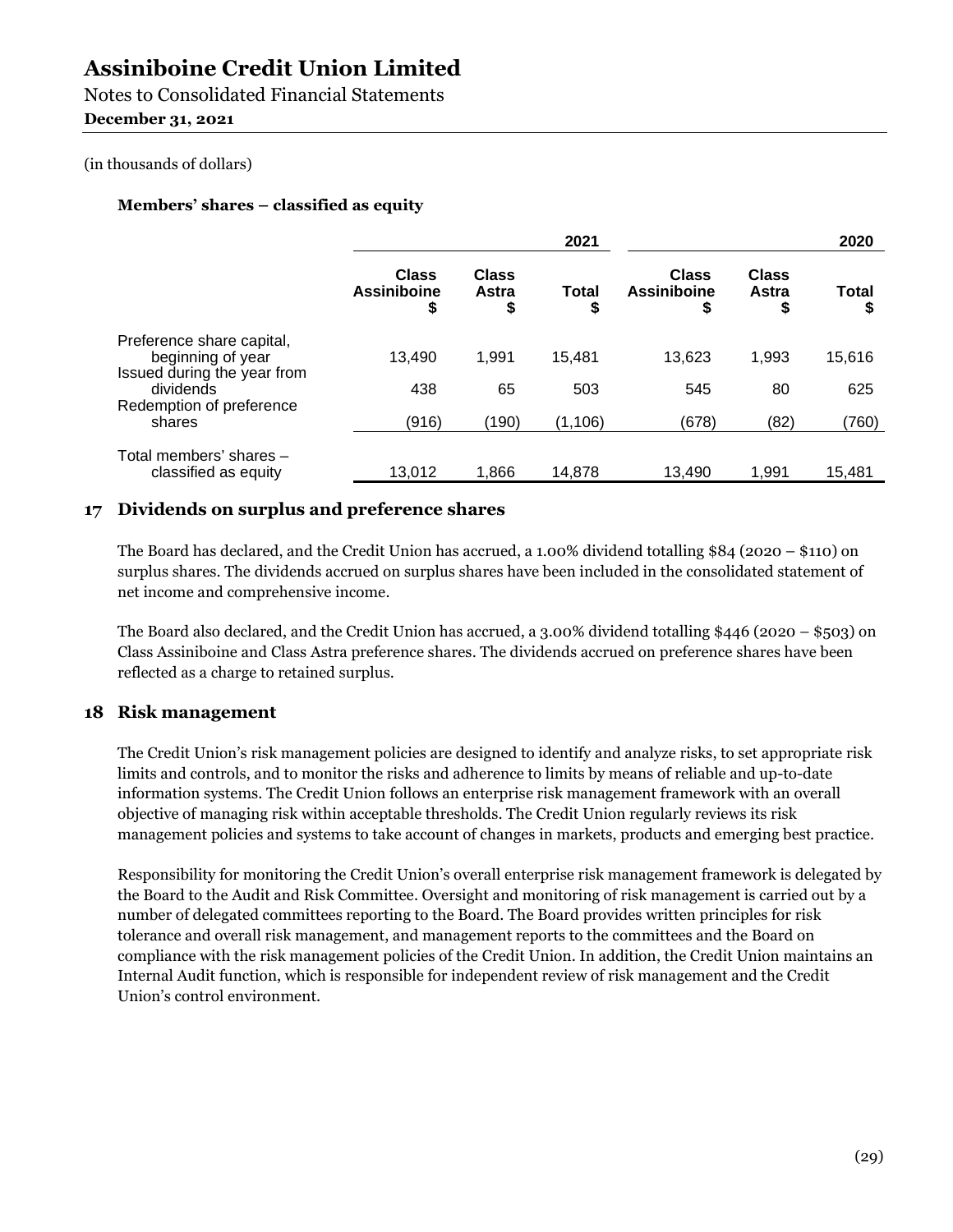#### **December 31, 2021**

(in thousands of dollars)

Financial instruments comprise the majority of the Credit Union's assets and liabilities. The Credit Union accepts deposits from members at both fixed and floating rates for various periods and seeks to earn an interest rate margin by investing these funds in high quality financial instruments – principally loans, lines of credit and mortgages. The primary types of financial risk, which arise from this activity, are interest rate, credit, liquidity, foreign exchange and price risk.

The following table describes the significant financial instrument activity undertaken by the Credit Union, the risks associated with such activities and the types of methods used in managing those risks.

| <b>Activity</b>                                | <b>Risks</b>                                                                           | <b>Method in managing risks</b>                                                                           |
|------------------------------------------------|----------------------------------------------------------------------------------------|-----------------------------------------------------------------------------------------------------------|
| Investments and cash on hand<br>and on deposit | Sensitivity to changes in interest<br>rates, foreign exchange rates<br>and credit risk | Asset-liability matching, monitoring<br>of investment restrictions and<br>monitoring of counterparty risk |
| Loans to members                               | Sensitivity to changes in interest<br>rates and credit risk                            | Asset-liability matching, periodic<br>use of derivatives and monitoring<br>of counterparty risk           |
| Members' deposits                              | Sensitivity to changes in interest<br>rates and foreign exchange<br>rates              | Asset-liability matching, periodic<br>use of derivatives                                                  |
| Mortgage securitization liabilities            | Sensitivity to changes in interest<br>rates, credit and liquidity risks                | Monitoring of counterparty risk and<br>maintaining a liquidity reserve                                    |

#### **Interest rate risk**

Cash flow interest rate risk is the risk that the future cash flows of the Credit Union's financial instruments will fluctuate due to changes in market interest rates. Fair value interest rate risk is the risk that the fair value of a financial instrument will fluctuate because of changes in prevailing market interest rates. Financial margin reported in the consolidated statement of net income and comprehensive income may increase or decrease in response to changes in market interest rates. Accordingly, the Credit Union sets limits on the level of mismatch of interest rate repricing that may be undertaken, which is monitored by the Credit Union's management and reported to the Board on a quarterly basis.

In managing interest rate risk, the Credit Union relies primarily upon the use of asset-liability matching and interest rate sensitivity models. Periodically, the Credit Union may enter into interest rate swaps to hedge exposure to interest rate risk. The Credit Union enters into interest rate swap agreements for the sole purpose of managing interest rate exposures in the consolidated statement of financial position and not for speculative purposes.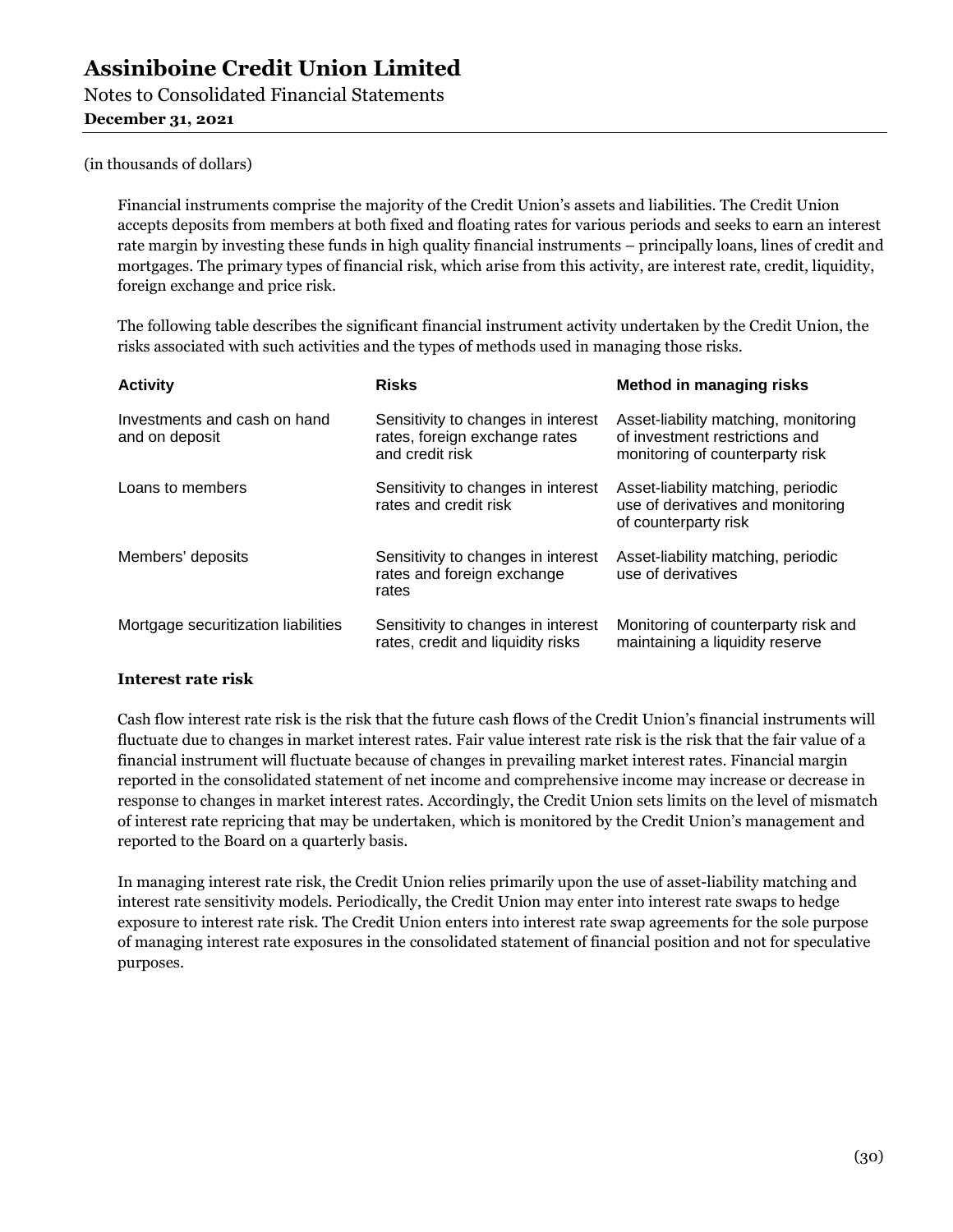Notes to Consolidated Financial Statements

### **December 31, 2021**

(in thousands of dollars)

Sensitivity analysis is used to assess the change in value of the Credit Union's financial instruments against a range of incremental basis point changes in market interest rates over a 12-month period. Interest rate shock analysis is calculated in a similar manner to sensitivity analysis but involves a more significant change of 100 basis points or greater in market interest rates. Based on differences between financial assets and financial liabilities as at December 31, 2021, the Credit Union estimates that an immediate and sustained 100 basis point increase in market interest rates would decrease financial margin by \$2,244 over the next 12 months while an immediate and sustained 100 basis point decrease in market interest rates would increase financial margin by \$1,652 over the next 12 months.

Other types of interest rate risk may involve basis risk, which is the risk of loss arising from changes in the relationship of interest rates that have similar but not identical characteristics (for example, the difference between prime rates and the Canadian Deposit Offering Rate (CDOR)), and prepayment risk, which is the risk of loss of interest income arising from the early repayment of fixed rate mortgages and loans. These risks are also monitored on a regular basis by management.

The following schedule shows the Credit Union's sensitivity to interest rate changes as at December 31, 2021. Amounts with floating rates or due or payable on demand are classified as maturing within less than one year, regardless of maturity. Loans and deposits subject to fixed rates are based on contractual terms. Amounts that are not interest sensitive have been grouped together.

|                                        | <b>Financial statement</b><br>amounts |                                                 | Interest rate swap<br>agreements |                         |                             |  |
|----------------------------------------|---------------------------------------|-------------------------------------------------|----------------------------------|-------------------------|-----------------------------|--|
|                                        | <b>Assets</b><br>S                    | <b>Liabilities</b><br>and<br>members'<br>equity | <b>Assets</b><br>\$              | <b>Liabilities</b><br>S | Net asset/<br>liability gap |  |
| Expected repricing or<br>maturing date |                                       |                                                 |                                  |                         |                             |  |
| Less than one year                     | 2,701,360                             | 3,050,115                                       | 35,833                           |                         | (312, 922)                  |  |
| 1 to 2 years                           | 629,008                               | 598,488                                         |                                  | 15,000                  | 15,520                      |  |
| 2 to 3 years                           | 459.914                               | 257,999                                         |                                  |                         | 201,915                     |  |
| 3 to 4 years                           | 629,533                               | 189,856                                         |                                  |                         | 439,677                     |  |
| 4 to 5 years                           | 1,039,964                             | 74,028                                          |                                  |                         | 965,936                     |  |
| Over 5 years                           | 68,967                                | 3,134                                           |                                  | 20,833                  | 45,000                      |  |
| Not interest sensitive                 | 35,119                                | 1,390,245                                       |                                  |                         | (1,355,126)                 |  |
|                                        | 5,563,865                             | 5,563,865                                       | 35,833                           | 35,833                  |                             |  |

The average rate for interest bearing assets is 2.45% and for interest bearing liabilities is 1.15%.

Interest sensitive assets and liabilities cannot normally be perfectly matched by amount and term to maturity. One of the roles of the Credit Union is to intermediate between the expectations of borrowers and depositors.

The Credit Union holds a portfolio of long-term fixed rate loans to members and therefore is exposed to changes in fair value due to movements in market interest rates. The Credit Union manages this risk exposure by entering into pay fixed/receive floating interest rate swaps.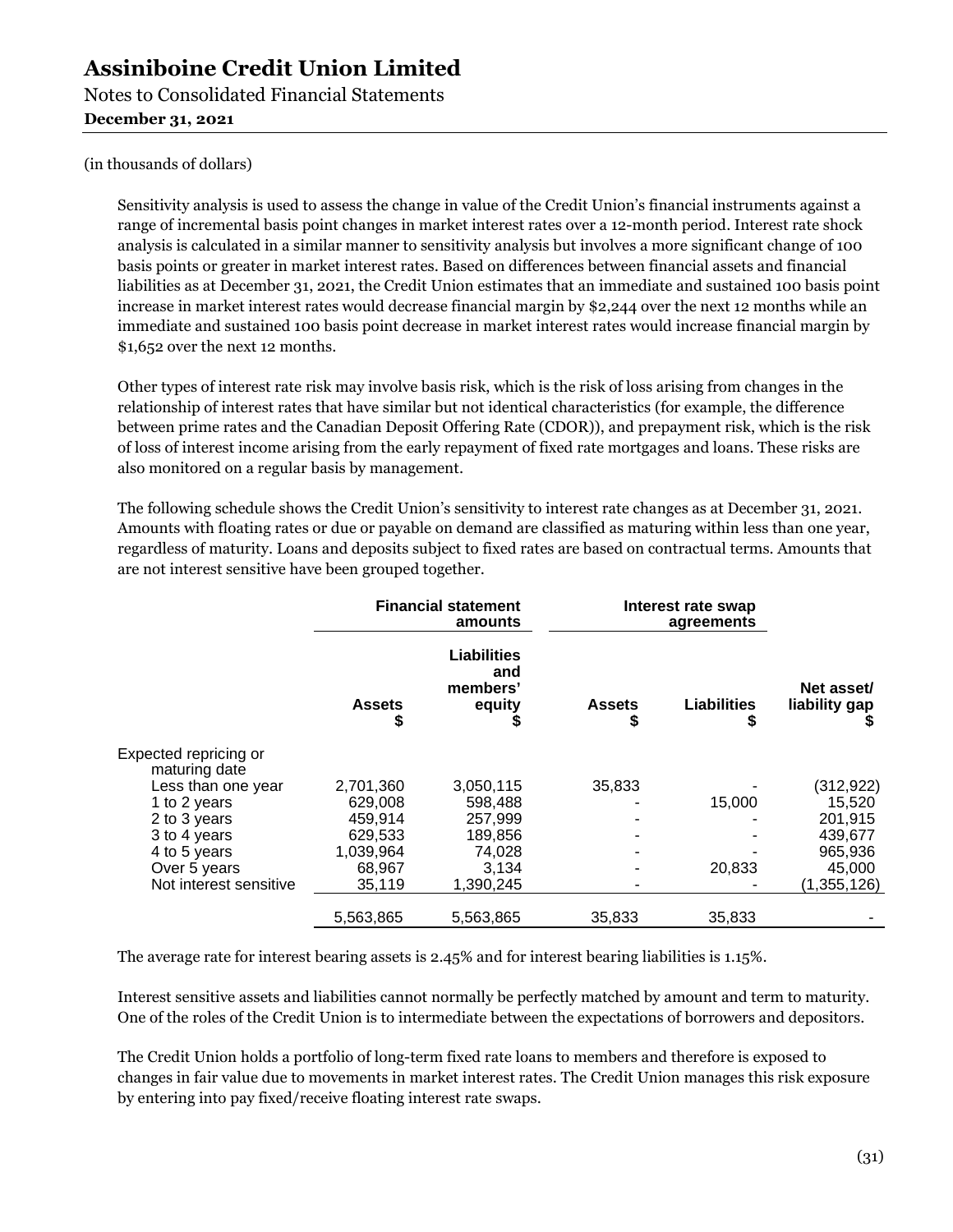Notes to Consolidated Financial Statements

### **December 31, 2021**

(in thousands of dollars)

Only the interest rate risk element is hedged and therefore other risks, such as credit risk, are managed but not hedged by the Credit Union. The interest rate risk component is determined as the change in fair market value of the long-term fixed rate loans to members arising solely from changes in 1-month CDOR (the benchmark rate of interest). Such changes are usually the largest component of the overall change in fair value. This strategy is designated as a fair value hedge and its effectiveness is assessed by comparing changes in the fair value of the loans attributable to changes in the benchmark rate of interest with changes in the fair value of the interest rate swaps.

The Credit Union establishes the hedging ratio by matching the notional value of the derivatives with the principal of the portfolio being hedged. Possible sources of ineffectiveness are as follows:

- Differences between the expected and actual volume of prepayments, as the Credit Union hedges to the expected repayment date taking into account expected prepayments based on past experience;
- Difference in the discounting between the hedged item and the hedging instrument;
- Hedging derivatives with a non-zero fair value at the date of initial designation as a hedging instrument; and
- Counterparty credit risk, which impacts the fair value of uncollateralized interest rate swaps but not the hedged items.

The following table contains details of the hedging instruments used in the Credit Union's hedging strategies:

|                     |                 | <b>Carrying amount</b> |                    | <b>Consolidated</b><br>statement of<br>financial<br>position line<br>item | Changes in fair<br>value used for<br>calculating<br>hedge<br>ineffectiveness |
|---------------------|-----------------|------------------------|--------------------|---------------------------------------------------------------------------|------------------------------------------------------------------------------|
| Fair value hedges   | <b>Notional</b> | <b>Assets</b><br>S     | <b>Liabilities</b> |                                                                           |                                                                              |
| Interest rate swaps | 35,833          | $\,$                   | 1,246              | Accounts payable                                                          | -                                                                            |

The following table contains details of the hedged exposures covered by the Credit Union's hedging strategies:

|                  | Carrying amount of hedged<br>item |                          |               | Accumulated amount of fair<br>value adjustments on the<br>hedged item |                     | Change in fair<br>value of hedged<br>item for<br>ineffectiveness<br>assessment |
|------------------|-----------------------------------|--------------------------|---------------|-----------------------------------------------------------------------|---------------------|--------------------------------------------------------------------------------|
|                  | <b>Assets</b>                     | Liabilities<br>J         | <b>Assets</b> | Liabilities                                                           |                     |                                                                                |
| Loans to members | 37,079                            | $\overline{\phantom{a}}$ | 1.246         | -                                                                     | Loans to<br>members |                                                                                |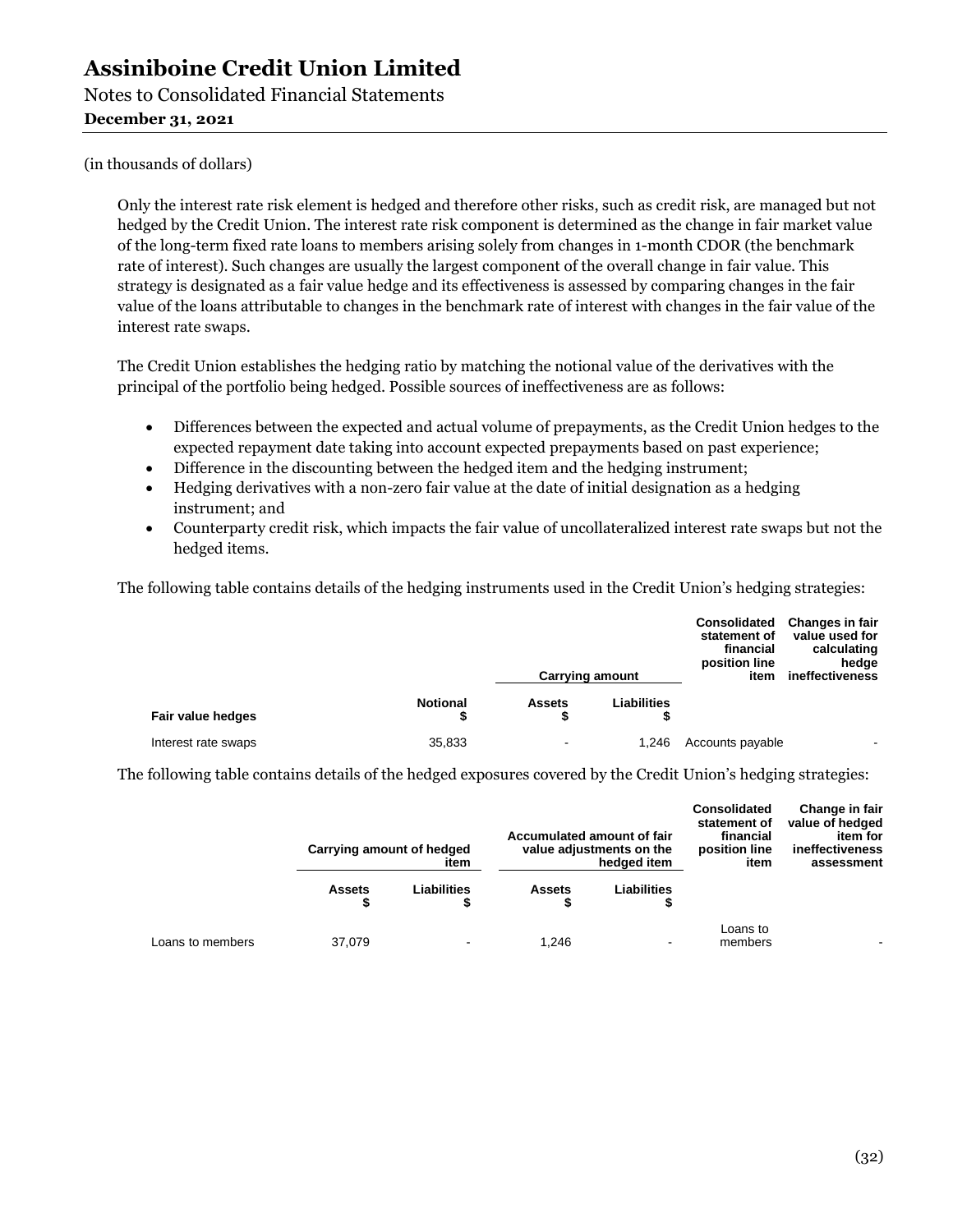Notes to Consolidated Financial Statements

### **December 31, 2021**

(in thousands of dollars)

#### **Credit risk**

The measurement of ECL under IFRS 9 uses the information and approaches that the Credit Union uses to manage credit risk, though certain adjustments are made in order to comply with the requirements of IFRS 9. The approach taken for IFRS 9 measurement purposes is discussed below.

Credit risk is the risk that a Credit Union member or counterparty will be unable to pay amounts in full when due. Impairment provisions are provided for losses that have been incurred at the consolidated statement of financial position date. Significant changes in the economy of Manitoba or deteriorations in lending sectors, which represent a concentration within the Credit Union's loan portfolio, may result in losses that are different from those provided for at the consolidated statement of financial position date. Management of credit risk is an integral part of the Credit Union's activities. Management carefully monitors and manages the Credit Union's exposure to credit risk by a combination of methods. Credit risk arises principally from lending activities that result in loans to members and investing activities that result in cash on hand and on deposit and investments. There is also credit risk in unfunded loan commitments. The overall management of credit risk is centralized in the credit risk management department, with regular reports to the Audit and Risk Committee and the Board.

Concentration of loans is managed by the implementation of sectoral and member specific limits as well as the periodic use of syndications with other financial institutions to limit the potential exposure to any one member.

The Board establishes the Credit Union's tolerance for credit exposures and the principles the Credit Union follows in managing credit risk. The Credit Union maintains levels of borrowing approval limits and prior to advancing funds to a member; a credit quality assessment is made. The Credit Union emphasizes responsible lending in its relationships with members and to establish that loans are within the member's ability to repay, rather than relying exclusively on collateral.

The estimation of credit exposure is complex and requires the use of models as the value of a product varies with changes in market variables, expected cash flows and the passage of time. The assessment of credit risk of a portfolio of assets entails further estimations as to the likelihood of defaults occurring, of the associated loss ratios and of default correlations between counterparties.

The Credit Union has developed models to support the quantification of the credit risk. These rating and scoring models are in use for all key credit portfolios and form the basis for measuring default risks. In measuring credit risk of loan and advances at a counterparty level, the Credit Union considers three components: (i) the PD by the member or counterparty on its contractual obligations; (ii) current exposures to the counterparty and its likely future development, from which the Credit Union derives the EAD; and (iii) the likely recovery ratio on the defaulted obligations LGD. The models are reviewed regularly to monitor their robustness relative to actual performance and amended as necessary to optimize their effectiveness.

The classes of financial instruments to which the Credit Union is most exposed to credit risk are cash on hand and on deposit, accounts receivable, investments, consumer loans and commercial loans. The Credit Union does not hold any credit derivatives or similar instruments that mitigate the credit risk.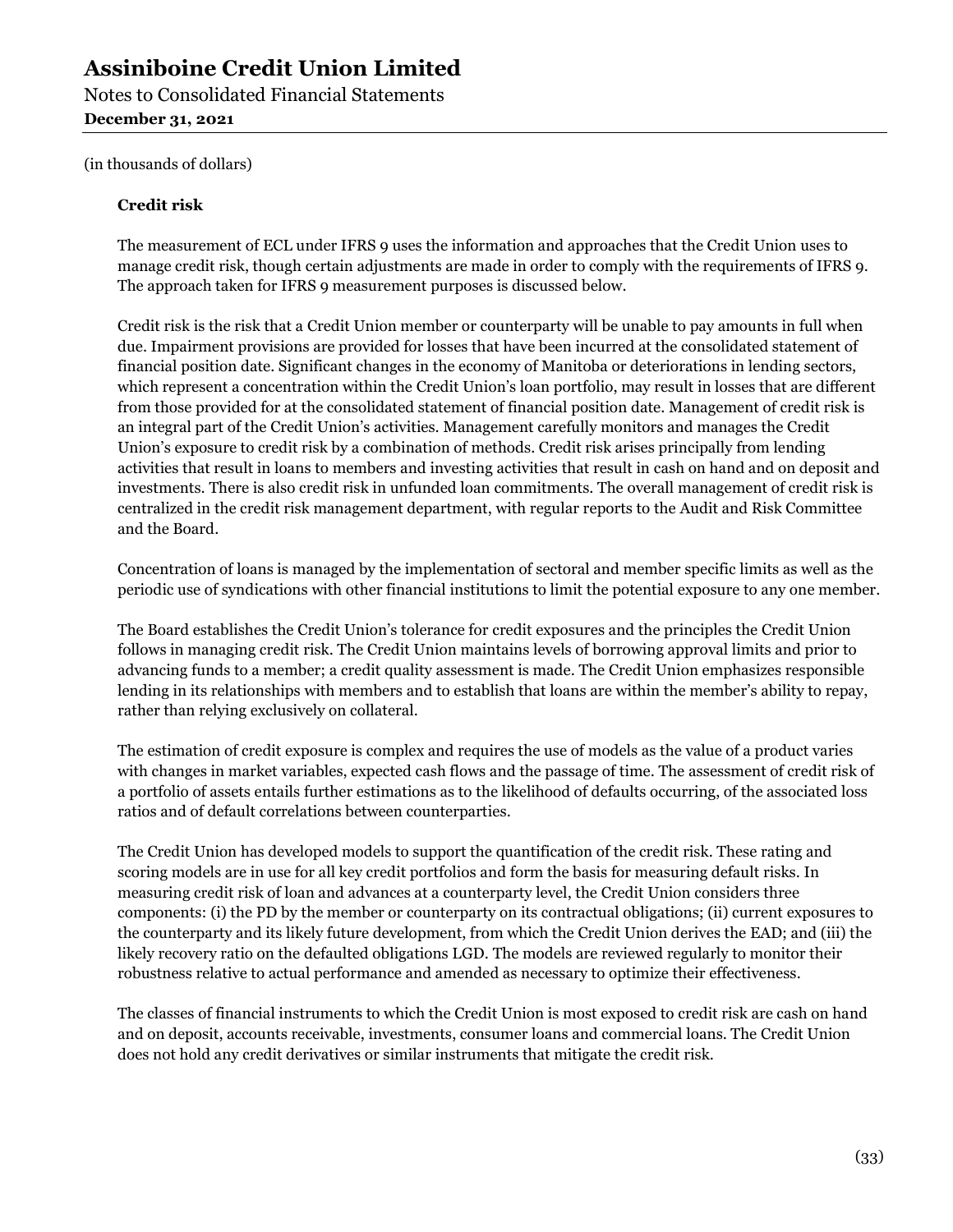Notes to Consolidated Financial Statements

## **December 31, 2021**

#### (in thousands of dollars)

|                             |                  |                              | 2021                          |
|-----------------------------|------------------|------------------------------|-------------------------------|
|                             | Outstanding      | Undrawn<br>commitments       | Total<br>exposure             |
| Credit risk exposure        |                  |                              |                               |
| Cash on hand and on deposit | 216,234          |                              | 216,234                       |
| Accounts receivable         | 9,397            |                              | 9,397                         |
| Investments                 | 1,274,669        |                              | 1,274,669                     |
| Consumer loans              | 2,682,423        | 383,356                      | 3,065,779                     |
| Commercial loans            | 1,349,645        | 375,881                      | 1,725,526                     |
| Accrued interest            | 6,244            |                              | 6,244                         |
| Total exposure              | 5,538,612        | 759,237                      | 6,297,849                     |
|                             |                  |                              | 2020                          |
|                             | Outstanding<br>S | Undrawn<br>commitments<br>\$ | <b>Total</b><br>exposure<br>5 |
| Credit risk exposure        |                  |                              |                               |
| Cash on hand and on deposit | 197,476          |                              | 197,476                       |
| Accounts receivable         | 14,646           |                              | 14,646                        |
|                             |                  |                              |                               |
| Investments                 | 1,240,092        |                              | 1,240,092                     |
| Consumer loans              | 2,696,455        | 364.494                      | 3,060,949                     |
| Commercial loans            | 1,266,424        | 255,555                      | 1,521,979                     |
| Accrued interest            | 9,831            |                              | 9,831                         |

#### **Cash on hand and on deposit and investments**

Credit risk arises from the investments in cash on hand and on deposit and investments held by the Credit Union to meet regulatory and internal liquidity requirements and for general business purposes. This aspect of credit risk is principally managed by management who reports to the Board. All of the Credit Union's liquidity investments are held with Central. Central invests on behalf of the Credit Union as per the investment policies approved by the Investment Committee of the Board of Directors of Central. The investment policy requires that all investments are highly rated and that all of the assets are readily convertible to cash.

#### **Consumer loans**

Consumer loans to members consist of consumer mortgages, loans and lines of credit. Consumer mortgages are fully secured by residential property with 33% in mortgages insured by CMHC and other mortgage insurance providers, and 67% in conventional mortgages with an ongoing maximum advance ratio to 80% of the appraised value. The balance of the consumer loan portfolio consists of loans and lines of credit, which are either secured by residential mortgages or chattels, or are unsecured.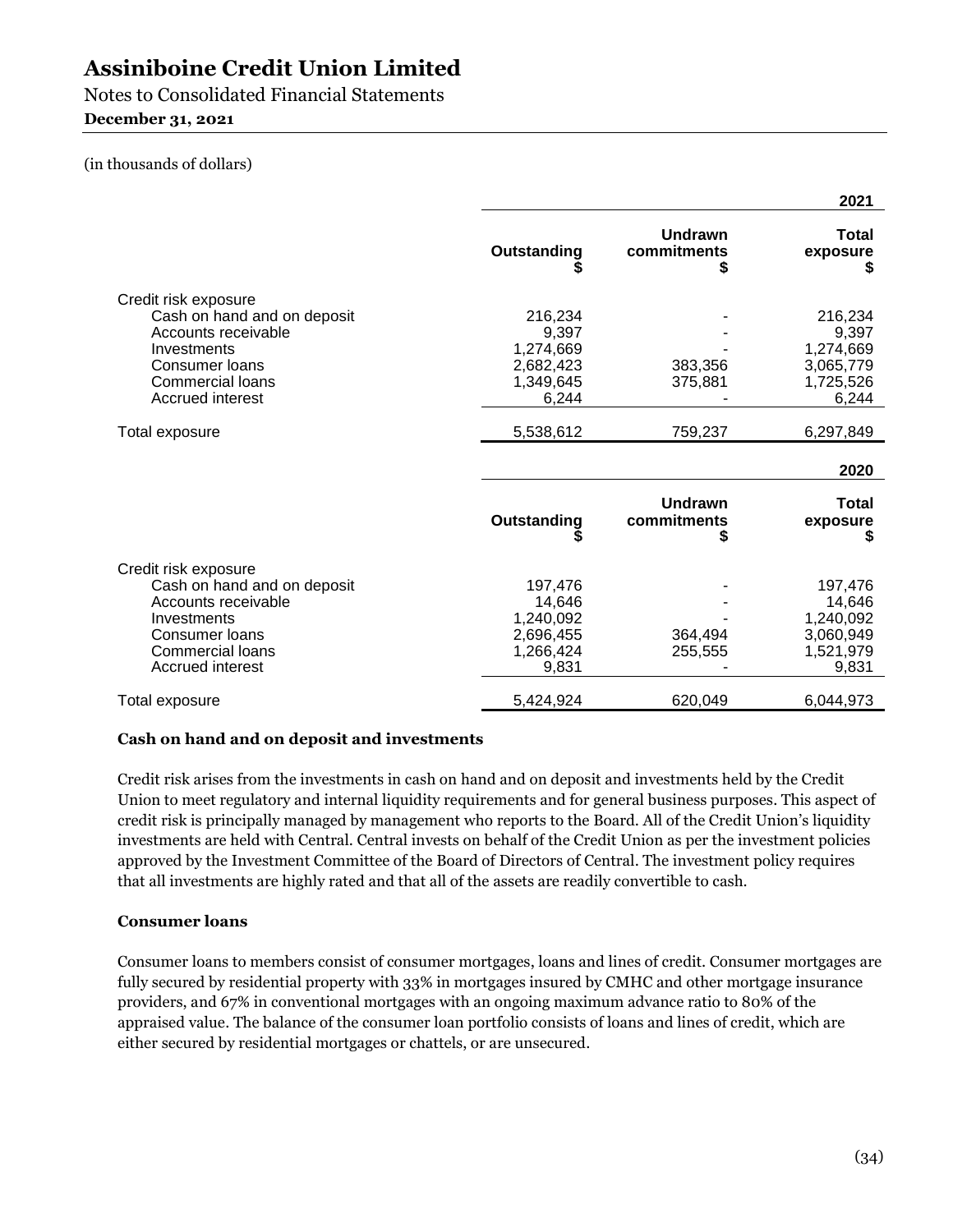Notes to Consolidated Financial Statements

**December 31, 2021** 

(in thousands of dollars)

#### **Commercial loans**

Commercial loans to members consist of commercial mortgages, loans and lines of credit. The Credit Union takes security as collateral and maintains guidelines on the acceptability of specific types of collateral. Collateral may include charges over business assets such as premises, inventory and accounts receivable, and mortgages over residential properties. Where significant impairment indicators are identified, the Credit Union will take additional measures to manage the risk of default, which may include seeking additional collateral.

For commercial business, the risk rating is determined at the borrower level. A relationship manager will incorporate any updated or new information/credit assessments into the credit system on an ongoing basis. In addition, the relationship manager will also update information about the creditworthiness of the borrower every year from sources such as consolidated financial statements. This will determine the updated internal credit rating and PD.

The Credit Union's commercial lending diversification by industry type is as follows:

|                                    | 2021<br>% | 2020<br>% |
|------------------------------------|-----------|-----------|
|                                    |           |           |
| Real estate, rental and leasing    | 51.4      | 54.2      |
| Manufacturing and construction     | 19.0      | 15.7      |
| Health care and social assistance  | 10.6      | 11.0      |
| Accommodation and food services    | 7.4       | 8.2       |
| Arts, entertainment and recreation | 4.7       | 4.1       |
| <b>Business services</b>           | 2.6       | 2.5       |
| Retail and wholesale trade         | 2.0       | 2.2       |
| Other industries                   | 2.3       | 2.1       |

The credit quality of the commercial loan portfolio is assessed by the Credit Union in accordance with the Deposit Guarantee Corporation of Manitoba's risk rating model. The Credit Union assesses the PD using the risk rating model and taking into account statistical analysis as well as the experience and judgment of the commercial and credit risk management departments. Commercial loans to members are assigned a risk rating and are reviewed regularly and updated as appropriate.

|                       | 2021  | 2020  |
|-----------------------|-------|-------|
|                       | %     | %     |
| <b>Excellent risk</b> | 0.01  | 0.01  |
| Very good risk        | 0.59  | 1.29  |
| Good risk             | 16.29 | 16.86 |
| Acceptable risk       | 73.53 | 62.10 |
| Caution risk          | 7.38  | 17.00 |
| At risk<br>Impaired   | 0.62  | 0.50  |
| No reserve            | 0.29  | 0.65  |
| Reserve               | 1.29  | 1.59  |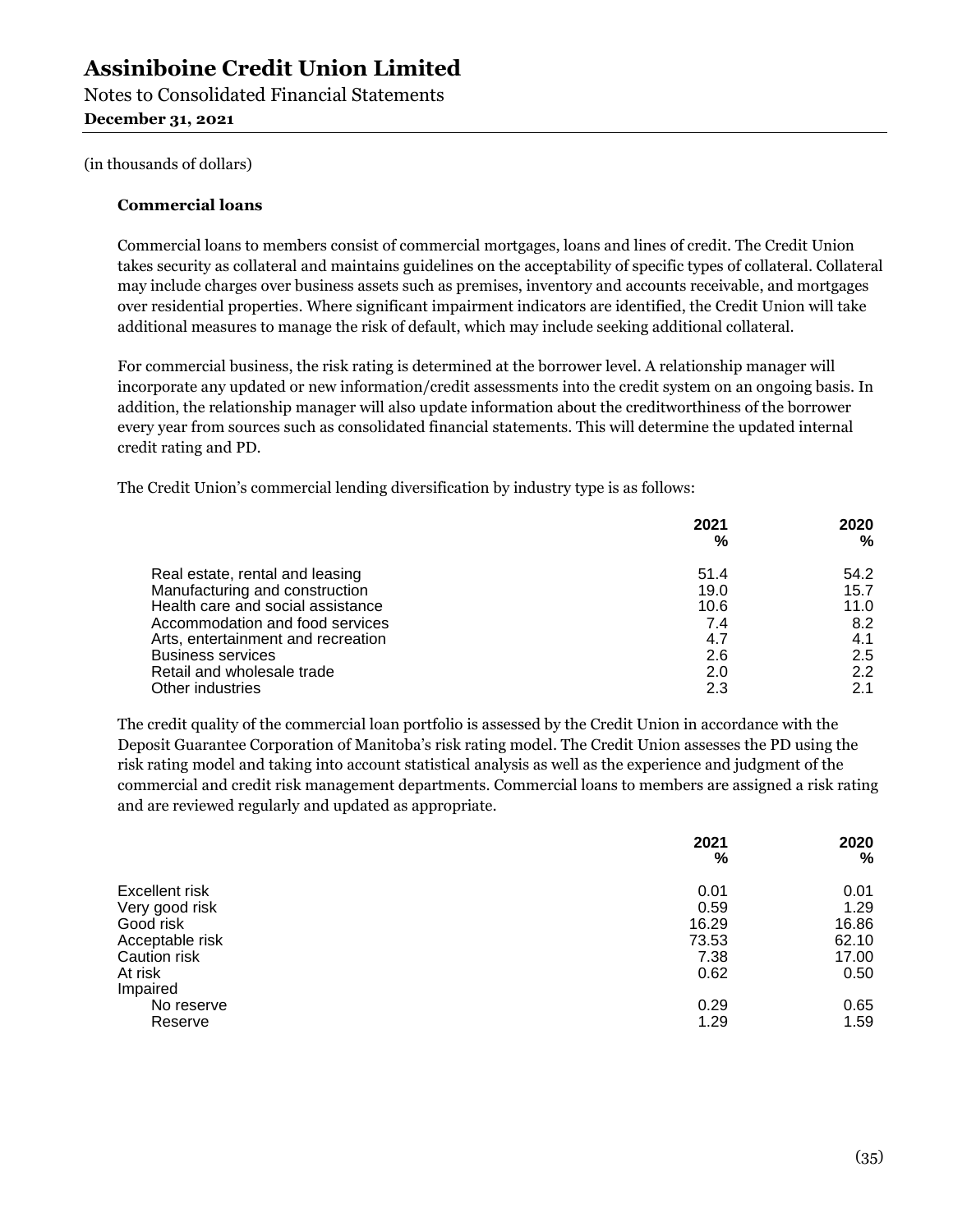Notes to Consolidated Financial Statements

### **December 31, 2021**

(in thousands of dollars)

#### *Expected credit loss measurement*

A pervasive concept in measuring ECL in accordance with IFRS 9 is that it should consider forward-looking information.

IFRS 9 outlines a three-stage model for impairment based on changes in credit quality since initial recognition as summarized below:

- A financial instrument that is not credit-impaired on initial recognition is classified in Stage 1 and has its credit risk continuously monitored by the Credit Union.
- If a significant increase in credit risk (SICR) since initial recognition is identified, the financial instrument is moved to Stage 2 but is not yet deemed to be credit-impaired.
- If the financial instrument is credit-impaired, the financial instrument is then moved to Stage 3.

Financial instruments in Stage 1 have their ECL measured at an amount equal to the ECLs that result from default events possible within the next 12 months. Instruments in Stages 2 or 3 have their ECL measured based on ECLs on a lifetime basis.

The key judgments and assumptions adopted by the Credit Union in addressing the requirements of the standard are discussed below.

#### *Significant increase in credit risk*

The assessment of SICR incorporates forward-looking information and is performed om a quarterly basis at a portfolio level for all instruments held by the Credit Union. A watch list is used to monitor credit risk and this assessment is performed at the counterparty level and on a periodic basis. The criteria used to identify SICR are monitored and reviewed periodically for appropriateness by management.

The Credit Union considers a financial instrument to have experienced an SICR when one or more of the following quantitative or qualitative criteria have been met:

For consumer loans:

- Contractual cash flow obligations are more than 30 days past due, and/or;
- An adverse change in the borrower's situation indicates that its ability to fulfill its contractual cash flow obligations have been reduced (e.g. significant deterioration in credit score);
- A significant change in collateral value that is expected to increase risk of default; and/or
- Forward-looking information indicates that the ability of the borrower to fulfill its contractual cash flow obligations will be reduced.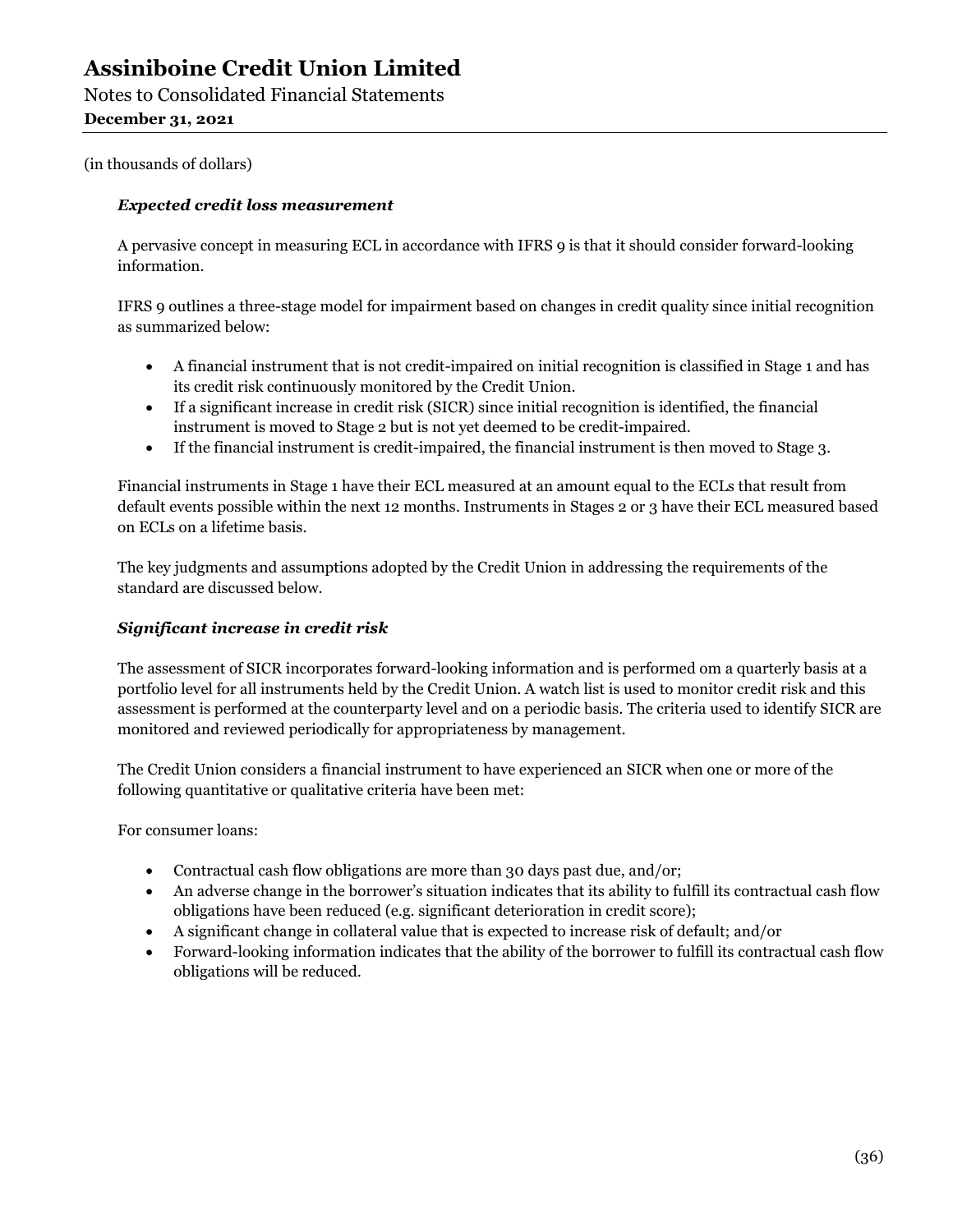Notes to Consolidated Financial Statements

### **December 31, 2021**

(in thousands of dollars)

For commercial loans:

- Contractual cash flow obligations are more than 30 days past due, and/or;
- An adverse change in the borrower's situation indicates that its ability to fulfill its contractual cash flow obligations have been reduced (e.g. significant deterioration in risk rating, in short-term forbearance, early signs of cash flow/liquidity problems, adverse change in operating results, adverse change in business, financial or economic conditions in which the business operates);
- A significant change in collateral value that is expected to increase risk of default; and/or
- Forward-looking information indicates that the ability of the borrower to fulfill its contractual cash flow obligations will be reduced.

The Credit Union has not used the low credit risk exemption for any financial instruments in the year ended December 31, 2021.

The Credit Union provided loan payment deferrals to assist members in managing through challenges resulting from the COVID-19 pandemic. Utilization of a payment deferral program does not, all else being equal, automatically trigger a significant increase in credit risk.

### *Definition of default and credit-impaired assets*

The Credit Union defines a financial instrument as in default, which is fully aligned with the definition of credit impaired, when it meets one or more of the following:

- The borrower is more than 90 days past due on its contractual payments;
- The borrower is in long-term forbearance;
- The borrower is insolvent;
- The borrower is in breach of financial covenant(s);
- An active market for that financial asset has disappeared because of financial difficulties;
- Concessions have been made by the lender relating to the borrower's financial difficulty; and
- It is becoming probable that the borrower will enter bankruptcy.

The criteria above have been applied to all financial instruments held by the Credit Union and are consistent with the definition of default used for internal credit risk management purposes. The default definition has been applied consistently to model the PD, EAD and LGD throughout the Credit Union's ECL calculations.

An instrument is considered to no longer be in default (i.e. to have cured) when it no longer meets any of the default criteria.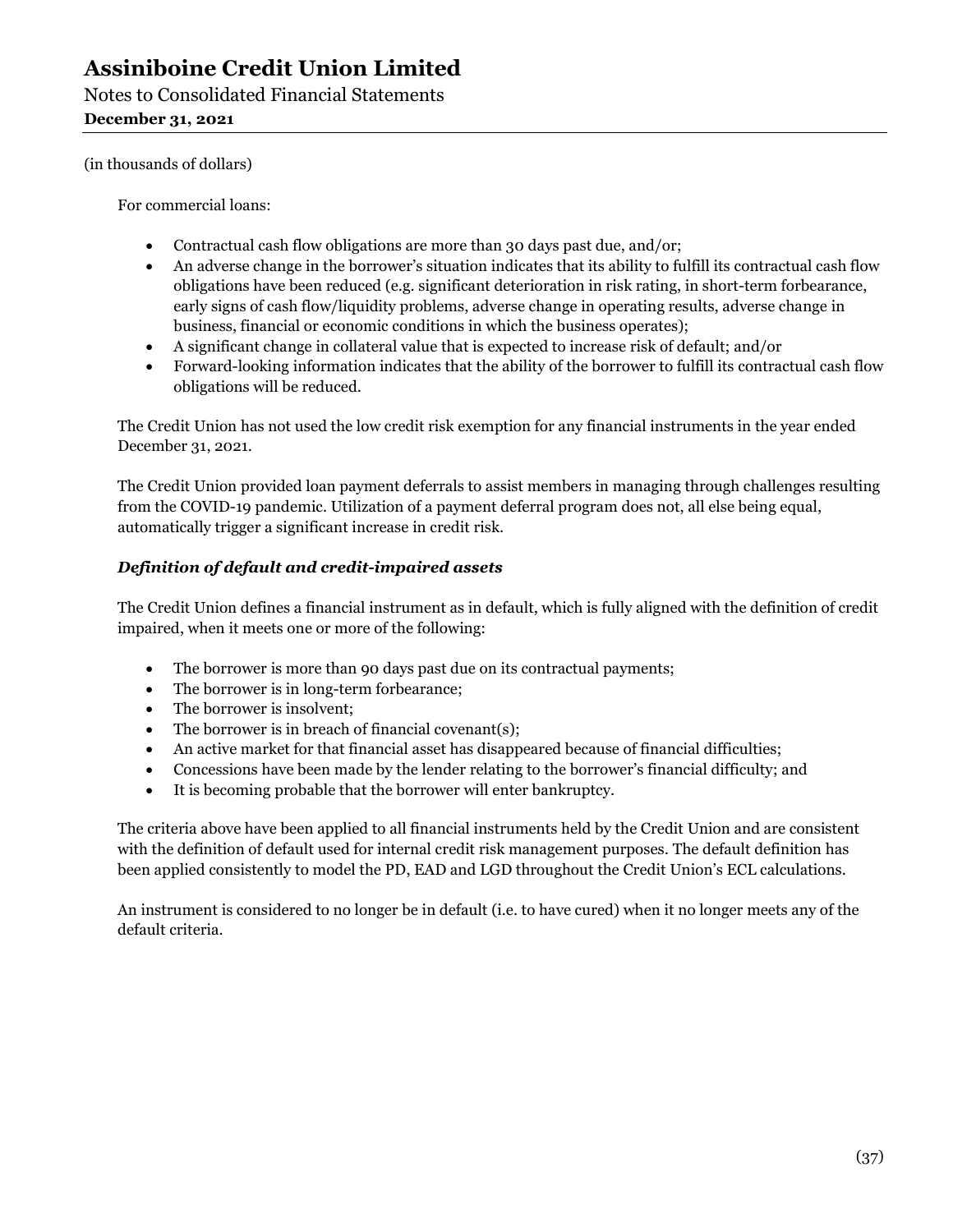### **December 31, 2021**

(in thousands of dollars)

### *Measuring ECL — Explanation of inputs, assumptions and estimation techniques*

The ECL is measured on either a 12-month or lifetime basis depending on whether an SICR has occurred since initial recognition or whether an asset is considered to be credit-impaired. ECLs are the discounted product of the PD, EAD and LGD, defined as follows:

- The PD represents the likelihood of a borrower defaulting on its financial obligation, either over the next 12 months or over the remaining lifetime of the obligation.
- EAD is based on the amounts the Credit Union expects to be owed at the time of default, over the next 12 months or over the remaining lifetime. For example, for a revolving commitment, the Credit Union includes the current drawn balance plus any further amount that is expected to be drawn up to the current contractual limit by the time of default, should it occur.
- LGD represents the Credit Union's expectation of the extent of loss on a defaulted exposure. LGD varies by type of counterparty, type and seniority of claim and availability of collateral or other credit support. LGD is expressed as a percentage loss per unit of EAD. LGD is calculated on a 12-month or lifetime basis, where 12-month LGD is the percentage of loss expected to be incurred if the default occurs in the next 12 months and lifetime LGD is the percentage of loss expected to be incurred if the default occurs over the remaining expected lifetime of the loan.

The ECL is determined by projecting the PD, LGD and EAD for each future month and for each individual exposure or collective segment. These three components are multiplied together and adjusted for the likelihood of survival (i.e. the exposure has not prepaid or defaulted in an earlier month). This effectively calculates an ECL for each future month, which is then discounted back to the reporting date and summed. The discount rate used in the ECL calculation is the original effective interest rate or an approximation thereof.

The lifetime PD is developed by applying a maturity profile to the current 12-month PD. The maturity profile looks at how defaults develop on a portfolio from the point of initial recognition throughout the lifetime of the loans. The maturity profile is based on historical observed data and is assumed to be the same across all assets within a portfolio and credit grade band. This is supported by historical analysis.

The 12-month and lifetime EADs are determined based on the expected payment profile, which varies by product type.

- For amortizing products and bullet repayment loans, this is based on the contractual repayments owed by the borrower over a 12-month or lifetime basis.
- For revolving products, the EAD is predicted by taking current drawn balance and adding a credit conversion factor, which allows for the expected drawdown of the remaining limit by the time of default. These assumptions vary by product type and current limit utilization band, based on analysis of the Credit Union's recent default data.

The 12-month and lifetime LGDs are determined based on the following factors, which impact the recoveries made post default. These vary by product type.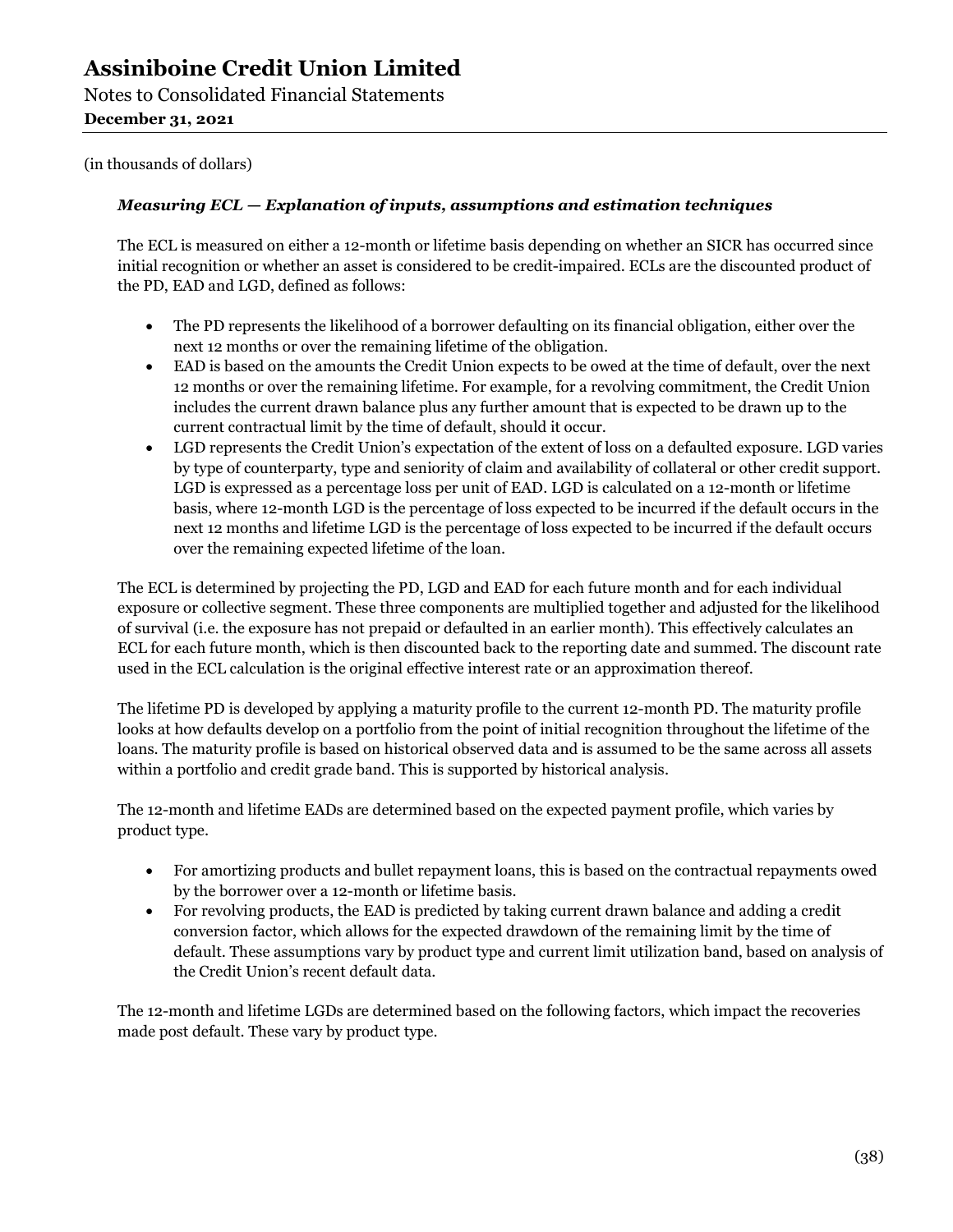### **December 31, 2021**

(in thousands of dollars)

- For secured products, this is primarily based on collateral type and projected collateral values, historical discounts to market/book values due to forced sales, time to repossession and expected recovery costs.
- For unsecured products, LGDs are typically set at product level due to the limited differentiation in recoveries achieved across different borrowers. These LGDs are influenced by collection strategies.

Forward-looking economic information is also included in determining the 12-month and lifetime PD, EAD and LGD. These assumptions vary by product type.

The assumptions underlying the ECL calculation — such as how the maturity profile of the PDs and how collateral values change etc. — are monitored and reviewed on a quarterly basis.

There have been no significant changes in estimation techniques or significant assumptions made during the reporting period.

#### *Forward-looking information incorporated in the ECL models*

The assessment of SICR and the calculation of ECL both incorporate forward-looking information. The Credit Union has performed historical analysis and identified the key economic variables impacting credit risk and ECLs for each portfolio.

These economic variables and their associated impact on the PD, EAD and LGD vary by financial instrument. Expert judgment has also been applied in this process. Forecasts of these economic variables (the "base case scenario") are based on the consideration of a variety of external, actual and forecast information that allows the Credit Union to formulate a base case view of the future direction of relevant economic variables as well as a representative range of other possible forecast scenarios. This process involves developing two more additional economic scenarios and considering the relative probabilities of each outcome. External information includes economic data and forecasts published by government bodies and the Bank of Canada, forecasts by Canadian banks and financial institutions and other selected private-sector and academic forecasters.

The base case represents a most-likely outcome and is aligned with information used by the Credit Union for other purposes such as budgeting and strategic planning. The other scenarios represent more optimistic and more pessimistic outcomes. The Credit Union has concluded that the three scenarios have appropriately captured non-linearities. The scenario weightings are determined by a combination of statistical analysis and expert credit judgment, taking account of the range of possible outcomes each chosen scenario is representative of. The assessment of SICR is performed using the lifetime PD under each of the scenarios, multiplied by the associated scenario weighting, along with qualitative and backstop indicators. This determines whether the whole financial instrument is in Stage 1, Stage 2 or Stage 3 and hence whether 12-month or lifetime ECL should be recorded. Following this assessment, the Credit Union measures ECL as either a probability-weighted 12-month ECL (Stage 1) or a probability-weighted lifetime ECL (Stages 2 and 3). These probability-weighted ECLs are determined by running each scenario through the relevant ECL model and multiplying it by the appropriate scenario weighting (as opposed to weighting the inputs).

As with any economic forecast, the projections and likelihood of occurrence are subject to a high degree of inherent uncertainty and therefore the actual outcomes may be significantly different to those projected. The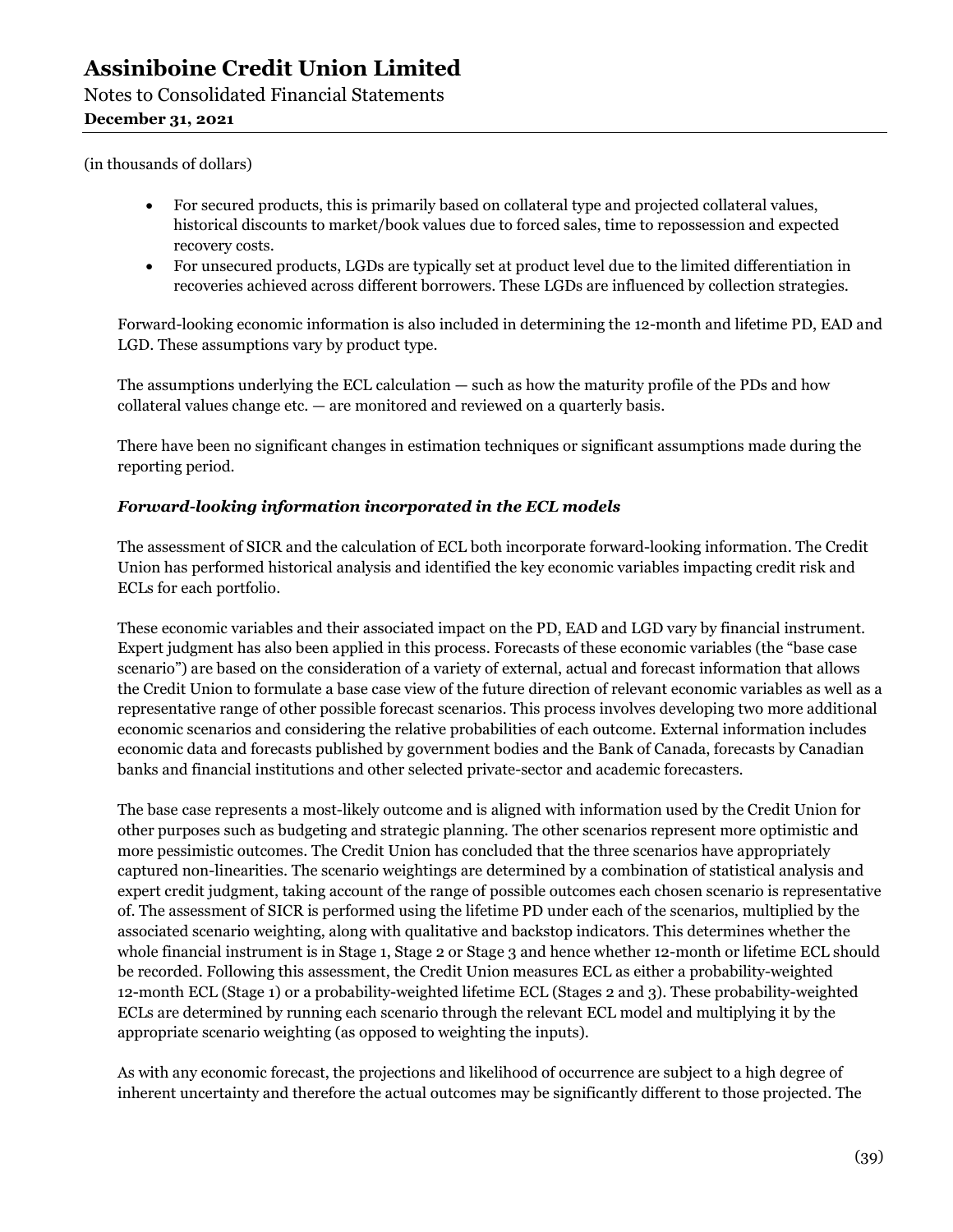#### **December 31, 2021**

#### (in thousands of dollars)

Credit Union considers these forecasts to represent its best estimate of the possible outcomes and has analyzed the non-linearities and asymmetries within the Credit Union's different portfolios to establish that the chosen scenarios are appropriately representative of the range of possible scenarios.

#### *Sensitivity analysis*

The most significant assumptions affecting the ECL allowance are as follows:

- House price index, given the significant impact it has on mortgage collateral valuations;
- Unemployment rate, given its impact on secured and unsecured borrowers' ability to meet their contractual repayments; and
- Government bond rates.

#### *Collateral and other credit enhancements*

The Credit Union employs a range of policies and practices to mitigate credit risk. The most common of these is accepting collateral for funds advanced. The Credit Union has internal policies on the acceptability of specific classes of collateral or credit risk mitigation.

The Credit Union prepares a valuation of the collateral obtained as part of the loan origination process. This assessment is reviewed periodically. The principal collateral types and other credit enhancements for loans and advances are:

- Mortgages over residential properties;
- Mortgage insurance over residential properties;
- Charges against chattels;
- Charges over business assets such as premises, inventory and accounts receivable; and
- Charges over financial instruments such as debt securities and equities.

Longer-term finance and lending to corporate entities are generally secured; revolving individual credit facilities are either secured or unsecured.

The Credit Union's policies regarding obtaining collateral have not significantly changed during the reporting period and there has been no significant change in the overall quality of the collateral held by the Credit Union since the prior period.

#### **Liquidity risk**

Liquidity risk is the risk that the Credit Union will encounter difficulty in raising funds to meet its obligations to members and other liabilities. To mitigate this risk, the Credit Union is required to maintain, in the form of cash on hand and on deposit and investments, a minimum liquidity at all times as described in note 15. The Credit Union's own risk management policies require it to maintain sufficient liquid resources to cover cash flow imbalances, to retain member confidence in the Credit Union and to enable the Credit Union to meet all financial obligations. This is achieved through maintaining a prudent level of liquid assets, through management control of the growth of the loan and deposit portfolio, securitizations and asset-liability maturity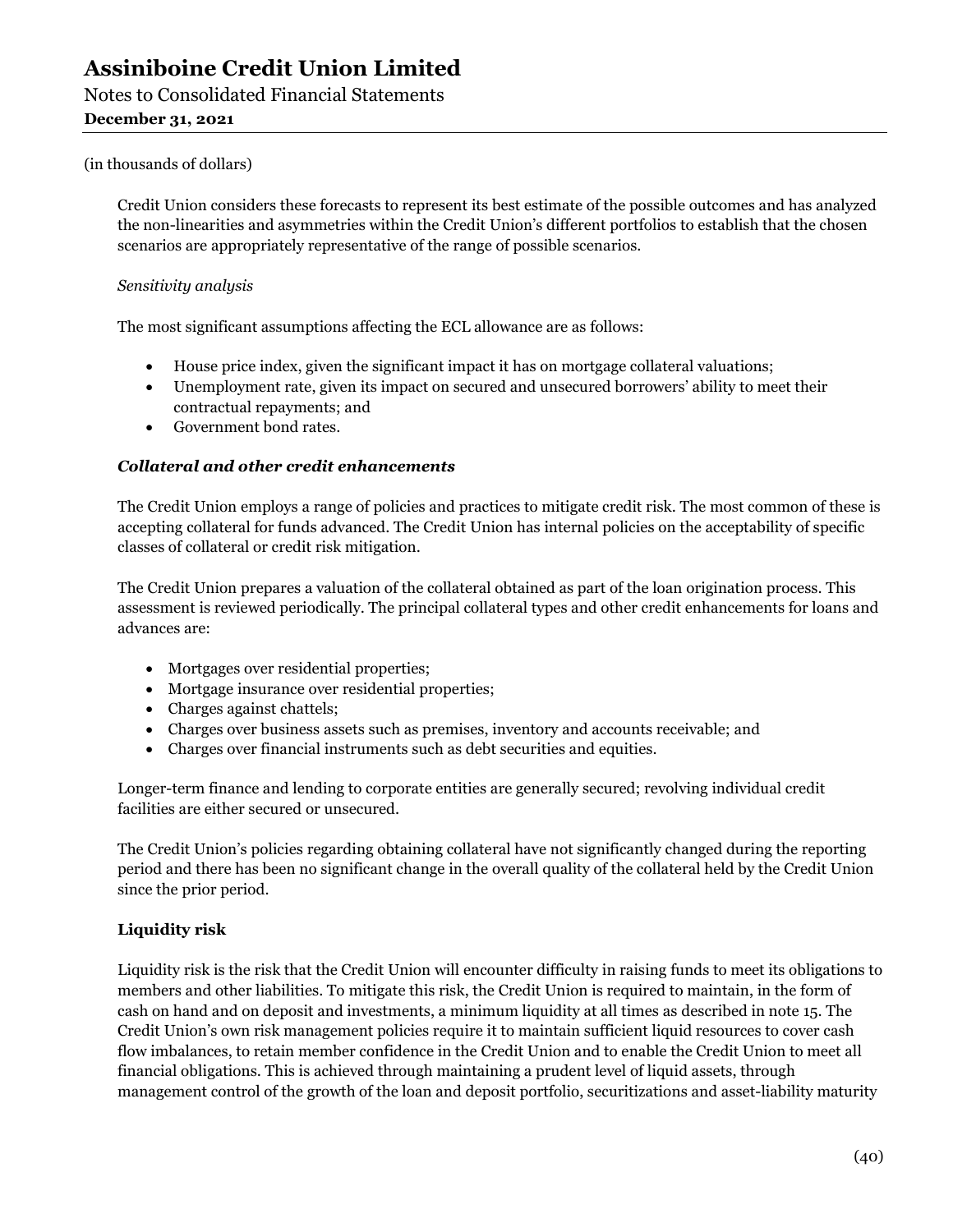### **December 31, 2021**

#### (in thousands of dollars)

management techniques. Management monitors forecasts of the Credit Union's liquidity requirements on the basis of expected cash flows as part of its liquidity management. The Credit Union also maintains a borrowing facility with Central as an integral part of its liquidity management strategy as disclosed in note 20.

The remaining contractual maturity of recognized financial liabilities is as follows:

#### **Financial liabilities**

|                                                             | Payable on<br>demand | Less than<br>1 year | 1 to $2$<br>years | $2$ to 5<br>years | More than<br>5 years | Total               |
|-------------------------------------------------------------|----------------------|---------------------|-------------------|-------------------|----------------------|---------------------|
| Members' deposits<br>Accounts payable                       | 2,900,989            | 1,132,877<br>17.306 | 588,202<br>1.141  | 416,656           | 3,434<br>964         | 5,042,158<br>19.411 |
| Lease liabilities<br>Mortgage securitization<br>liabilities |                      | 2,029<br>23.374     | 1.997<br>42.297   | 4.249<br>135,410  | 3.924<br>-           | 12.199<br>201,081   |
|                                                             | 2,900,989            | 1,175,586           | 633,637           | 556,315           | 8,322                | 5,274,849           |

#### **Foreign exchange risk**

Foreign exchange risk is the risk that arises when future commercial transactions or recognized assets or liabilities are denominated in a foreign currency. Foreign exchange risk is not considered significant as at the date of the consolidated statement of financial position, as the Credit Union does not engage in any active trading of foreign currency positions or hold significant foreign currency denominated financed investments for an extended period.

#### **Price risk**

Price risk arises from changes in market risks, other than interest rate, credit, liquidity or foreign exchange risk, such as changes in equity and commodity prices, where these changes cause fluctuations in the fair value or future cash flows of a financial instrument. The Credit Union is not exposed to significant price risk at this time.

#### **19 Fair value of financial assets and liabilities**

Differences between carrying value and fair value of investments, loans to members, members' deposits and other financial assets and liabilities are caused by differences between the interest rate obtained at the time of the original investment, loan or deposit and the current rate for the same product. Loans and deposits that are priced with variable rates have a fair value equal to carrying value, as they are priced at current interest rates.

#### **Fair value hierarchy**

Assets and liabilities recorded at fair value in the consolidated statement of financial position are measured and classified in a hierarchy consisting of three levels for disclosure purposes. The three levels are based on the priority of the inputs to the respective valuation technique, and the level applied to a particular measurement depends on the level of the lowest ranking significant input.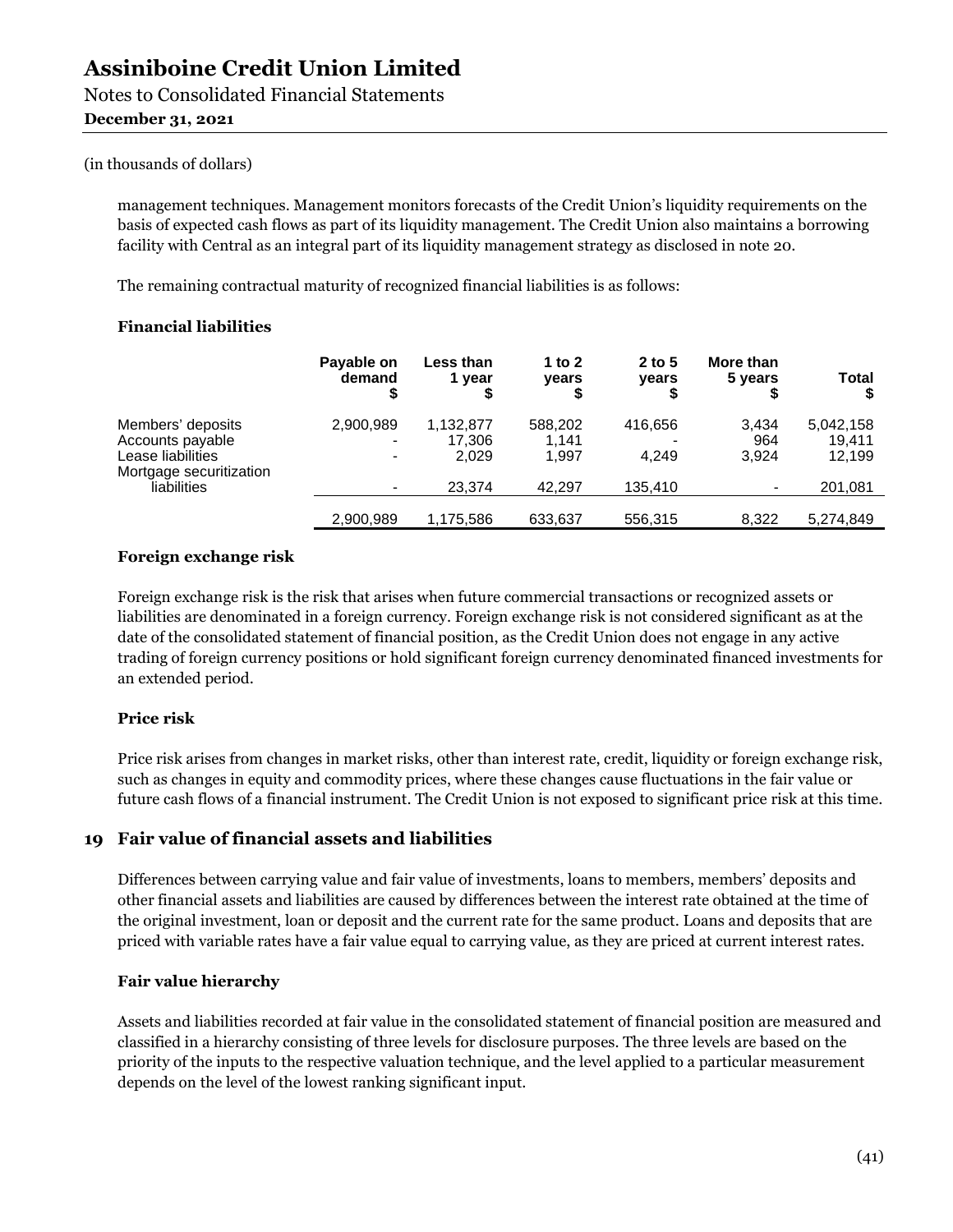#### **December 31, 2021**

#### (in thousands of dollars)

The inputs used for fair value measurements, including their classification within the required three levels of the fair value hierarchy that prioritizes the inputs used for fair value measurement, are as follows:

- Level 1 unadjusted quoted prices in active markets for identical assets or liabilities;
- Level 2 inputs other than quoted prices that are observable for the asset or liability either directly or indirectly; and
- $\bullet$  Level 3 inputs that are not based on observable market data (unobservable inputs).

The Credit Union's policy is to recognize transfers into and transfers out of the fair value hierarchy levels as at the date of the event or change in circumstances that caused the transfer. During the year ended December 31, 2021, the Credit Union had no transfers between fair value hierarchy levels.

The following tables summarize the fair value measurements recognized in the consolidated statement of financial position or disclosed in the Credit Union's consolidated financial statements by class of asset or liability and categorized by level accordingly to the significance of the inputs used in making the measurements.

#### **Recurring fair value measurements**

|                                                                        |               |               | 2021                                    |
|------------------------------------------------------------------------|---------------|---------------|-----------------------------------------|
|                                                                        | Level 1<br>\$ | Level 2<br>\$ | <b>Total</b><br>carrying<br>amount<br>S |
| Financial assets - FVTPL or FVOCI<br>Investments<br>Interest rate swap |               | 95,233        | 95,233                                  |
| Total financial assets                                                 |               | 95,233        | 95,233                                  |
| <b>Financial liabilities - FVTPL</b><br>Interest rate swap             |               | 1,246         | 1,246                                   |
| <b>Total financial liabilities</b>                                     |               | 1,246         | 1,246                                   |

The Credit Union did not have any non-recurring measurements for the year ended December 31, 2021.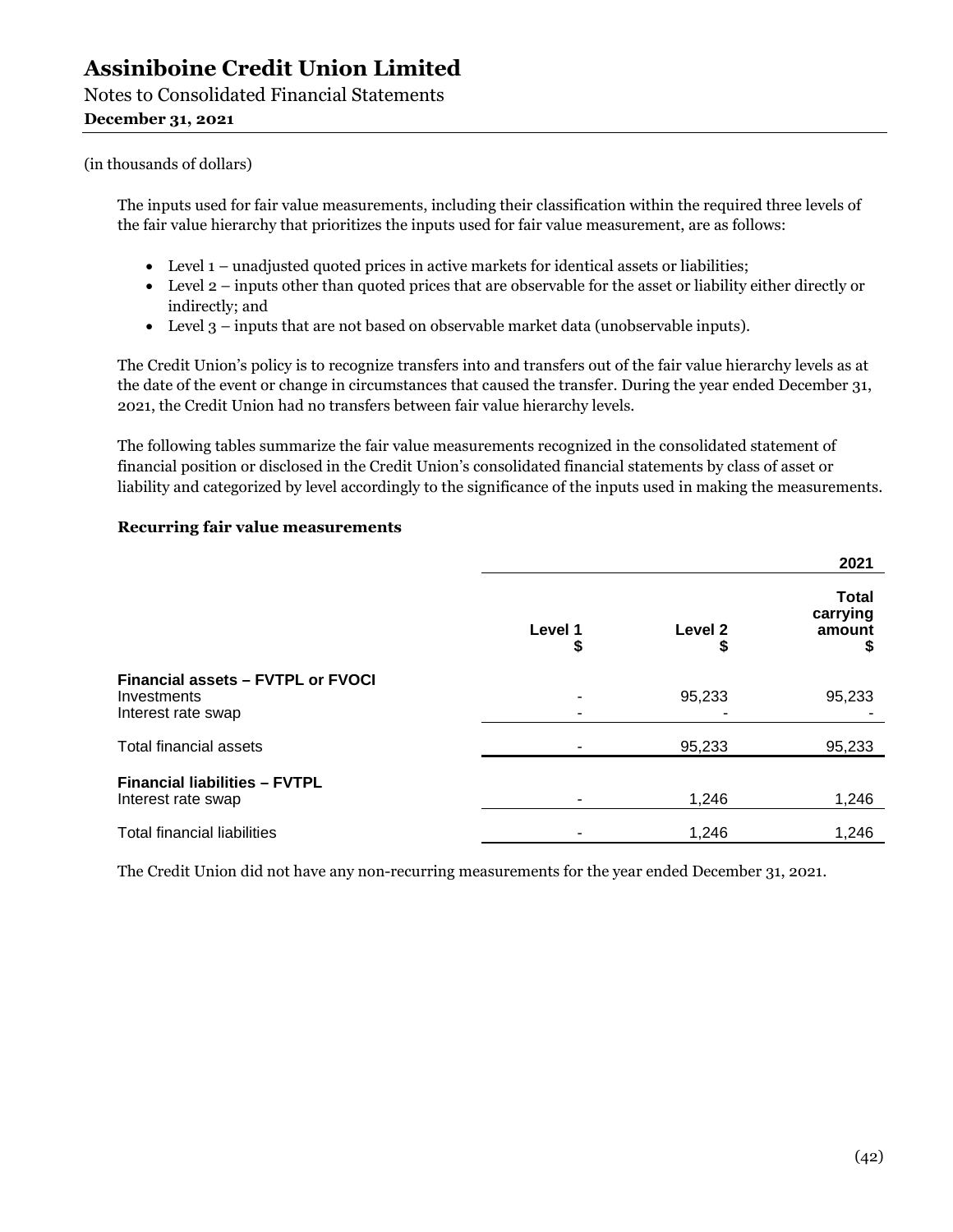Notes to Consolidated Financial Statements

# **December 31, 2021**

### (in thousands of dollars)

### **Fair values disclosed**

|                                    |               |                                                                                    |                                     | 2021                                                               |
|------------------------------------|---------------|------------------------------------------------------------------------------------|-------------------------------------|--------------------------------------------------------------------|
|                                    | Level         | <b>Financial</b><br>assets/<br>liabilities at<br>cost or<br>amortized<br>cost<br>S | <b>Estimated</b><br>fair value<br>5 | <b>Fair value</b><br>greater (less)<br>than carrying<br>value<br>S |
| <b>Financial assets</b>            |               |                                                                                    |                                     |                                                                    |
| Contract deposits                  |               | 1,179,436                                                                          | 1,179,436                           |                                                                    |
| Loans to members                   | $\frac{2}{2}$ | 4,019,830                                                                          | 4,011,518                           | (8, 312)                                                           |
| Accounts receivable                |               | 9,397                                                                              | 9,397                               |                                                                    |
| <b>Total financial assets</b>      |               | 5,208,663                                                                          | 5,200,351                           | (8,312)                                                            |
| <b>Financial liabilities</b>       |               |                                                                                    |                                     |                                                                    |
| Members' deposits                  |               | 4,964,532                                                                          | 4,978,904                           | 14,372                                                             |
| Accounts payable                   |               | 18,165                                                                             | 18,165                              |                                                                    |
| Mortgage securitization liability  | $2223$<br>3   | 187,178                                                                            | 186,584                             | (594)                                                              |
| Members' shares                    |               | 9,526                                                                              | 9,526                               |                                                                    |
| Shares to be issued                |               | 84                                                                                 | 84                                  |                                                                    |
| <b>Total financial liabilities</b> |               | 5,179,485                                                                          | 5,193,263                           | 13,778                                                             |
| Recurring fair value measurements  |               |                                                                                    |                                     |                                                                    |

|                                                                        |               |                         | 2020                                    |
|------------------------------------------------------------------------|---------------|-------------------------|-----------------------------------------|
|                                                                        | Level 1<br>\$ | Level <sub>2</sub><br>S | <b>Total</b><br>carrying<br>amount<br>5 |
| Financial assets - FVTPL or FVOCI<br>Investments<br>Interest rate swap |               | 86,998                  | 86,998                                  |
| <b>Total financial assets</b>                                          |               | 86,998                  | 86,998                                  |
| <b>Financial liabilities - FVTPL</b><br>Interest rate swap             |               | 3,157                   | 3,157                                   |
| <b>Total financial liabilities</b>                                     |               | 3,157                   | 3,157                                   |

The Credit Union did not have any non-recurring measurements for the year ended December 31, 2020.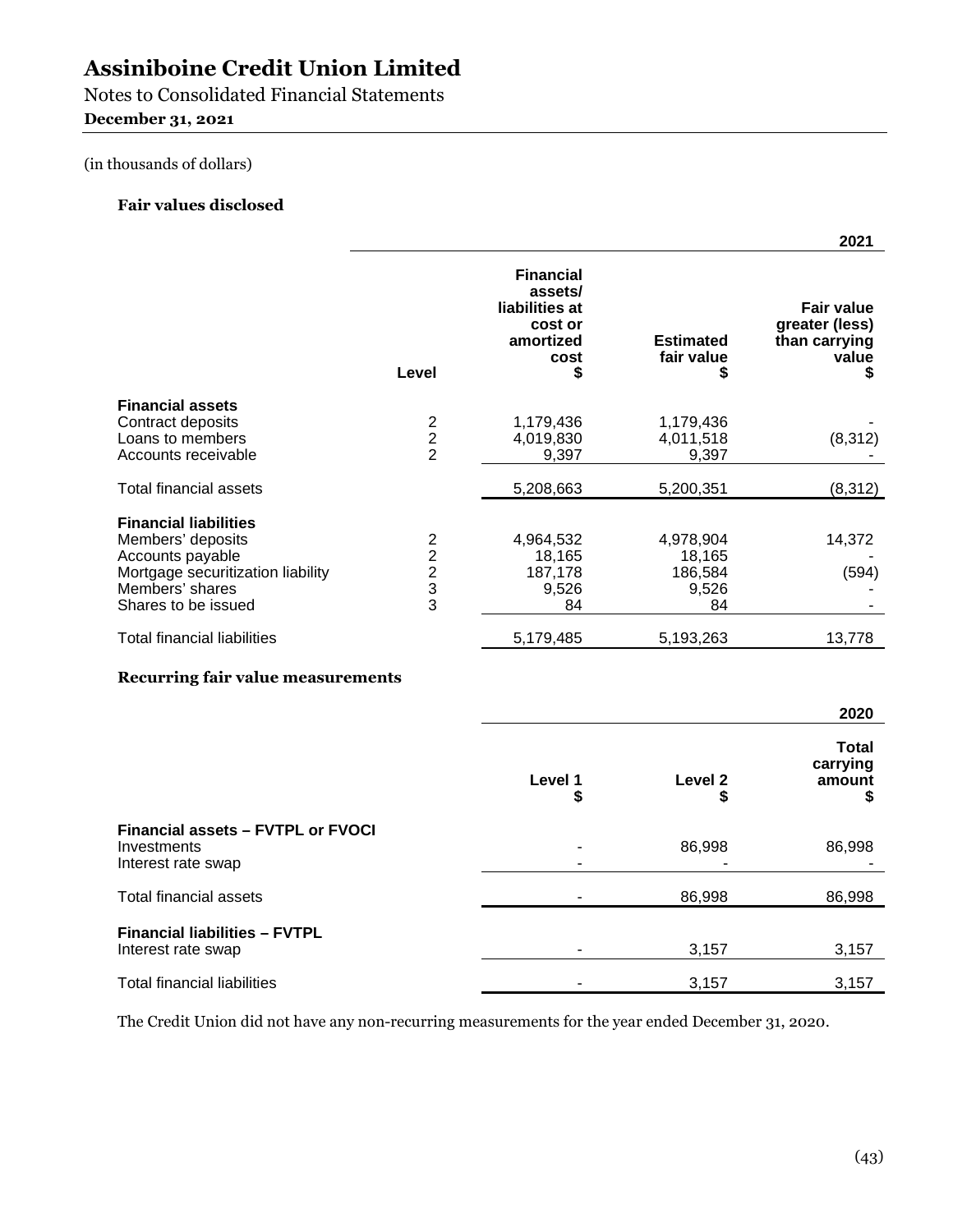Notes to Consolidated Financial Statements

# **December 31, 2021**

#### (in thousands of dollars)

#### **Fair values disclosed**

|                                   |                  |                                                                                    |                                     | ZUZU                                                               |
|-----------------------------------|------------------|------------------------------------------------------------------------------------|-------------------------------------|--------------------------------------------------------------------|
|                                   | Level            | <b>Financial</b><br>assets/<br>liabilities at<br>cost or<br>amortized<br>cost<br>S | <b>Estimated</b><br>fair value<br>S | <b>Fair value</b><br>greater (less)<br>than carrying<br>value<br>S |
| <b>Financial assets</b>           |                  |                                                                                    |                                     |                                                                    |
| Contract deposits                 | 2                | 1,153,094                                                                          | 1,153,094                           |                                                                    |
| Loans to members                  | $\overline{2}$   | 3,952,397                                                                          | 4,017,762                           | 65,365                                                             |
| Accounts receivable               | $\overline{2}$   | 14,646                                                                             | 14,646                              |                                                                    |
| <b>Total financial assets</b>     |                  | 5,120,137                                                                          | 5,185,502                           | 65,365                                                             |
| <b>Financial liabilities</b>      |                  |                                                                                    |                                     |                                                                    |
| Members' deposits                 |                  | 4,783,039                                                                          | 4,814,522                           | 31,483                                                             |
| Accounts payable                  |                  | 22,479                                                                             | 22,479                              |                                                                    |
| Mortgage securitization liability | $2223$<br>3<br>3 | 273,496                                                                            | 275,303                             | 1,807                                                              |
| Members' shares                   |                  | 9,796                                                                              | 9,796                               |                                                                    |
| Shares to be issued               |                  | 110                                                                                | 110                                 |                                                                    |
| Total financial liabilities       |                  | 5,088,920                                                                          | 5,122,210                           | 33,290                                                             |

The fair value measurement of derivative financial assets and liabilities categorized within level 2 of the fair value hierarchy is determined using observable market data inputs. These inputs include forward exchange and interest rates, as applicable, at the measurement date, with the resulting value discounted back to present values.

The fair value measurement of derivative financial liabilities categorized within level 3 of the fair value hierarchy is not based on observable market data. The fair value of these instruments approximates carrying value due to the demand nature of the instruments.

For fair value disclosures, the fair value amounts are designed to represent estimates of the amounts at which assets and liabilities could be exchanged in a current transaction between arm's length willing parties; the Credit Union normally holds all of its fixed term investments, loans and deposits to their maturity date. Consequently, the fair values presented are estimates derived by taking into account changes in the market interest rates and may not be indicative of the net realizable value. Furthermore, as many of the Credit Union's financial instruments lack an available trading market, the fair value of investments, loans and deposits with fixed rates are estimated using discounted cash flow models with discount rates based on current market interest rates for similar types of financial instruments. The inputs to the valuation model for fixed rate loans include scheduled loan amortization rates and estimated rates of repayment with the future cash flows discounted using current market rates for equivalent groups of mortgages or loans. The future cash flows on fixed rate deposits are discounted to their estimated present value using current market rates for equivalent groups of fixed rate deposits. Other inputs may include the addition of an interest rate spread to incorporate an

**2020**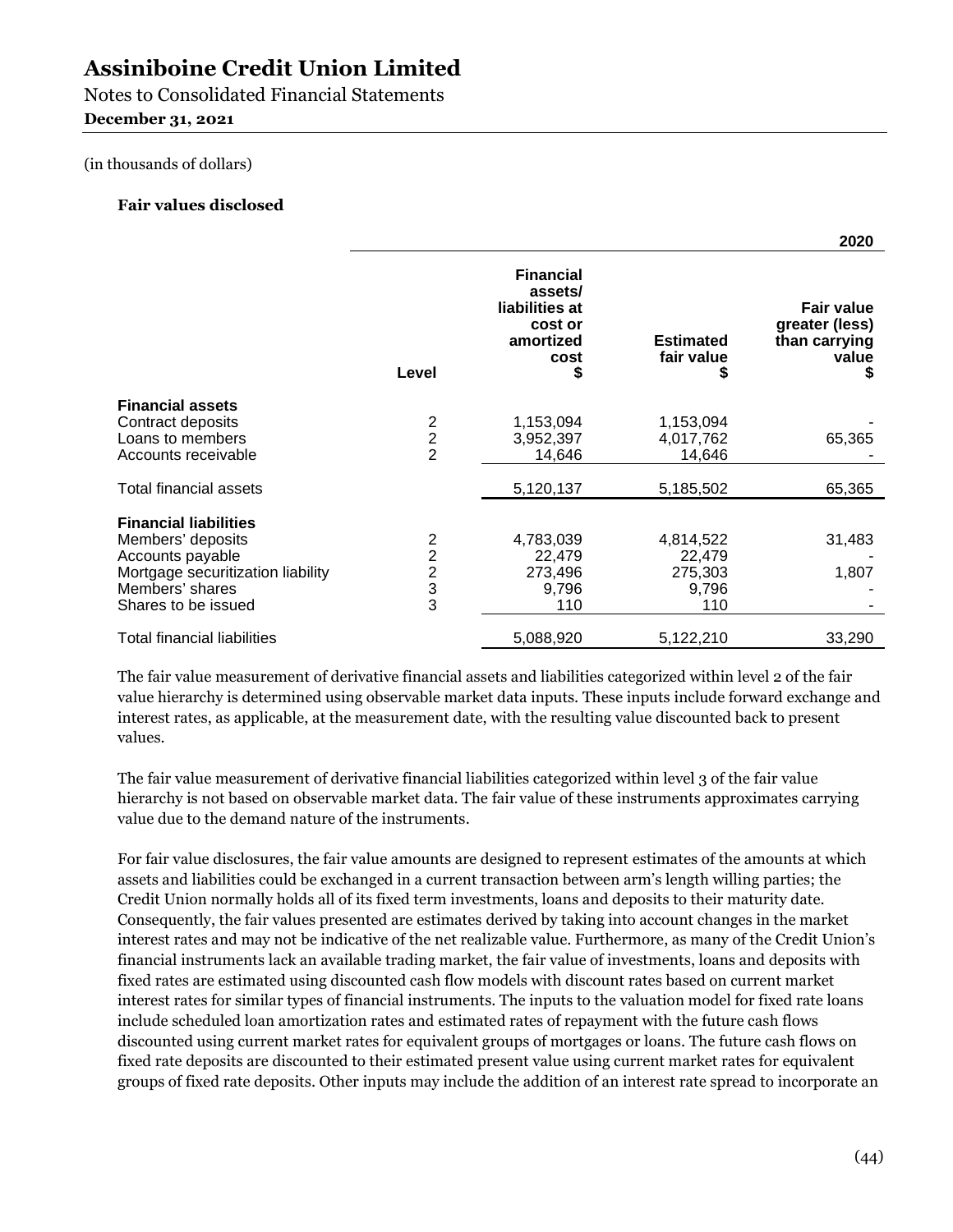Notes to Consolidated Financial Statements

### **December 31, 2021**

#### (in thousands of dollars)

appropriate risk premium. The significant assumptions included in the determination of fair value include estimates of interest rates and discount rates.

The most significant assumption relates to the discount rates utilized. If the forward yield curve of such instruments would increase by 10 basis points, then the fair value of financial assets would decrease by \$9,169 and the fair value of financial liabilities would decrease by \$2,918. A corresponding decrease of 10 basis points in the forward yield curve would result in a \$9,203 increase in the fair value of financial assets and a \$2,925 increase in the fair value of financial liabilities.

#### **Offsetting of financial instruments**

There are no significant financial instruments that are offset, or subject to enforceable master netting arrangements or other similar agreements but not offset, as at December 31, 2021 and 2020.

#### **20 Related party transactions**

#### **Credit Union Central of Manitoba**

The Credit Union is a member of Central, which acts as a depository for surplus funds from, and makes loans to, credit unions. Central also provides other services for a fee to the Credit Union and acts in an advisory capacity.

The Credit Union has in place a line of credit with Central in the amount of 10% of member deposits. The line of credit is secured by an assignment, hypothecation, charge and pledge of its loans to members outstanding, except for securitized loans to members. As at December 31, 2021, the balance outstanding was \$nil (2020 – \$nil). The line of credit with Central is payable on demand with interest payable on a variable rate basis, which at year-end was 2.25% (2020 – 2.25%). Interest paid on borrowings from Central during the year amounted to  $$nil (2020 - $nil).$ 

Transactions with Central included income earned on cash on deposit and investments in the amount of \$19,176 (2020 – \$18,912) and fees assessed by Central, which include annual affiliation dues in the amount of  $$981 (2020 - $1,196).$ 

#### **Deposit Guarantee Corporation of Manitoba**

The Deposit Guarantee Corporation of Manitoba (the Corporation) was incorporated for the purpose of protecting the members of credit unions from financial loss in respect of their deposits with credit unions and to ensure credit unions operate under sound business practices. The Corporation guarantees all deposits of members of Manitoba credit unions.

Transactions with the Corporation included assessments of \$3,942 (2020 – \$3,658) and are recorded as member security expense.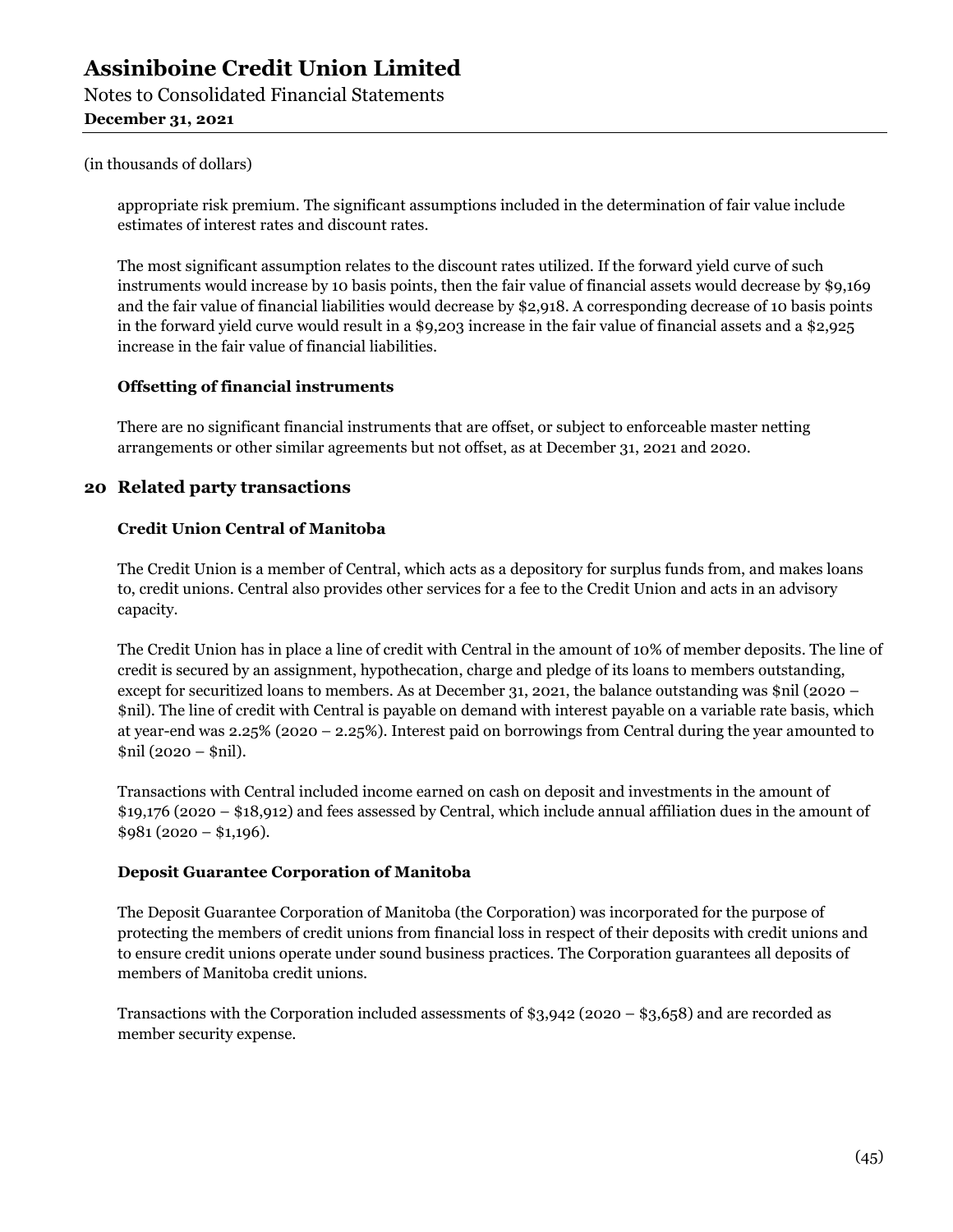**December 31, 2021** 

(in thousands of dollars)

#### **Compensation of key management personnel**

Key management personnel are defined under IFRS as persons having authority and responsibility for planning, directing and controlling the activities of the Credit Union, directly or indirectly, including any director (whether executive or otherwise) of the Credit Union. The key management personnel of the Credit Union include executive management and the Board.

The summary of compensation for key management personnel is as follows:

|                                                                             | 2021         | 2020         |
|-----------------------------------------------------------------------------|--------------|--------------|
| Salaries and other short-term employee benefits<br>Post-employment benefits | 2.476<br>153 | 2,531<br>157 |
|                                                                             | 2.629        | 2,688        |

Included in salaries and other short-term employee benefits is remuneration of  $$244$  (2020 –  $$251$ ) paid to directors during the year. Expenses paid by the Credit Union on behalf of the directors were \$7 (2020 – \$10).

The outstanding balances at December 31 for key management personnel are as follows:

|                                  | 2021  | 2020  |
|----------------------------------|-------|-------|
| Loans outstanding                | 1.147 | 732   |
| Savings and deposits outstanding | 3.682 | 3,297 |

No allowances have been recognized in respect of loans issued to related parties in the current year.

#### **Loans to directors and staff**

As at December 31, 2021, outstanding loans to directors, management and staff totalled 0.61% (2020 – 0.63%), in aggregate, of the assets of the Credit Union.

#### **21 Commitments and guarantees**

#### **Director and officer indemnification**

The Credit Union indemnifies its directors and officers against any and all claims or losses reasonably incurred in the performance of their service to the Credit Union to the extent permitted by law. The Credit Union has acquired and maintains liability insurance for its directors and officers.